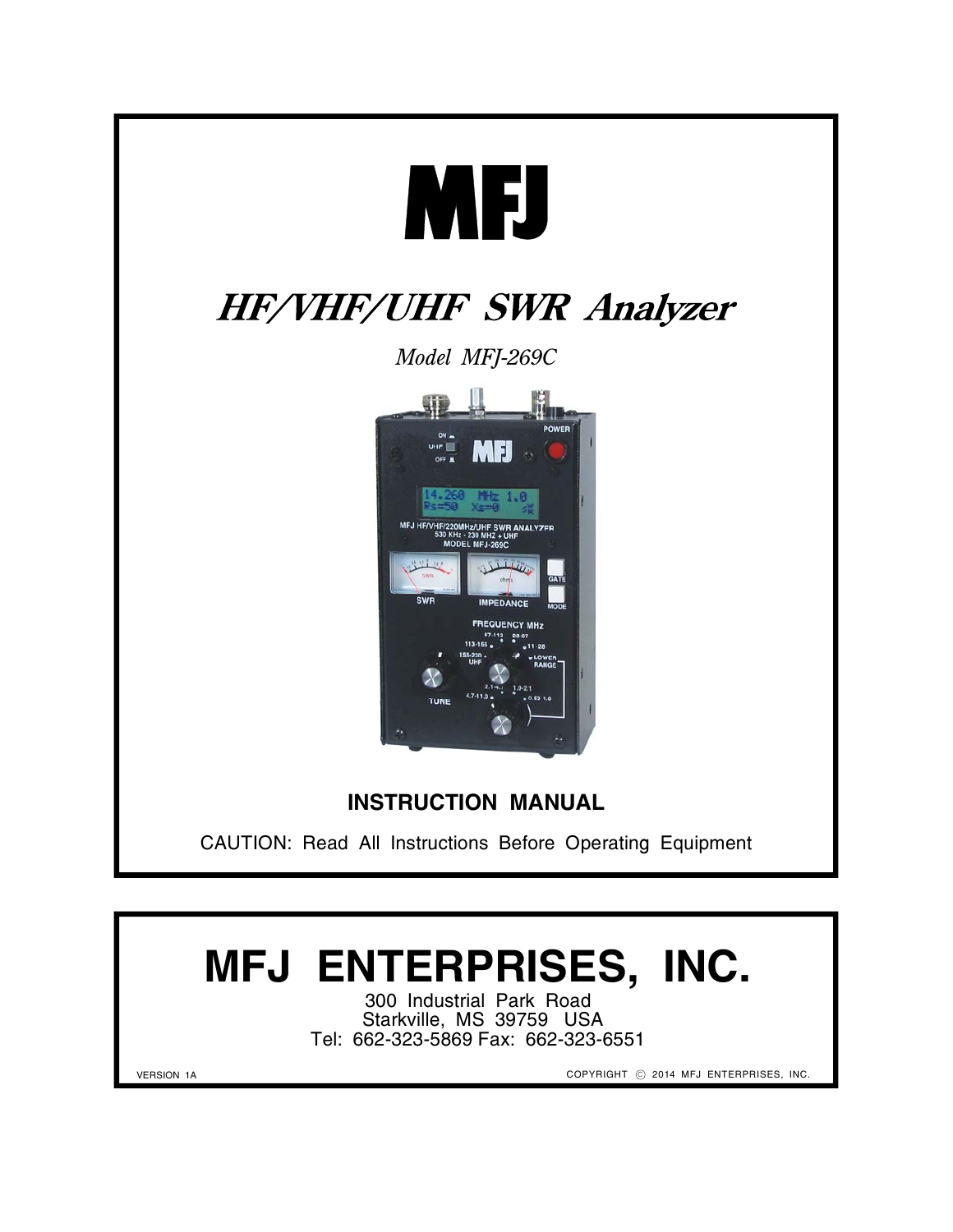# **TABLE OF CONTENTS**

| 1.0 |                               | <b>INTRODUCTION</b>                               |                         |
|-----|-------------------------------|---------------------------------------------------|-------------------------|
|     | 1.1                           | <b>TYPICAL USE</b>                                | $\boldsymbol{2}$        |
|     | 1.2                           | <b>FREQUENCY RANGE</b>                            | $\mathbf{3}$            |
|     | 1.3                           | <b>ACCURACY NOTES</b>                             | $\mathbf{3}$            |
| 2.0 |                               | <b>POWER SOURCES</b>                              | $\overline{\mathbf{4}}$ |
|     | 2.1                           | <b>EXTERNAL POWER SUPPLY</b>                      | $\overline{\mathbf{4}}$ |
|     | 2.2                           | <b>INTERNAL BATTERIES</b>                         | 5                       |
|     | 2.3                           | <b>RECHARGEABLE BATTERIES</b>                     | 5                       |
|     | 2.4                           | <b>USING CONVENTIONAL "AA" DRY CELL BATTERIES</b> | 6                       |
|     | 2.5                           | "VOLTAGE LOW" DISPLAY WARNING                     | 6                       |
|     | 2.6                           | <b>SLEEP MODE "POWER SAVING"</b>                  | 6                       |
| 3.0 | <b>MAIN MENU AND DISPLAY</b>  |                                                   | $\overline{7}$          |
|     | 3.1                           | <b>GENERAL CONNECTIONS</b>                        | $\overline{7}$          |
|     | 3.2                           | <b>POWER-UP DISPLAY</b>                           | 7                       |
|     | 3.3                           | MAIN MEASUREMENT MODES (LF/HF/VHF, 0.53-230 MHZ)  | 8                       |
|     | 3.4                           | <b>FREQUENCY CONTROL</b>                          | 9                       |
| 4.0 | <b>MAIN (OR OPENING) MODE</b> | 10                                                |                         |
|     | 4.1                           | <b>GENERAL CONNECTIONS</b>                        | 10                      |
|     | 4.2                           | <b>ANTENNA SWR AND IMPEDANCE</b>                  | 10                      |
|     | 4.3                           | <b>COAX LOSS (FUNCTION-2)</b>                     | 12                      |
|     | 4.4                           | <b>CAPACITANCE (FUNCTION-3)</b>                   | 13                      |
|     | 4.5                           | <b>INDUCTANCE (FUNCTION-4)</b>                    | 14                      |
|     | 4.6                           | <b>FREQUENCY COUNTER (FUNCTION-5)</b>             | 15                      |
| 5.0 | <b>ADVANCED OPERATION</b>     |                                                   | 15                      |
|     | 5.1                           | <b>FORWARD</b>                                    | 15                      |
|     | 5.2                           | <b>ACCESSING ADVANCED MODES</b>                   | 16                      |
|     | 5.3                           | <b>GENERAL CONNECTIONS</b>                        | 17                      |
|     | 5.4                           | <b>ADVANCED-1 MODES</b>                           | 17                      |
|     | 5.5                           | <b>ADVANCED-2 MODES</b>                           | 23                      |
|     | 5.6                           | <b>ADVANCED 3 (LF/HF/VHF ONLY)</b>                | 29                      |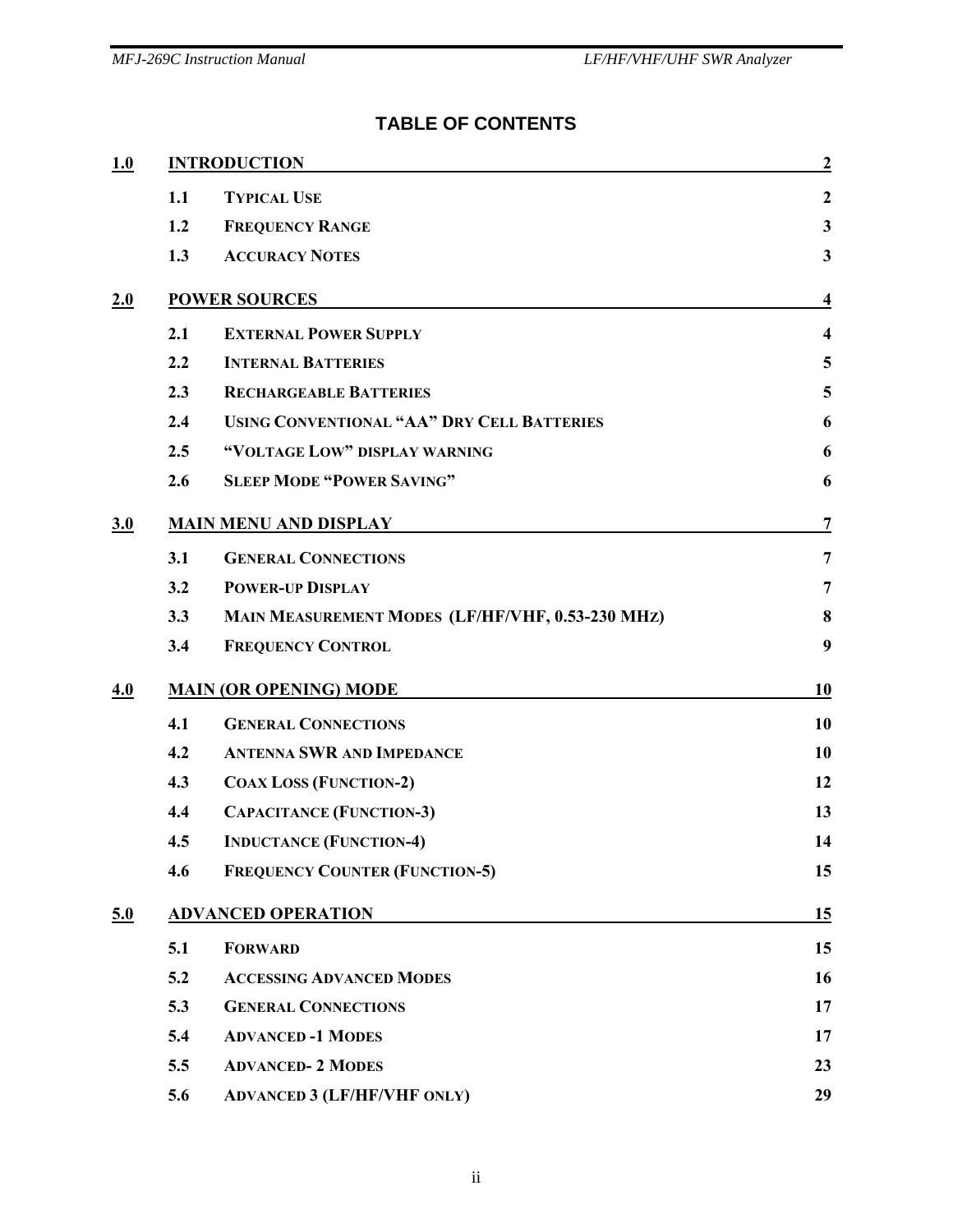| 6.0 |     | <b>ADJUSTING SIMPLE ANTENNAS</b>                            | 30 |
|-----|-----|-------------------------------------------------------------|----|
|     | 6.1 | <b>DIPOLES</b>                                              | 30 |
|     | 6.2 | <b>VERTICALS</b>                                            | 31 |
|     | 6.3 | <b>TUNING A SIMPLE ANTENNA</b>                              | 31 |
| 7.0 |     | TESTING AND TUNING STUBS AND TRANSMISSION LINES             | 31 |
|     | 7.1 | <b>TESTING STUBS</b>                                        | 31 |
|     | 7.2 | <b>VELOCITY FACTOR OF TRANSMISSION LINES</b>                | 32 |
|     | 7.3 | <b>IMPEDANCE OF TRANSMISSION LINES OR BEVERAGE ANTENNAS</b> | 33 |
|     | 7.4 | <b>ADJUSTING TUNERS</b>                                     | 34 |
|     | 7.5 | <b>ADJUSTING AMPLIFIER MATCHING NETWORKS</b>                | 35 |
|     | 7.6 | <b>TESTING RF TRANSFORMERS</b>                              | 35 |
|     | 7.7 | <b>TESTING BALUNS</b>                                       | 35 |
|     | 7.8 | <b>TESTING RF CHOKES</b>                                    | 36 |
| 8.0 |     | <b>TECHNICAL ASSISTANCE</b>                                 | 37 |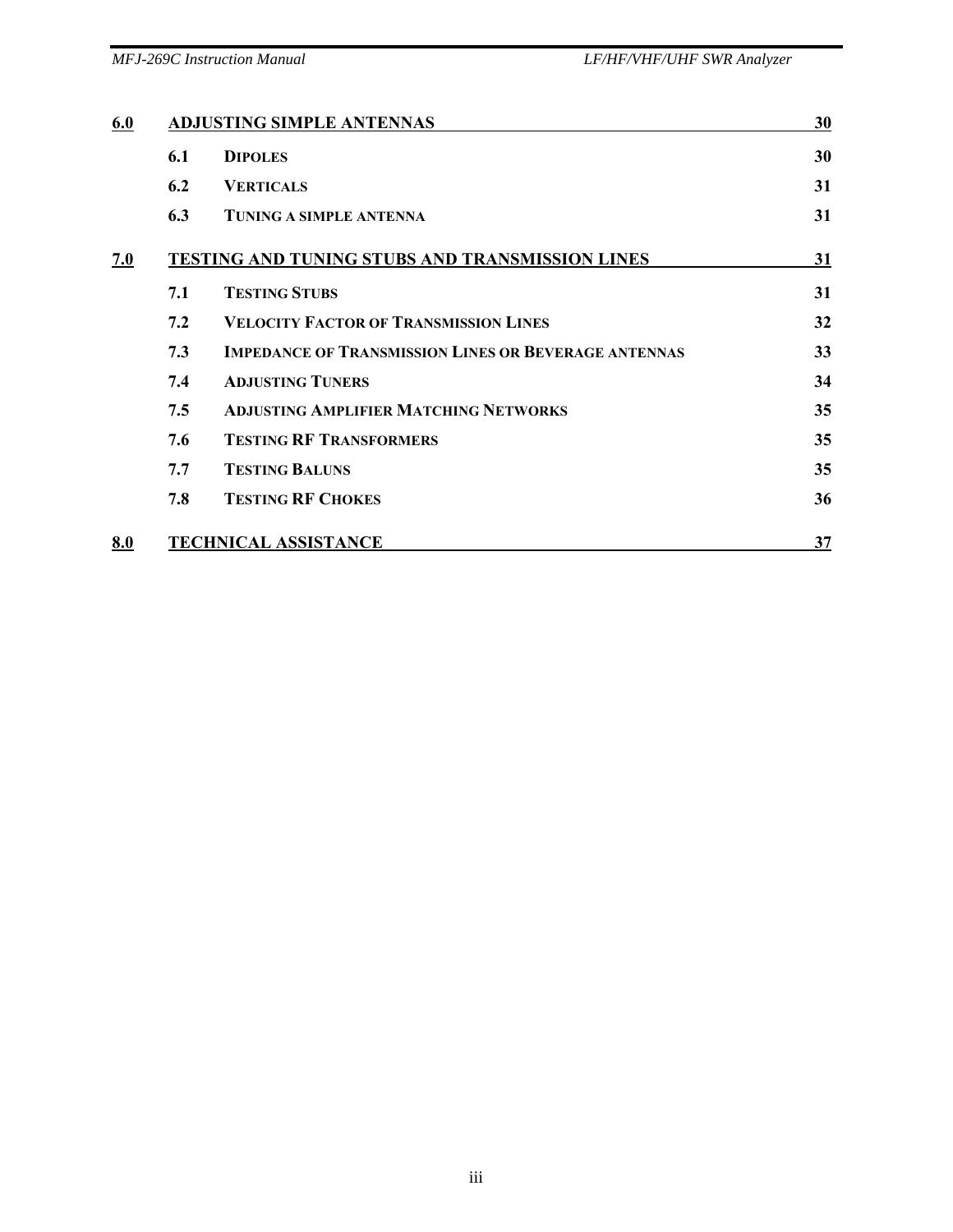# **ATTENTION: READ SECTION 2.0 BEFORE ATTEMPTING TO USE**  THIS PRODUCT. INCORRECT POWER SUPPLY VOLTAGES **EXCESSIVE EXTERNAL VOLTAGES APPLIED TO THE ANTENNA CONNECTOR WILL DAMAGE THIS UNIT.**

# **1.0 INTRODUCTION**

The MFJ-269C is a compact battery powered RF impedance analyzer. It combines five basic circuits; a variable oscillator, frequency counter, frequency multiplier, 50-ohm RF bridge, twelve-bit A-D converter, and a microcontroller. Together, these circuits perform a wide variety of useful antenna and RF impedance measurements including coaxial cable loss and electrical distance to an open or short.

Although mainly designed for analyzing 50-ohm antenna and transmission line systems, the MFJ-269C also measures RF impedance from a few ohms to several hundred ohms. An easy-to-access usercontrolled Zo setting in the **Advanced** function menus facilitates changing SWR and other SWR functions (i.e. return loss, reflection coefficient, match efficiency, etc) to any normalized impedance value between 5 and 600 ohms. The MFJ-269C also functions as a non-precision signal source and frequency counter. Operating frequency extends from 0.53 to 230 MHz in nine overlapping bands with extended SWR measurement from 415 to 470 MHz. (LF coverage may be adjusted to cover 0.470 kHz).

## **1.1 Typical Use**

#### **The MFJ-269C may be used to adjust, test, or measure the following***:*

|                                           | bandwidth                                                                                   |
|-------------------------------------------|---------------------------------------------------------------------------------------------|
| Antenna tuners: SWR, bandwidth, frequency |                                                                                             |
|                                           |                                                                                             |
|                                           | components                                                                                  |
|                                           | Coaxial transmission lines:  SWR, length, velocity factor, approximate Q and loss, resonant |
|                                           | frequency, and impedance                                                                    |
|                                           |                                                                                             |
|                                           | Matching or tuning stubs: SWR, approximate Q, resonant frequency, bandwidth, impedance      |
|                                           |                                                                                             |
|                                           | Tuned Circuits:Resonant frequency and approximate Q                                         |
|                                           |                                                                                             |
|                                           | RF chokes and inductors:Self-resonant frequency, series resonance, and value                |
| Transmitters and oscillators:  Frequency  |                                                                                             |

#### **The MFJ-269C measures and directly displays the following:**

| Electrical length (feet or deg) | Impedance phase angle (degrees) | Resonance (MHz)        |
|---------------------------------|---------------------------------|------------------------|
| Feedline Loss (dB)              | Inductance $(\mu H)$            | Return loss (dB)       |
| Capacitance $(pF)$              | Reactance or X (ohms)           | Signal Frequency (MHz) |
| Impedance or Z magnitude (ohms) | Resistance or R (ohms)          | SWR (Zo programmable)  |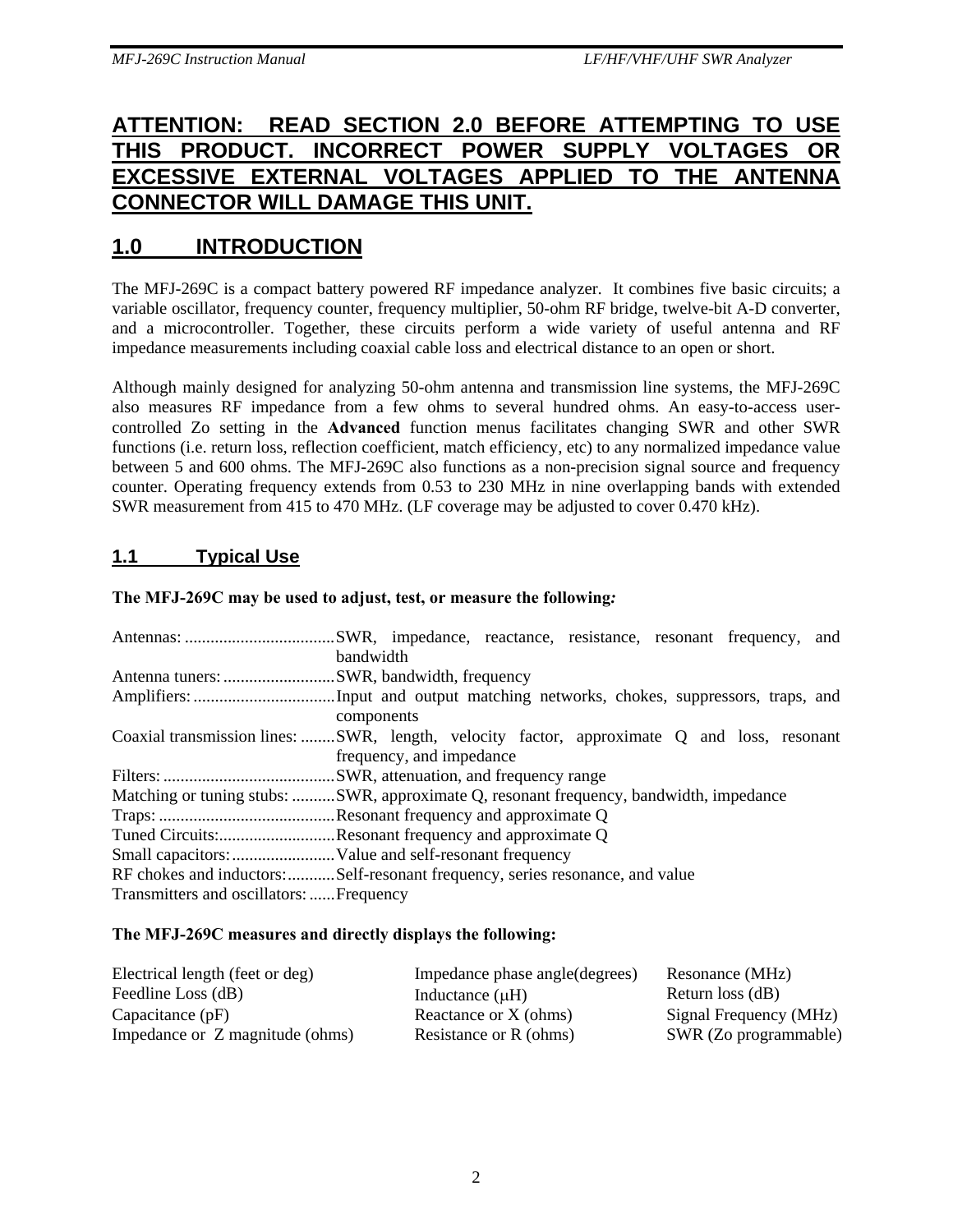**The MFJ-269C is also useful as a non-precision signal source.** It provides a relatively pure (harmonics better than -25 dBc) signal of approximately 3 Vpp  $\sim$  20 mW) into a 50 ohm load. The internal source impedance is 50 ohms. Although not "stabilized", it provides adequate stability for non-critical applications such as alignment of broad-bandwidth filters and circuits.

**Note:** For a more complete description of features and test methods, consult the table of contents to find the manual sections describing the particular measurement you wish to make.

#### **1.2 Frequency Range**

The unit's dual-range **Frequency** switches select the following oscillator bands with a small overlap:

| $0.53 - 1.0$ MHz        | $4.7 - 11.0 \text{ MHz}$ | 67-113 MHz              |
|-------------------------|--------------------------|-------------------------|
| $1.0 - 2.1$ MHz         | 11-28 MHz                | $113 - 155$ MHz/UHF LO* |
| $2.1 - 4.7 \text{ MHz}$ | 28-67 MHz                | 155-230 MHz/UHF HI*     |

\*A **UHF** pushbutton switch located above the LCD display activates 415-470 MHz SWR coverage. See section 3.4 for VFO operating specifics.

#### **1.3 Accuracy Notes**

If measurement errors occur, they will likely be caused by one of the following conditions:

- **1.** Signal ingress from external sources, usually from a strong AM broadcast station.
- **2.** Diode detector and A/D converter error.
- **3.** Stray impedance errors contributed by connectors, cables, and adapters.

**Broad-band Voltage Detectors and External Interference:** Laboratory grade network analyzers use expensive high-selectivity gain-stabilized receivers to avoid off-frequency interference and ensure measurement accuracy. Building these sophisticated detectors into the MFJ-269C (or any small handheld unit) would drive the price far beyond the reach of most hobbyists. As an alternative, we use broadband detectors that provide accurate measurements at a much lower cost. The only drawback is that broadband detectors can be sensitive to powerful out-of-band signals. Most of the time, out-of-band interference isn't an issue, but occasionally a particularly powerful signal may be picked up by the antenna under test and routed into the analyzer bridge circuit where it conflicts with the internally generated VFO signal. When strong "signal ingress" such as this occurs, it may result in inaccurate readings.

The solution for out-of-band interference isn't simple. Increasing the analyzer's generator power would help, but doing so causes the unit to draw significantly more power at the expense of reduced battery operating time. Higher power may also cause on-air interference when testing antenna systems that radiate efficiently or exhibit directivity gain. Using common low-pass or band-pass filters similar to those used in transceivers also wouldn't work because they behave like transmission lines of varying impedance on different frequencies. Using them would only introduce gross measurement inaccuracies.

**MFJ-731:** Fortunately, most analyzer interference problems occur on the lower frequencies, with near-by high power AM broadcast signals being the worst offender. When testing physically large antenna arrays such as 160-meter verticals, these powerful outside signals may couple very efficiently into the analyzer's bridge circuit. Other strong local signals may "get in" as well. To correct the problem, we offer the MFJ-731 tunable filter, an accessory especially designed to attenuate off-frequency signals. The MFJ-731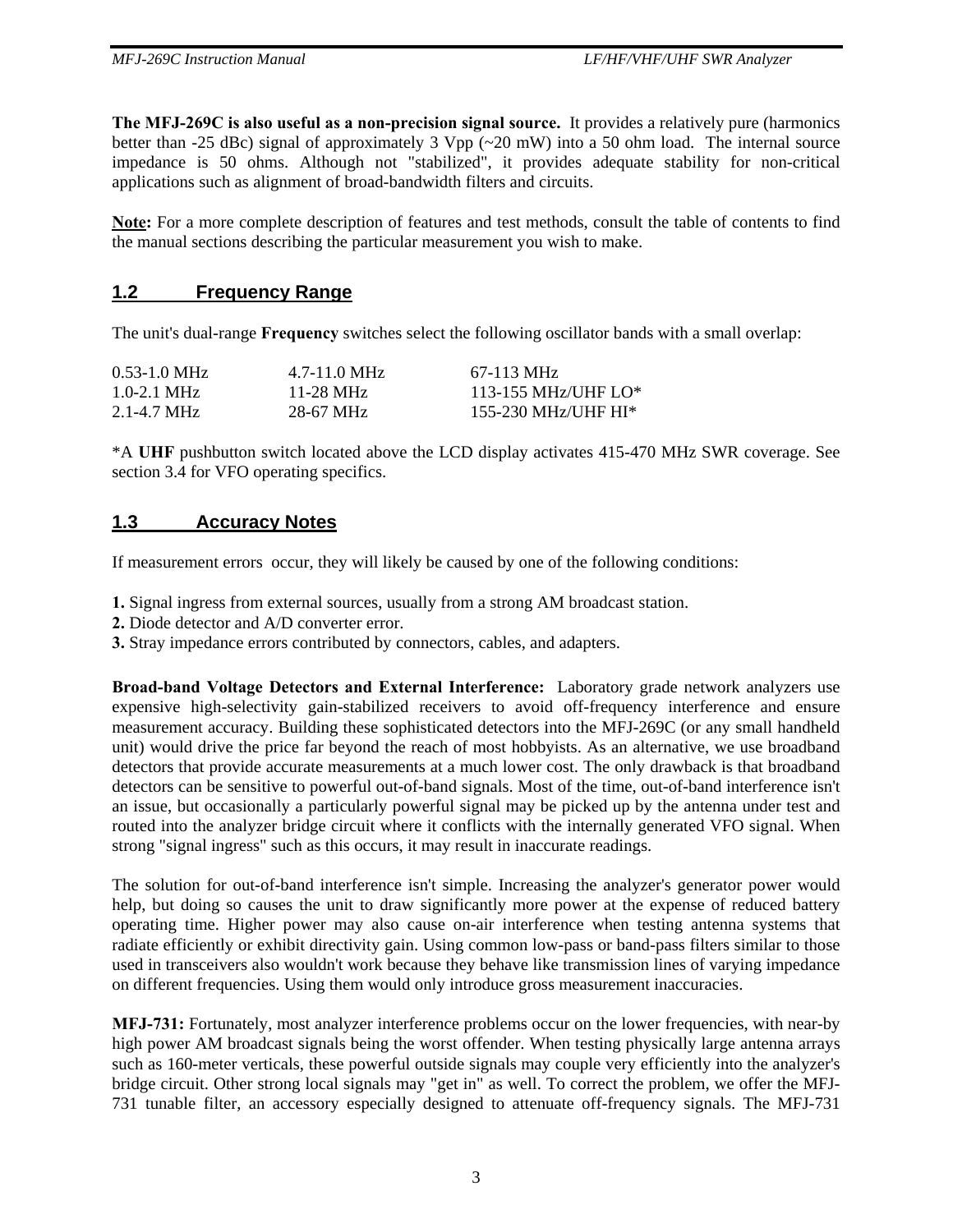permits accurate impedance measurements between 1.8 and 30 MHz with virtually no impact on measurement accuracy.

**Detector Errors:** At low voltages, detector diodes become non-linear. To address this issue, the MFJ-269C uses special microwave zero-bias Schottky detectors with matched compensating diodes. Each unit is individually compensated to provide the best detector linearity possible. Small errors may also occur during A/D conversion due to practical limitations on bit resolution.

**Connection lengths:** Connection lengths both inside and outside the analyzer bridge can upset readings, especially at higher frequencies and when impedance is very high or very low. The MFJ-269C minimizes internal problems by using surface mount low capacitance microwave components with nearly zero lead length. It's important to remember that *any* external leads you add, even short leads, will modify the impedance of the load at radio frequencies. To obtain highest accuracy, always use the shortest test cables possible with the fewest connectors and adapters in the line.

**Note:** Some handheld analyzers display erroneous readings falling outside the reliable measurement range, presenting that data numerically -- as if it were "factual". The MFJ-269C is designed to avoid such errors by displaying an on-screen warning  $(Z > 1500)$  anytime data falls outside the unit's accurate measurement range.

# **2.0 POWER SOURCES**

This section describes power supply and battery selection.

**READ THIS SECTION BEFORE CONNECTING THIS DEVICE TO ANY POWER SOURCE. IMPROPER CONNECTIONS OR INCORRECT VOLTAGES MAY CAUSE DAMAGE TO THIS PRODUCT!** 

#### **2.1 External Power Supply**

*The MFJ-1312D satisfies all external voltage and current power source requirements and we highly recommend using it with your MFJ-269C. External power requirements are as follows:* 

- 1. When the unit is **ON**, supply voltage must be *over 11 volts* but *not exceeding 16 volts*.
- 2. When in **Sleep Mode** or **OFF** (supply lightly loaded), *voltage must not exceed 18 volts*.
- 3. The supply must be **well filtered** against hum and noise.
- 4. The **MFJ-269C case** (chassis ground) must be connected directly to the supply's **negative terminal**.

5. The supply *must not have a grounded positive lead* (- center pin)*.*

- 6. The *"ideal" supply voltage* is *13.8 volts dc.*
- 7. When **rechargeable batteries** are used, *13.8 volts is required for charger operation*.
- 8. Current demand is *150 mA (max) on HF* and *VHF, 250 mA (max) on UHF*.

#### **WARNING: READ SECTION 2.2 THROUGH 2.4 (BATTERY INSTALLATION INSTRUCTIONS) BEFORE INSTALLING BATTERIES.**

The MFJ-269C has a recessed **2.1 mm power receptacle** near the RF connectors. This receptacle is labeled **POWER 13.8 VDC**. The **outside conductor is negative**, the **center is positive**. Inserting a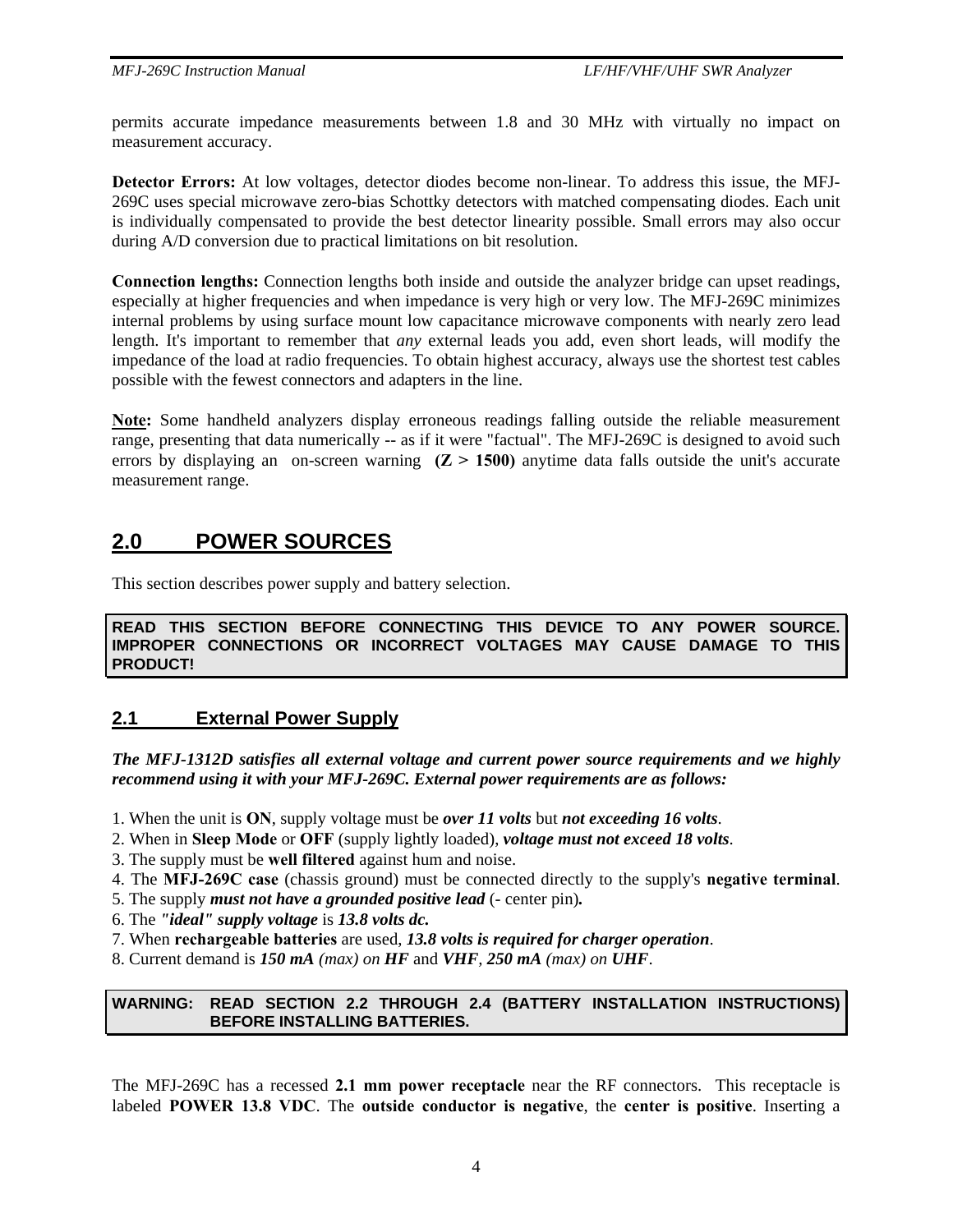power plug in the **POWER 13.8 VDC** receptacle disables internal batteries as the analyzer's power source. However, the internal batteries will still be trickle charged when the power supply plug is inserted into the unit. Power plugs must be wired as shown below:



#### **WARNING: REVERSE POLARITY OR EXCESSIVE VOLTAGE CAN DAMAGE OR DESTROY THE MFJ-269C. NEVER APPLY MORE THAN 18 VOLTS, NEVER USE AC OR POSITIVE GROUND SUPPLIES! NEVER ADD OR REMOVE BATTERIES WITH AN EXTERNAL POWER SUPPLY CONNECTED TO THIS UNIT, OR WITH THE POWER SWITCH ON.**

## **2.2 Internal Batteries**

When installing internal batteries, *first check the position of a small black-plastic internal jumper plug that controls charger operation. The jumper is located inside the unit at the top of the printed circuit board near the area of the OFF-ON switch and power connector.* To access it, remove all eight screws on the sides of the case and remove the back cover. The black plastic jumper fits over two of three adjacent pins (see detailed instructions below). The plug must be properly positioned for the type of cell you plan to use (AA rechargeable or AA non-rechargeable).

## **2.3 Rechargeable Batteries**

*Important Note:* When using rechargeable batteries, your external power source must deliver at least 14 volts. If supply voltage is too low, the charger can't function and batteries will eventually discharge. If batteries are depleted, charge with the analyzer power switch turned off -- it may take ten hours or more to fully restore depleted cells.

*Important Warning: Never change batteries with the power switch "On" or with an external supply plugged in -- permanent damage may result. Always remove batteries when shipping the analyzer or storing it for an extended period (more than a month).* 

When using rechargeable batteries, *the internal black plastic jumper must be set to the proper position*. Remove the analyzer cover and locate the jumper on the pc board (near the power jack). Confirm that it is set correctly. If not, reposition as shown below:



Again, when the **Charger Jumper** is **ON** and a 13.8 to 18 volt source is applied, the charger will be functional. Typical charging current is 10-20 mA.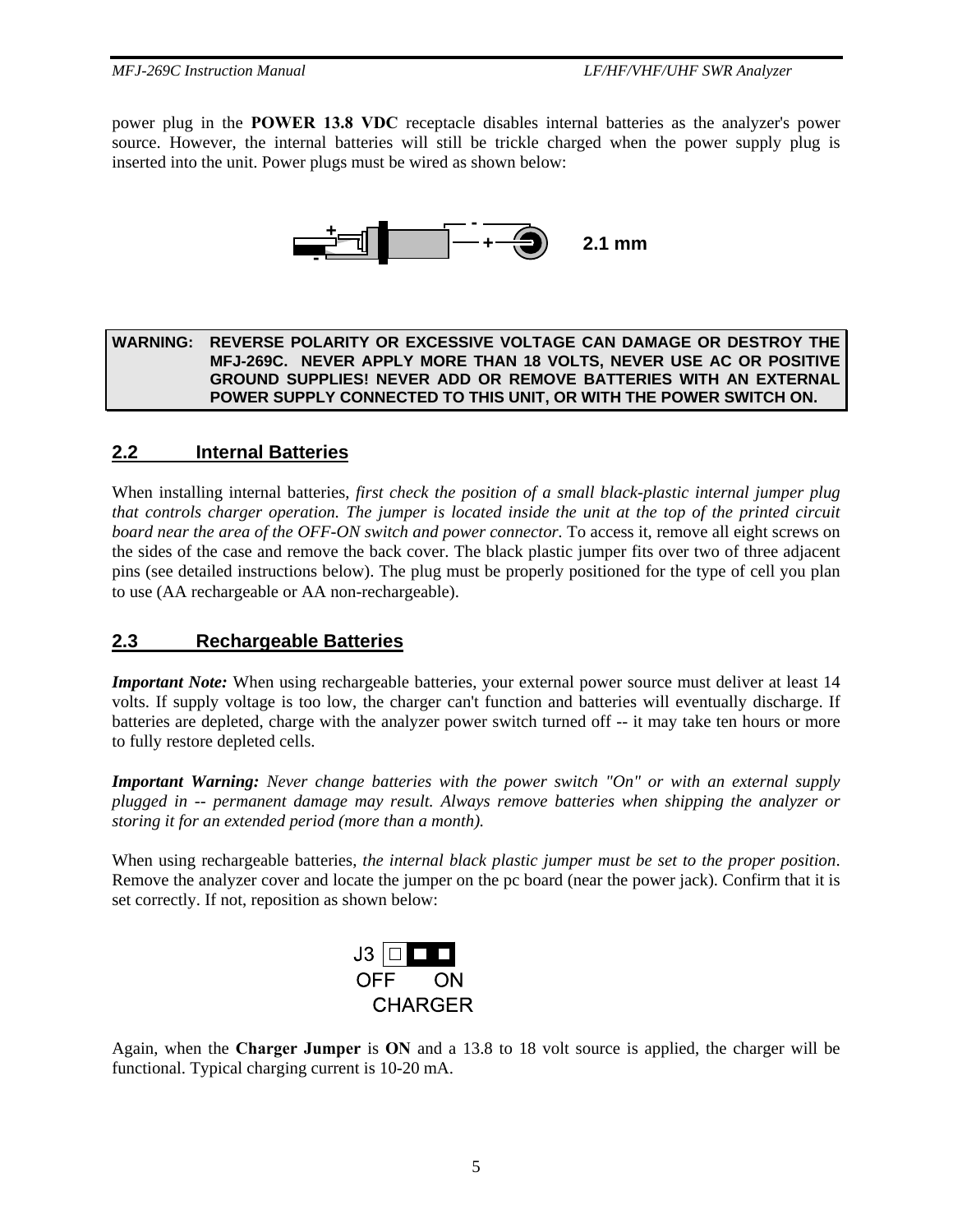## **2.4 Using Conventional "AA" Dry Cell Batteries**

When using *non-reachable batteries*, install only high quality alkaline cells in matched sets (same manufacturer and date code). Conventional zinc-based cells have a shorter shelf and service life, and they are also more prone to leakage. Also, to prevent leakage, *remove weak alkaline batteries immediately*.

#### **WARNING: WHEN USING NON-RECHARGEABLE BATTERIES, THE CHARGING SYSTEM MUST BE DEFEATED! IF YOU FAIL TO FOLLOW THIS WARNING, THE BATTERIES WILL LIKELY LEAK AND RUIN THE ANALYZER!**

When using *non-rechargeable batteries*, set the internal jumper as shown below:



Never attempt to charge alkaline (or any other non-rechargeable cells) using the MFJ-269C's internal charger circuit!

## **2.5 "Voltage Low" display warning**

When the analyzer's supply or battery voltage drops below 11 volts, a blinking **Voltage Low** warning will be displayed. Pressing **Mode** during a low-voltage warning will disable the on-screen alert and allow you to continue operating. However, measurements may not be reliable when operating the analyzer with insufficient supply voltage!

#### **2.6 Sleep Mode "Power Saving"**

Typical current drain for the MFJ-269C is around 150 mA for HF operation (250 mA for UHF). Battery operating time is (by default) extended significantly through the use of **Sleep Mode.** Sleep mode reduces current drain to less than 15 mA when it is engaged during periods of non-activity. Power-saving is a default setting for the MFJ-269C *unless you defeat it when you turn on the analyzer* (instructions below). Normally, the analyzer's processor looks for manual activation of the **Mode** switch or for any change in **Frequency** greater than 50 kHz. If neither event occurs during any given *three-minute interval*, **Sleep** mode automatically kicks in and places the analyzer in standby. A blinking **SLP** message in the display screen lower-right corner indicates power-saving mode (see below):

| MHz $>5$<br>oo.<br>1598 MHz 3.7<br><b>ANTININ</b> SLP<br>$R = 38 X = 61 S$ |
|----------------------------------------------------------------------------|
|----------------------------------------------------------------------------|

To pull the unit out of **SLP**, momentarily press either the **Mode** or **Gate** button to resume operation.

To disable **Sleep**, first turn the unit **Off** and then *press and hold* the **Mode** button when reapplying power. Continue holding **Mode** until after the copyright message appears on the LCD screen, then release. If the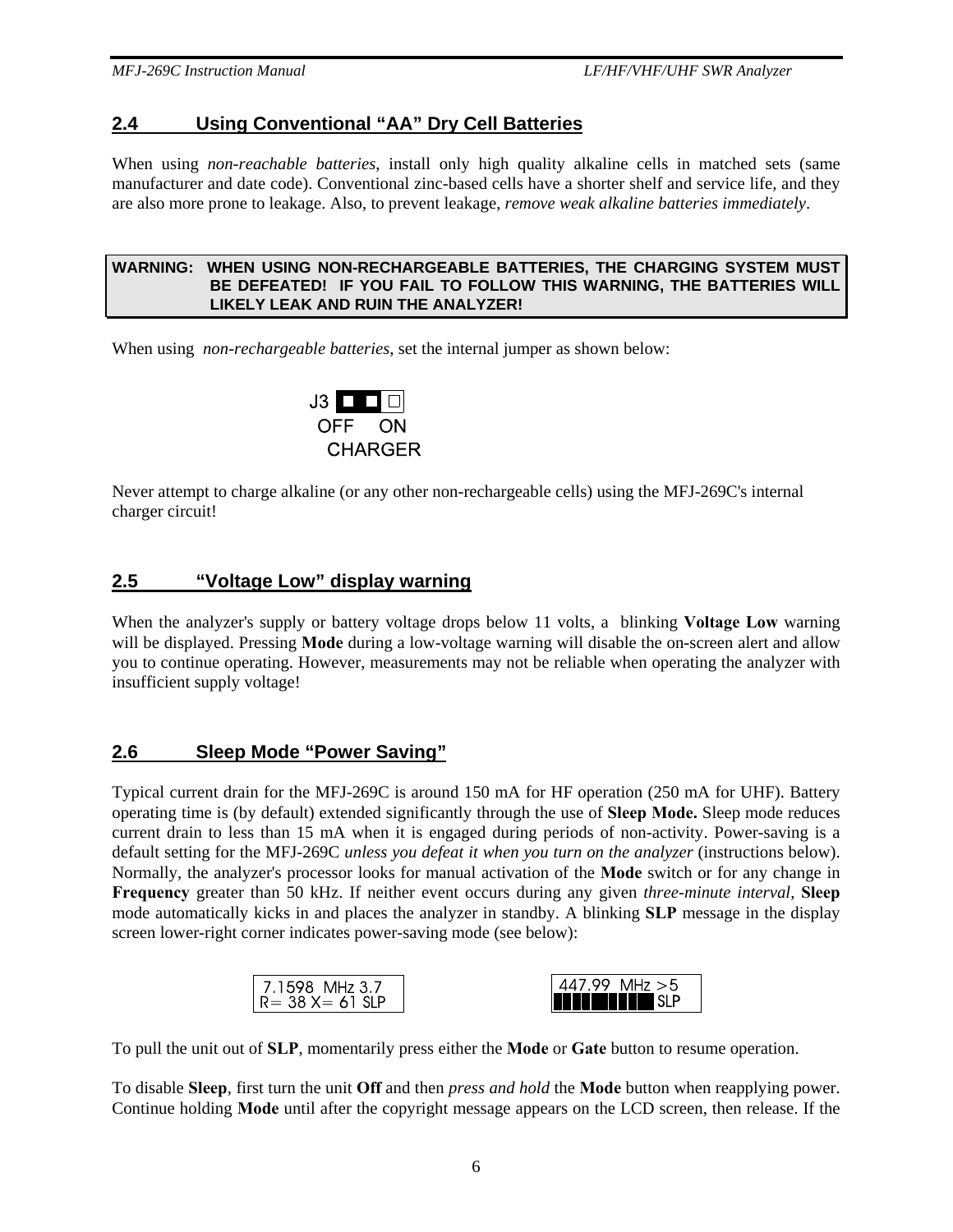"Power Saving" mode has been is successfully disabled, the message shown below will appear as soon as **Mode** is released.

| Power Saving OFF |  |
|------------------|--|
|                  |  |

**Sleep Mode** is a default function and will reset automatically each time the analyzer is turned OFF. To restore **Sleep**, simply turn the analyzer **Off** and then **On** again.

# **3.0 MAIN MENU AND DISPLAY**

#### **WARNING: NEVER APPLY RF OR ANY OTHER EXTERNAL VOLTAGE TO THE ANTENNA PORT. THE MFJ-269C USES ZERO BIAS DETECTOR DIODES THAT MAY BE DAMAGED BY EXTERNAL VOLTAGES. ALSO, READ SECTION 2.0 BEFORE APPLYING POWER. INCORRECT SUPPLY VOLTAGE OR REVERSED POLARITY CAN CAUSE DAMAGE.**

## **3.1 General Connections**

The N-female **Antenna** connector on top of the unit is the *primary RF-measurement connection*. It is used for all functions *except* frequency counter measurements.

The **Power** connector (2.1 mm) is described in section 2.0. Please read the power-source section carefully before attempting to operate the analyzer! Improper voltage application, the wrong battery charger setting, or reversed polarity could permanently damage your unit.

The BNC **Frequency Counter Input** is for frequency counter measurements only. See section 4.5 for the counter's operating instructions.

#### **3.2 Power-up Display**

*Important Note:* Before powering up the analyzer, check the status of the **UHF** switch located above the LCD window on the left. This switch must be in the "up" or in the **Off** position unless **UHF** operation is intended.

**Note:** The following is a description of the basic opening (or default) menu used by the MFJ-269C. Your analyzer also has an *advanced user* section (5.0).

When applying **Power**, a sequence of message screens appear on the LCD display. The first screen lists the software version (**Ver)**: Be sure to have this number handy when referring technical questions about your analyzer to MFJ Customer Service:

 MFJ-269C Ver 14.14

The second message shows the software copyright date: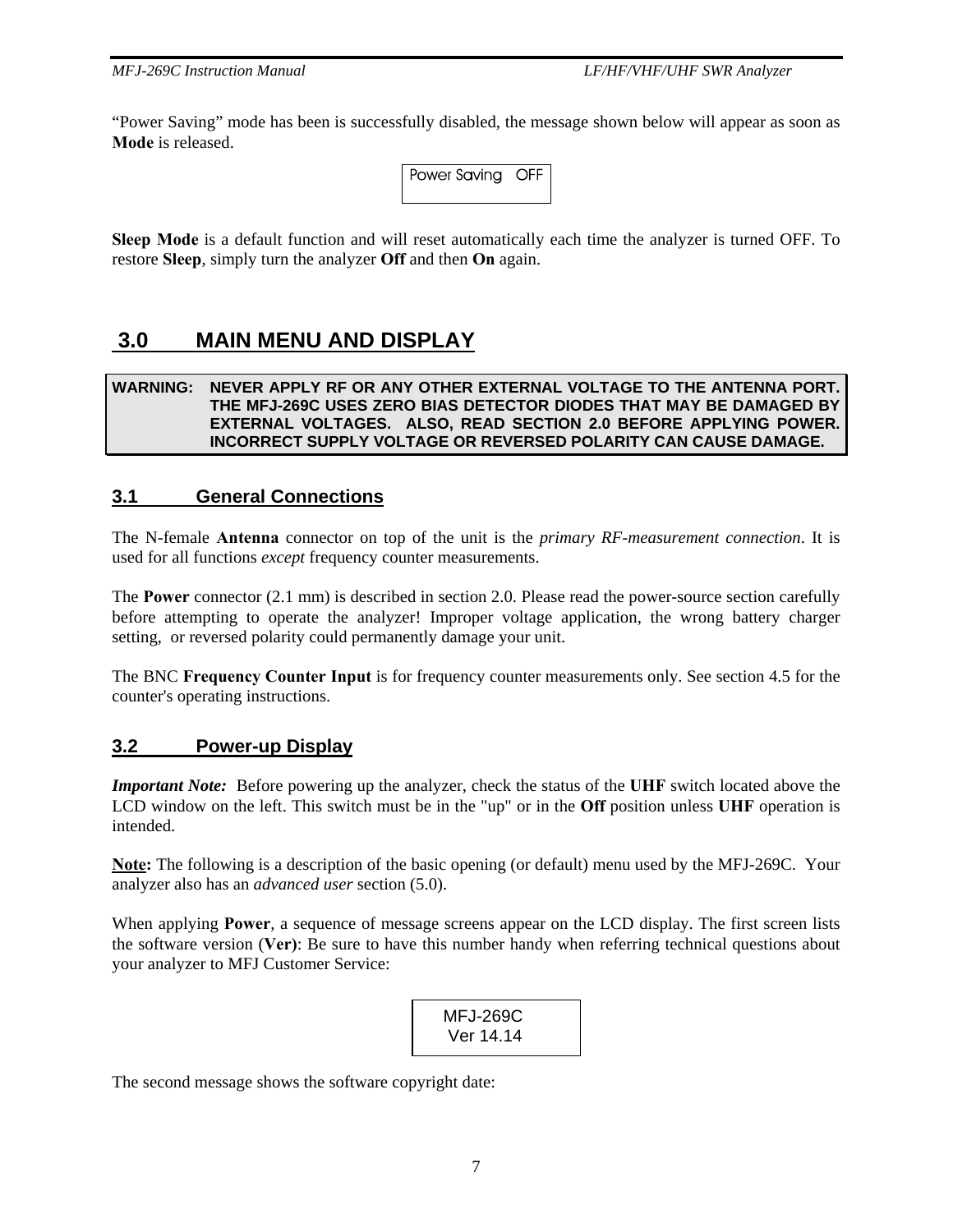| <b>MFJ Enterprises</b> |  |
|------------------------|--|
| $(c)$ 2014             |  |

The third message is a voltage check. It displays the operating voltage, indicating battery condition or the voltage of your external power supply.



The fourth and final screen is the first "working display" (Complex Impedance). The two analog panel meters also activate when the working display comes up.

## **3.3 Main Measurement Modes (LF/HF/VHF, 0.53-230 MHz)**

Momentarily pressing (or tapping) the **Mode** button after the first working display appears allows you to scroll through all five basic measurement modes provided by the MFJ-269C. The opening mode is *Impedance R & X* (resistance and reactance). As each new mode comes up, its title screen appears for about two seconds, and then the companion data screen appears. Each of the five Basic Modes are listed below:

**1. Impedance R&X:** This is the analyzer's "default mode", and it is the function most commonly used. The top line of the data screen displays **Frequency** in MHz and **SWR**, while the bottom line shows complex impedance where **Rs** equals the load's series resistive component and **Xs** shows the load's series reactive component. In this function, the analog **SWR** and Impedance Meters (**Z**) are also activeated.

**2. Coax Loss:** Pressing **Mode** once brings up the **Coax Loss --** followed by the data screen. The top line shows **Frequency** in MHz and the bottom line displays **Coax Loss in dB**.

**3. Capacitance in pF:** The third mode displays **Frequency** in MHZ on the top line, followed by **Xc** (capacitive reactance) on the bottom line. The analog meter also shows reactance **X**.

**4. Inductance in** μ**H:** The fourth mode, **Frequency** appears on top and **XL** (inductive reactance) on the bottom. Meter shows reactance (**X**).

**5. Freq. Counter:** The fifth function turns off the analyzer's internal oscillator and routes the input of the counter to the BNC connector labeled **Frequency Counter Input.** In this mode, the top line of the LCD display shows the measured **Frequency** in MHz and the counter's **Gate Time** in seconds.

*Important Note:* Section-4 of this manual provides detailed instructions for using each of the five basic operating modes described above. To ensure accurate measurement and avoid the possibility of inadvertent damage, please read through this section carefully before operating the analyzer!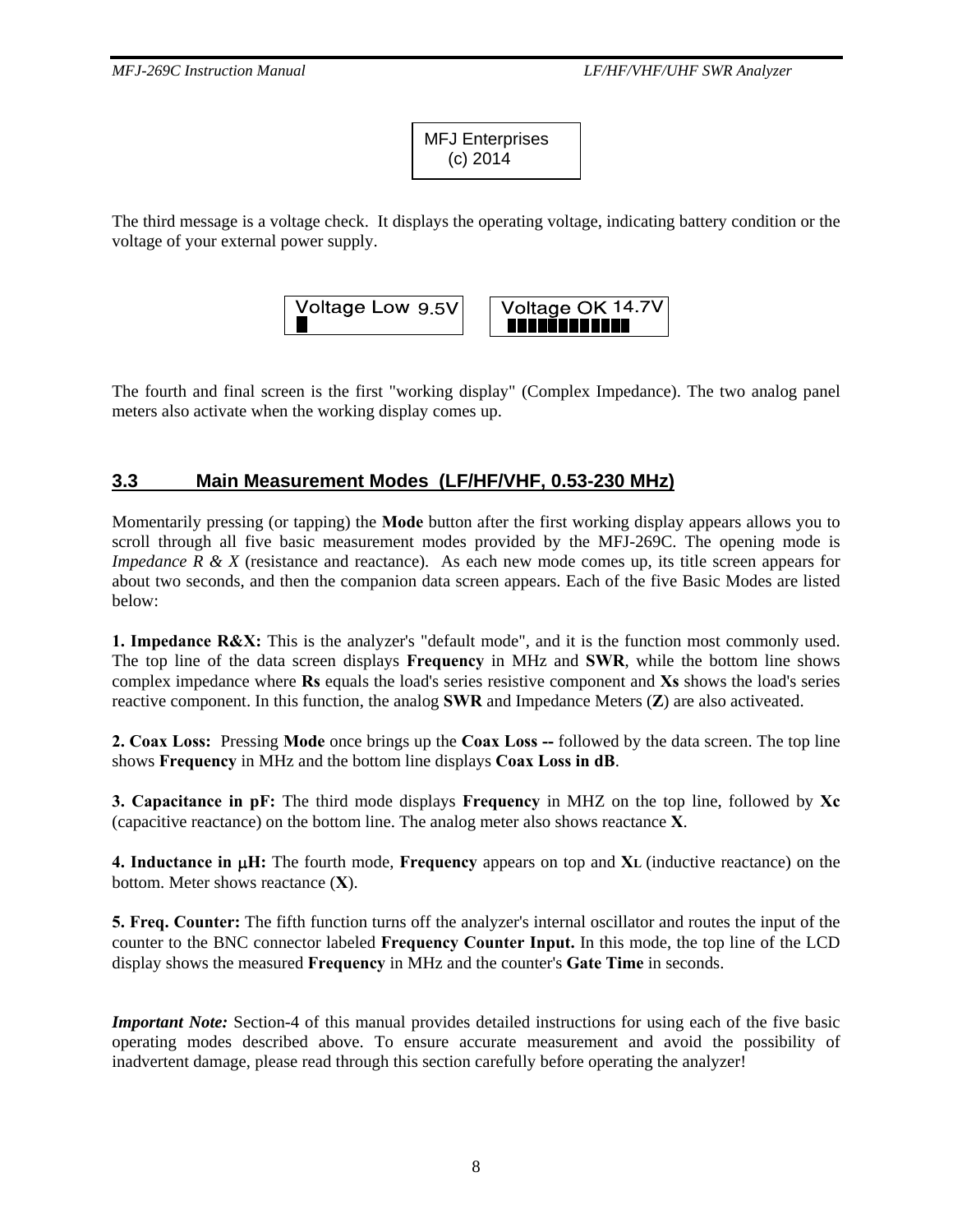## **3.4 Frequency Control**

The MFJ-269C tunable RF-oscillator covers an exceptionally wide frequency span, using two rotary band switches for **LF/HF/VHF** coverage (.53-230 MHz) -- plus an additional pushbutton switch to activate **UHF** coverage (415-470 MHz) .



**1. LF, HF and VHF Operation:** The **Lower Range** rotary switch selects four LF and HF bands (0.53- 11.0 MHz). The **Upper Range** switch selects 5 HF and VHF bands for 11-230 MHz coverage. Note that the **Upper Range** switch must be set *fully clockwise* to the **Lower Range** position for the lower-range band selector to function. The variable **Tune** control (VFO capacitor) provides a small overlap at each band edge to ensure gap-free tuning across the spectrum.

**\*Note** that LF coverage may be lowered to **0.47-0.94 MHz** (or lower) for 600-Meters and select maritime services. To modify, (1.) adjust **Tune** fully counter-clockwise, (2.) remove the back cover (3.) Remove battery pack by removing Philips head screws and, (4.) using a 2-mm hex tuning wand, readjust inductor **L12** while watching the frequency display.

**2. UHF Operation:** UHF coverage is broken into two bands. To measure **UHF** SWR (415-490 MHz), first press in the **UHF** switch located just above the LCD display. Then, for **415-470 MHz** coverage, set the upper **Frequency MHz** switch to the **113-155 MHz** band (**UHF LO**). For **470-490 MHz** coverage, set the upper **Frequency MHz** switch to **155-230 MHz**. **(UHF HI).**

It is normal for the VFO's **Tune** range to exceed the analyzer's usable **UHF** measurement range. If the VFO frequency is out of range in UHF Mode, one of the error messages shown below will instruct you to increase or decrease frequency to bring it back in range:



Adjust **Tune** *clockwise* to *increase frequency* and *counterclockwise* to *decrease frequency*. When in range, the operating **Frequency** will appear on the top line of the LCD display -- along with the **SWR** reading. The bottom display line becomes an analog **SWR bar-graph** (see below).



Remember to set the top **Frequency Example 155-230**) when setting up for **UHF HI (470-490MHz)** or set to the second to last switch position **(113-155)** when setting up for **UHF LO (415-470 MHz)** measurements. The analyzer converts the analyzer's VHF oscillator up to the UHF band for those measurements.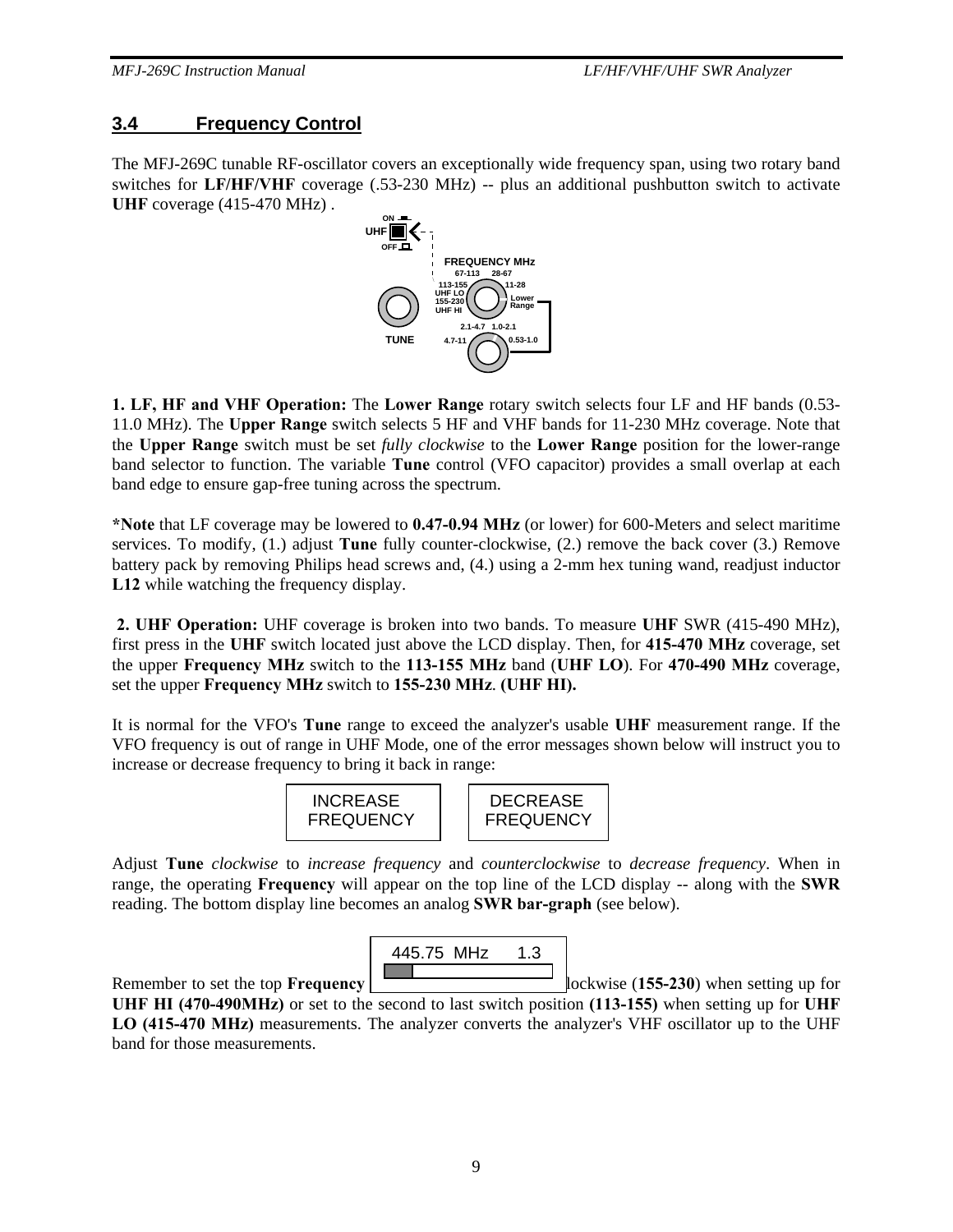# **4.0 MAIN (OR OPENING) MODE**

#### *IMPORTANT WARNING: Never apply RF or DC voltages to the Antenna port of this unit. It uses zero bias detector diodes that are easily damaged by any external voltages over a few volts. Also, confirm the power supply voltage and polarity are correct, as described in Section-2.0.*

A basic understanding of antenna theory and transmission line behavior will prove helpful for making the best use of the data provided by your MFJ-259C. The ARRL Handbook and ARRL Antenna Book provide concise peer-reviewed explanations that should suffice for most applications. When it comes to the finer points of antenna design, there is (unfortunately) a fair amount of misinformation circulating on the web and over the airwaves. When it comes to RF networks and antenna systems, there's no black magic. Stick with the fundamentals as presented by credible professional sources.

## **4.1 General Connections**

When conducting *SWR* and *Impedance* measurements, follow these practical guidelines:

**1. Connectors:** If connector transitions (RF adapters) are needed, use only high-quality parts and check them for wear, oxidation, dirt, and tight pin contact before proceeding.

**2. Lead Length:** Make all connection electrically secure and keep all leads as short as possible. This precaution is especially important when measuring electrical components that are not part of a 50-ohm coaxial system.

**3. Coaxial Cable:** Always use good quality 50-ohm cable and connectors when making SWR measurements. Contaminated, mismatched, or damaged cable will introduce significant error.

#### **4. Calibration Plane:** When making *Complex Impedance* measurements, *(R+X) or (Z)*, remember that *any length of transmission line you install between the load and the analyzer will displace the load from the analyzer's calibration plane.*

For simple handheld analyzers like the MFJ-269C, the c*alibration plane is always located at the analyzer's RF connector*. This is the point where Zo=50 Ohms and Phase shift = 0 degrees. *It is the only test point where the analyzer will be calibrated for complex impedance measurements.* Displacing the load away from the analyzer's calibration plane through random lengths of coax should have little or no impact on SWR readings, but will introduce significant error through phase shift and transformer action to invalidate virtually any complex impedance measurement you might make.

#### *When measuring Complex Impedance, always install the MFJ-269C as close (electrically) as possible to the DUT (device under test)!*

#### **4.2 Antenna SWR and Impedance**

Use the N-Female **Antenna** connector located on top of the MFJ-269C for all RF measurements (except those using the *Frequency Counter* mode). Follow the procedure outlined below for measuring **SWR**:

**1.** If your antenna doesn't have a dc-grounded feed system, momentarily short the cable's center conductor to the shield immediately before connecting up to the analyzer. This simple procedure will discharge any static buildup on the antenna and prevent damage to the analyzer's sensitive detector diodes.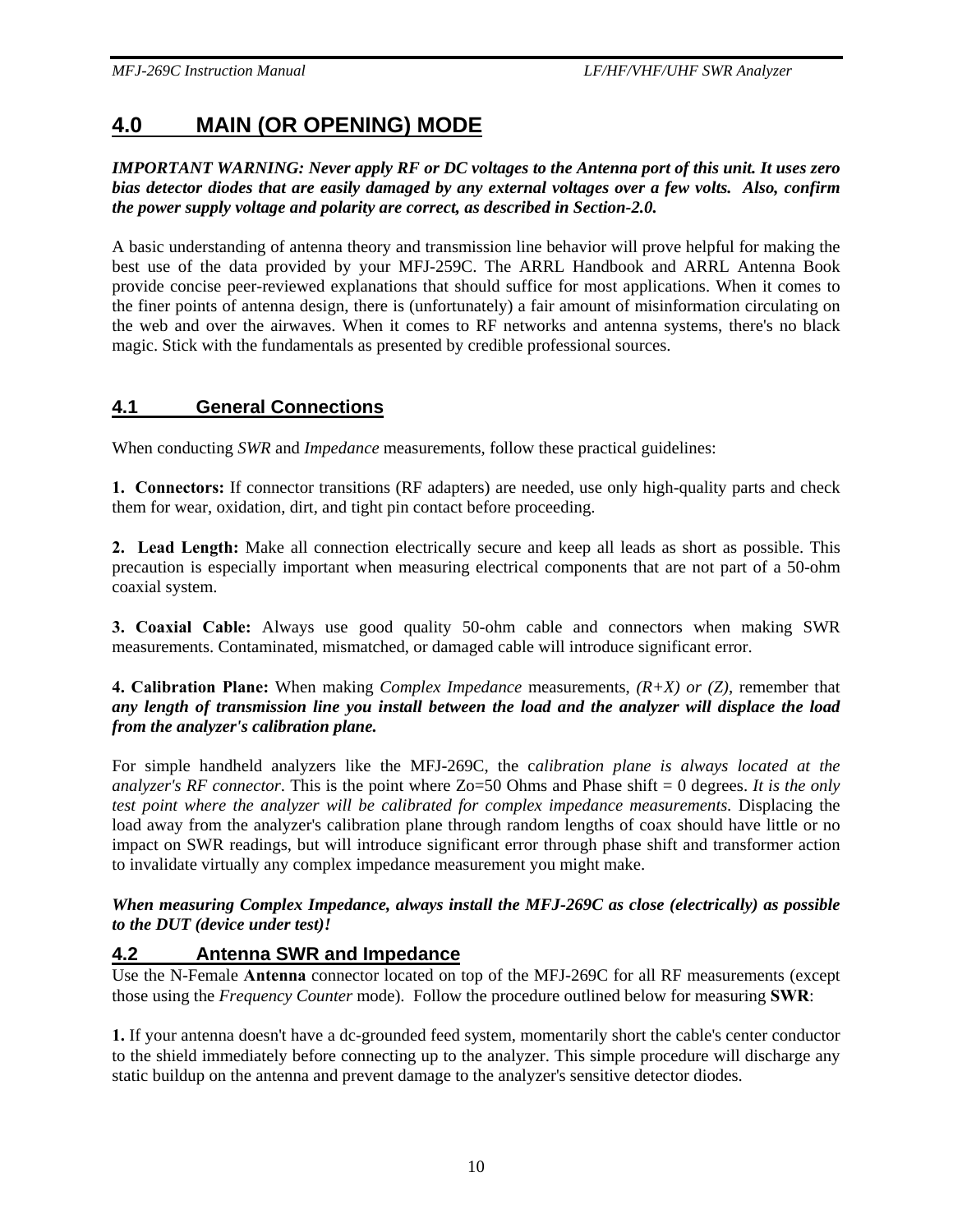- **2.** Connect the antenna lead to the analyzer's N-Female **Antenna** connector.
- **3.** Set the VFO's two **Frequency** selector band switches for the appropriate range.
- **4.** Turn on the **Power** switch while watching the display. Battery voltage should read *OK* (11-16 volts).
- **5.** Following the boot screens, the default mode will come up with the working screen for **Frequency**, **SWR**, Resistance **(R)**, and Reactance **(X)***.* The **SWR** and **Impedance** analog meters will also become active.

**6.** Adjust **Tune** (the VFO capacitor) as needed to find your desired test frequency -- or tune until you obtain a minimum *SWR* reading.

Note that the MFJ-269C also has *Advanced* antenna-measurement modes that are described in detail in Section-5.0.However, unless you have a strong working knowledge of RF systems, you may find these added modes of limited value. Most represent more technically sophisticated ways of expressing the same data offered by the basic modes.

## **Antenna hints:**

**1. Measuring Antenna Impedance:** For complex impedance measurements, always install the analyzer as close as possible to the element's feedpoint (within or 1-2 degrees of phase shift). Alternatively, you may use a *precisely cut 1/2-wavelength* of cable displace the calibration plane by a controlled amount (360-degree phase rotation).

**2. Electrical Half-Wavelengths of Cable:** Installing a half-wavelength of cable between the load and the analyzer will rotate phase a full 360 degrees so that no apparent transformation takes place in the line. However, the response *will only be transparent on one discrete frequency*. Even a small frequency change will begin to skew your impedance readings and may even shift the antenna's resonant frequency as the cable begins to introduce its own reactance into the system. Phase errors compound with multiple half-wavelengths, so limit cable length to one or two phase rotations at most!

**3. SWR, Resonance, and Impedance:** *It's always preferable to measure SWR rather than resonance or impedance magnitude (Z) as the standard for adjusting your antenna.* 

By definition, minimum SWR (1:1) and maximum power transfer occur when the source, transmission line, and load impedance are all of equal value (conjugate match).

*Resonance occurs when reactance fully cancels* at the antenna's feedpoint, causing the load to become purely resistive  $(Xc + XL = 0)$ .

Although *Minimum SWR* and *Resonance* often coincide, they are not directly correlated and rarely will occur on exactly the same frequency. If your antenna doesn't happen to present a 50-ohm load at resonance, there will still be resistive mismatch (and SWR) in the system. In fact, slightly lower SWR may actually occur on some other frequency. By the same token, if you adjust your antenna for an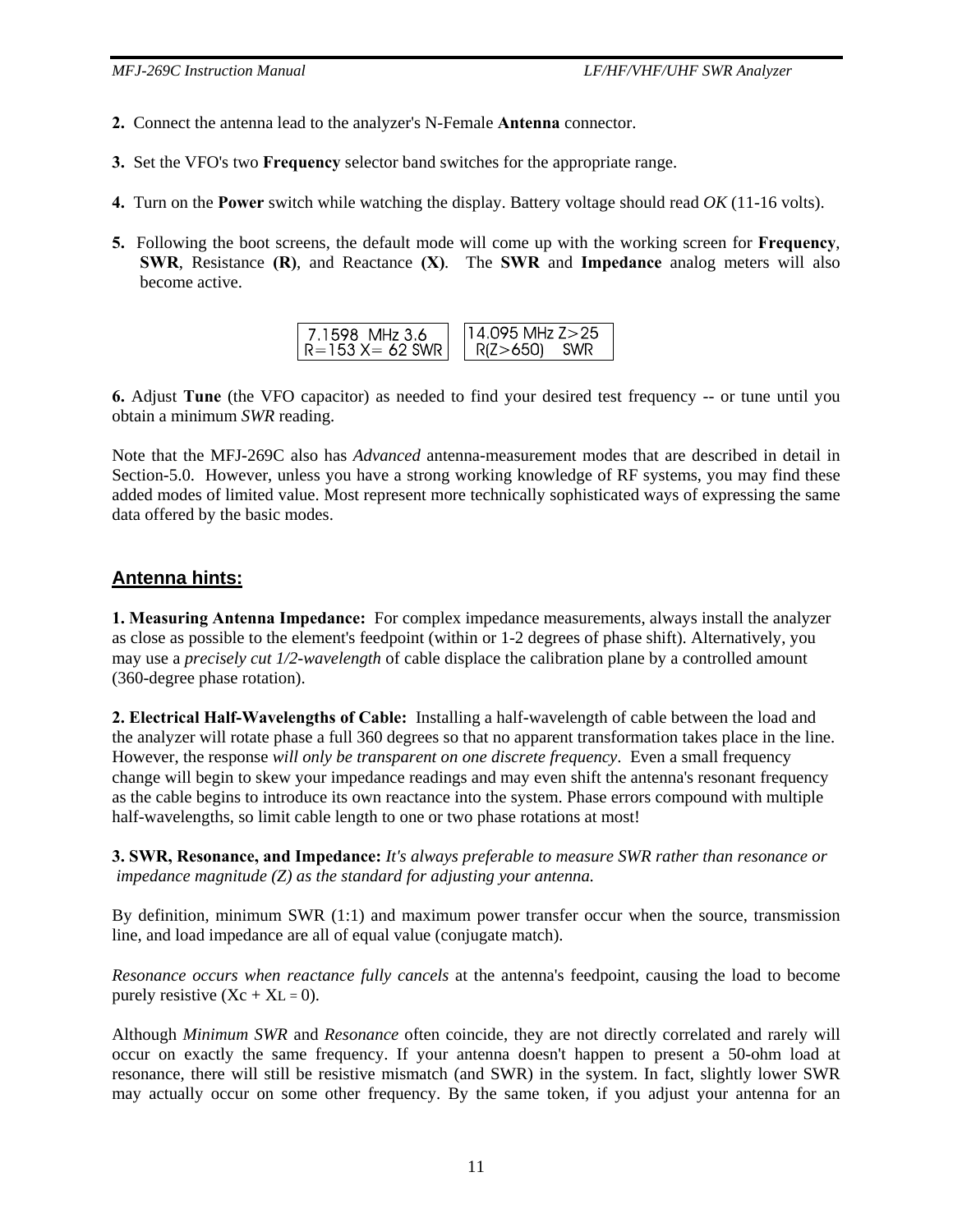Impedance reading of 50 ohms, it may have a substantial reactive component (for example  $R = 46$ ,  $X =$ 17) that would elevate SWR and shift the minimum-SWR point to a different frequency.

#### *SWR is always your best predictor of antenna performance.*

**4. Tuning and Matching:** Unlike simple wire dipoles, many antennas such as Yagis and verticals are adjustable for both *resonant frequency* and *impedance match*. Begin by setting these antennas for the element length prescribed in the instruction sheet. Then, adjust the matching network for minimum SWR. The two adjustments are separate, but often interact. Be prepared to alternately readjust both the element length and the matching network to achieve minimum SWR on your frequency of interest.

**5. Adding and Removing Feedline:** You should be able to add or remove lengths of feedline (or to measure SWR at any point along your feedline) without observing a significant change in SWR. It is normal to see SWR *drop slightly* as cable is added, or see it *increase slightly* as cable is removed because of a change in resistive loss. However, (a.) if your SWR measurements *change a lot* with relatively small changes in cable length, or (b.) SWR changes as the cable is moved around, or (c.) SWR changes when the coax shield is grounded at some point part way between the antenna and the radio, look for a feed problem! Here are some possibilities to check:

**6. Common Mode Current**: Your coax may be carrying *Common-Mode Current* on its outer shield and radiating RF. To eliminate this problem, install a Guanella current balun at the feedpoint. It will isolate the outer coax shield from the radiating portion of the antenna, stabilize your SWR, reduce receiver noise, and suppress "RF in the shack". Installing a balun is good engineering practice and always worth doing!

**7. Defective Cable:** Your coax may not really be 50 ohms. Kinks, water ingress, oxidation, corrosion, bad connectors, improper manufacturing, or even mislabeling may be the cause. Check SWR with a dummy load installed at the far end of the cable. If the SWR is elevated or the *Impedance (Z)* fluctuates very much as you tune the analyzer's VFO, suspect a defective cable.

**8. Excessive Transmission Line Loss:** Your cable may exhibit unusually high loss because of damage or contamination. Or, it may simply have too much normal attenuation for the frequency range where you're using it (especially true at VHF and UHF). To measure loss, unterminate the cable at its far end and use the analyzer's *Coax Loss* mode to check it.

**9. Reactance Sign:** The MFJ-269C measures the antenna's reactance **(X)** and mathematically converts it to a value. Unfortunately, the analyzer's processor can't determine if the reactance it measures is actually inductive  $(+\mathbf{i}X)$  or capacitive  $(-\mathbf{i}X)$ . However, you can often determine the reactance sign by installing a small-value of capacitance across the antenna feedpoint. If the reactance *increases*, it is likely *capacitive* because the two are the same sign and add. If the reactance reading *decreases*, it is likely *inductive* because the reactance signs are opposite and subract. Note that the reactance of the added capacitor must be quite small at the test frequency to avoid potential ambiguity.

## **4.3 Coax Loss (Function-2)**

Bring up the analyzer's coax loss mode by stepping the **Mode** switch to the **Coax Loss** identification screen. The top line of the working screen displays **Frequency** in MHz and the lower line shows **Coax Loss** in **dB**. Note that the *Impedance* meter is disabled in this mode. *Coax Loss* was designed to measure losses in 50-ohm cables, but also effectively measures differential-mode loss in many types of 50-ohm transmission-line transformers, choke baluns, and 50 ohm attenuator pads.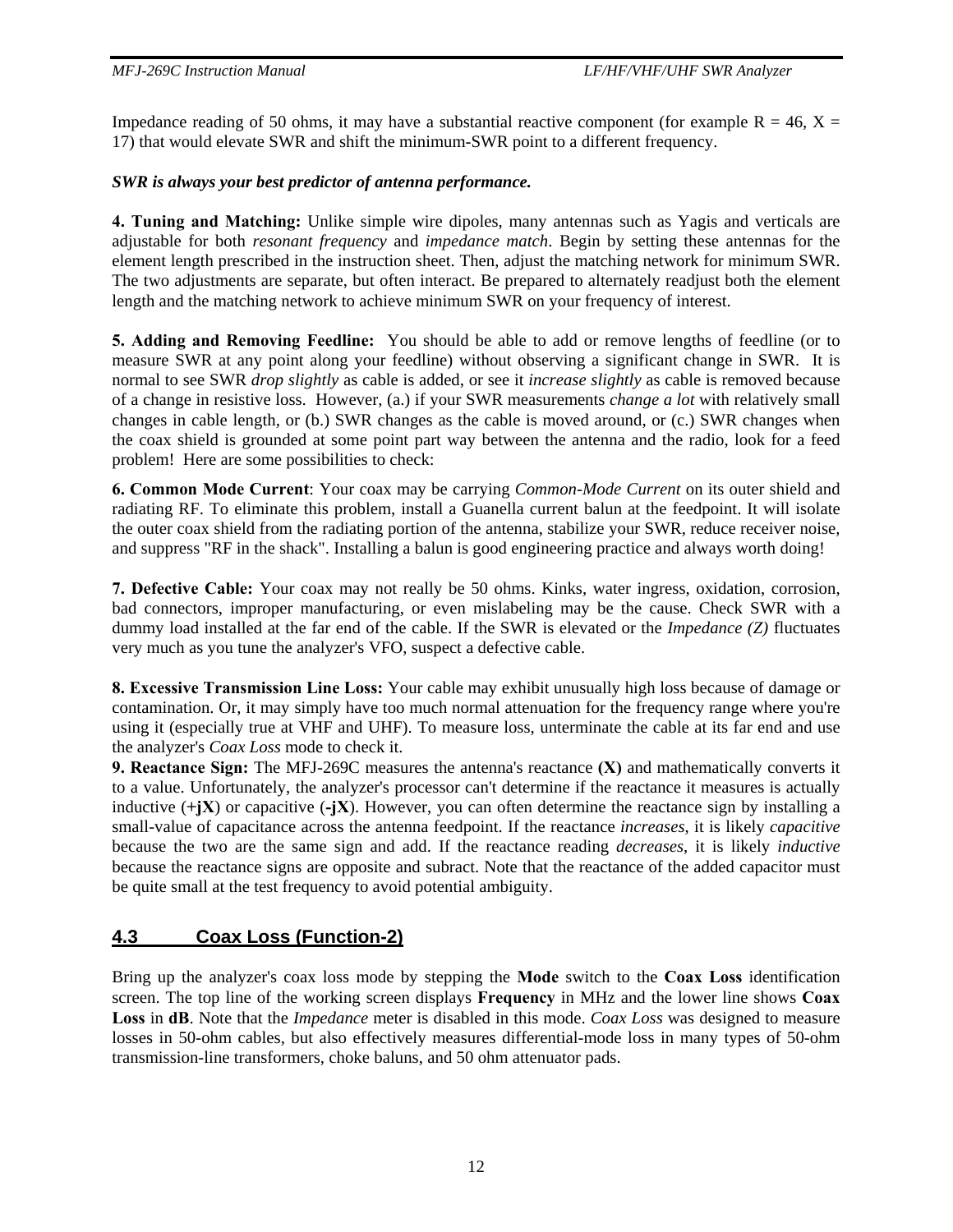*CAUTION: Only measure transformers or attenuators and coaxial cables that are 50-ohm devices. Also, when making your measurement, confirm that the opposite end of the DUT (device under test) has an open circuit, short circuit, or a purely reactive termination. Any resistive component added at the far-end termination point will make attenuation (loss) appear worse than it actually is.* 

#### **To measure loss:**

**1.** Connect the 50-ohm cable, attenuator, transmission line type balun, or transformer under test to the **Antenna** connector. Confirm the distant end of the DUT isn't terminated by a resistance.

**2.** Turn the analyzer **On** and toggle the **Mode** switch once to the **Coax Loss** screen.



**3.** Tune the analyzer's *VFO* **(Tune)** to the frequency where you wish to measure loss. The loss in dB will be displayed for any specific frequency you select between 0.53 and 230 MHz.

| 28.721 MHz          | 144.23MHz        |            |
|---------------------|------------------|------------|
| $ CoaxLoss  = 24dB$ | <b>Coax Loss</b> | $= 0.6$ dB |

## **4.4 Capacitance (Function-3)**

Access the capacitance mode by stepping to the **Capacitance** screen using the **Mode** switch. The top line of the working display shows the **Frequency** in MHz and the Capacitive Reactance **(Xc)** of the DUT at that specific frequency. The lower line displays the computed **Capacitance** in **pF**. Normally, the measurement range is from a few pF to a few thousand pF.

*Important Note: Capacitance measurements tend to become inaccurate below 7 ohms and above 650 ohms. If reactance falls into the inaccuracy range, C(X<7), C(X=0), or C(Z>650) will be displayed on the screen as error messages. The MFJ-269C will not display "data" when the measurement accuracy is questionable (see examples below):* 



**Reactance Sign:** The MFJ-269C measures the DUT's reactance **(X)** and mathematically converts it to a capacitance value (**Xc**). However, the analyzer's processor can't determine if the reactance it measures is actually capacitive or inductive. You can usually confirm the sign by simply adjusting the VFO. If tuning *down* in frequency causes reactance to *increase*, the load is likely capacitive (-jX) because the reactance of a capacitor normally increases with a decrease in frequency.

#### **To measure a capacitor:**

**1.** Turn on the analyzer and toggle the **Mode** switch twice to bring up the **Capacitance** identification screen.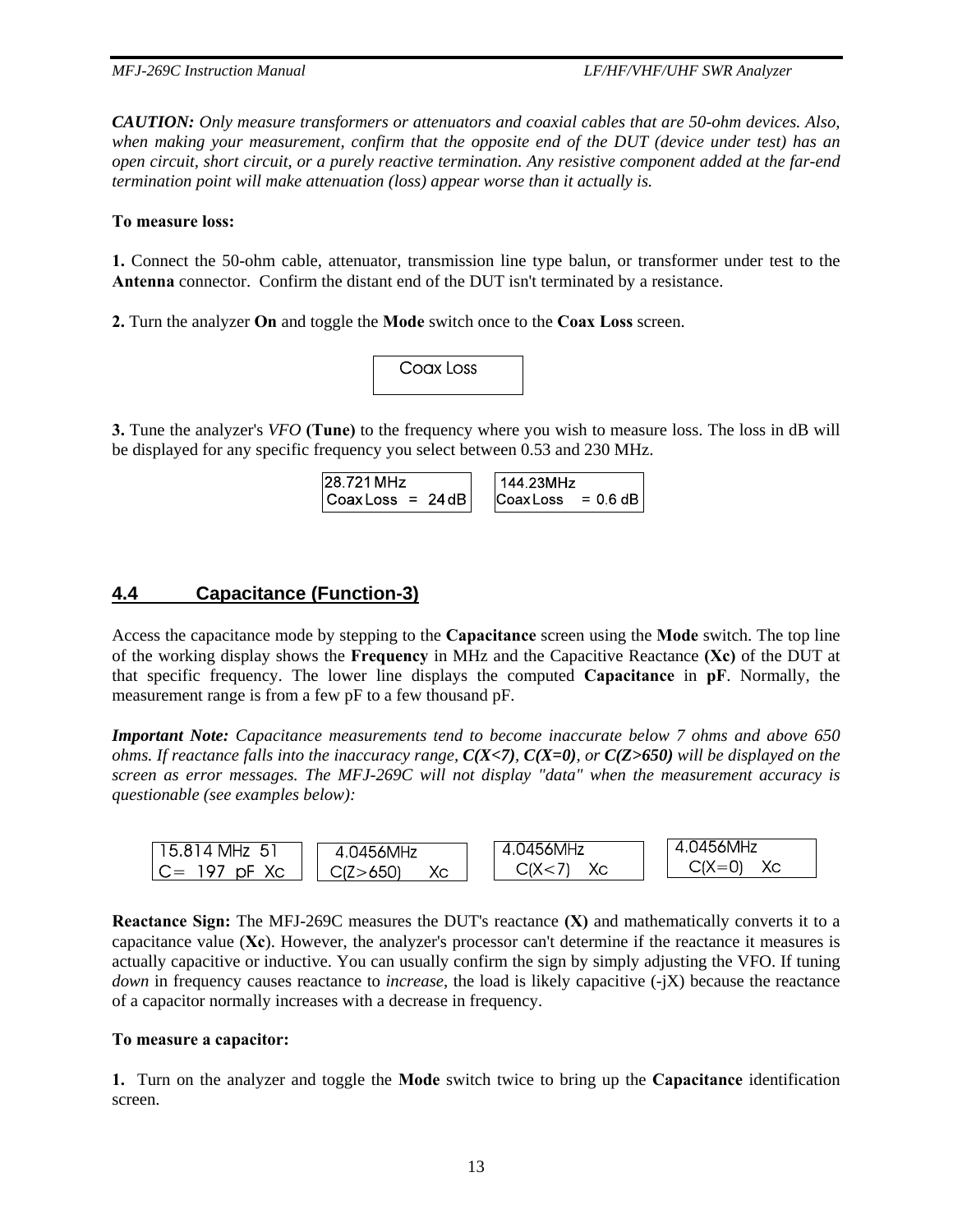| Capacitance |  |
|-------------|--|
| in pF       |  |

**2.** Connect the capacitor across the **Antenna** connector with the shortest leads possible, or include the lead length normally used in the actual circuit to include stray lead inductance in your measurement.

**3.** Adjust the *VFO* (**Tune**) to your frequency of interest. If a range warning comes up, find the closest frequency where no warning appears. Warnings are  $C(Z>650)$ ,  $C(X<7)$ , and  $C(X=0)$  -- and the  $C(X=0)$ warning indicates the capacitor appears as a near-perfect short.

When measuring a capacitor, it's displayed value in  $pF$  will typically change with the test frequency. This change occurs because stray inductance inside the capacitor and in the wires leading to the analyzer calibration plane are in series with it. The actual value (in pF) for most capacitors does increase with frequency *and may reach infinity when the capacitive element and its stray inductance become seriesresonant*. This frequency is called the device's *Series Resonant Frequency* (where X=0). Bypass capacitors are sometimes intentionally operated at or near this frequency, but for most applications, the frequencies will be far below it. In addition to the display, the analyzer's *Impedance* meter displays the reactance (X in ohms) of the capacitor.

## **4.5 Inductance (Function-4)**

Access the **Inductance** mode by stepping the **Mode** switch to the *Inductance* identification screen. The top line of the working display shows the **Frequency** in MHz and the *Inductive Reactance* **(XL)** of the DUT at that particular frequency. The lower line shows the *Inductance* in **uH**. Inductance is calculated using the measured Reactance (XL) and the VFO frequency.

*Important Note: Measurements become inaccurate below 7 ohms or above 650 ohms. If component reactance falls into an inaccurate range, the error messages*  $L(X<sub>7</sub>)$ *,*  $L(X=0)$  *or*  $L(Z>650)$  *will be displayed.* 



**Reactance Sign:** The MFJ-269C measures reactance (**X**) and mathematically converts it to an inductance value **XL**, but the processor can't actually determine if the reactance it measures is inductive or capacitive. You can usually confirm the sign by adjusting the VFO. If tuning *down in frequency decreases reactance*, the reactance is likely inductive  $(+iX)$  because inductors normally exhibit decreased reactance with a decrease in frequency.

#### **To measure an Inductor:**

**1.** Turn the analyzer on and step the **Mode** switch three times to bring up the **Inductance** identification screen.

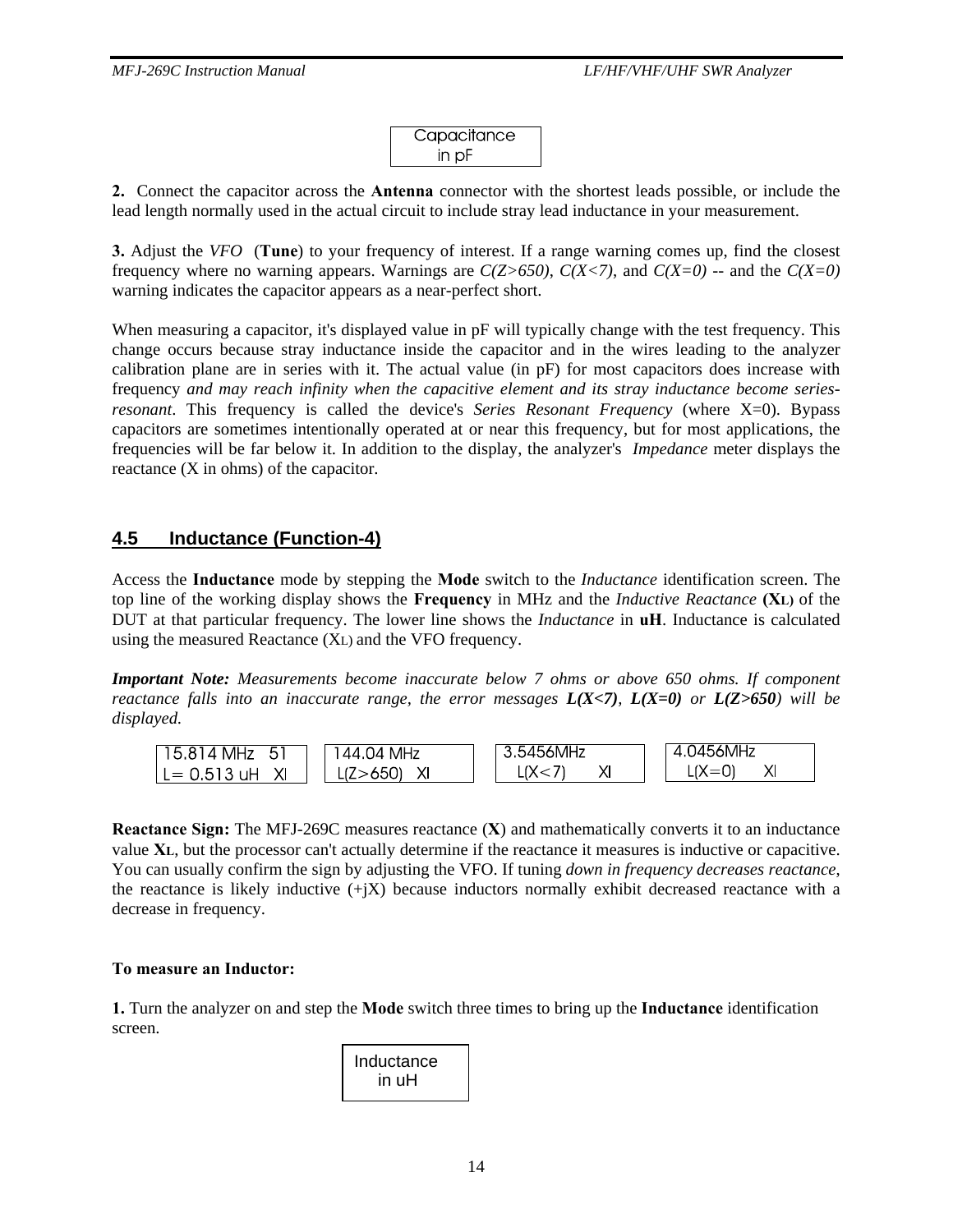**2.** Connect the inductor (DUT) across the **Antenna** connector using the shortest leads possible, or with the lead length normally used in your working circuit to include stray inductance in the measurement.

**3.** Adjust the *VFO* **(Tune)** to your frequency of interest. If an error sign comes up, choose the closest frequency where no warning appears. The  $L(X=0)$  warning indicates the inductor looks like a near perfect short to the analyzer's bridge and the frequency is too low (or the inductor too small) to measure. The digital display and the analog *Impedance* meter both present the DUT's reactance **(X)** in ohms.

When measuring an inductor, its displayed value will sometimes change with the test frequency. This happens because of stray capacitance between coil windings and in the leads going to the *Antenna*  connector. At RF, the value of an inductor (in uH) may appear substantially different from its "rated" value that was determined at a lower frequency. *With increasing frequency, measured inductance usually increases and, at some high frequency, the coil may become self-resonant and appear as an open circuit (or a trap) with infinite reactance.* At some very low frequency, it may look like a short.

## **4.6 Frequency Counter (Function-5)**

The **Frequency Counter** mode is the final Main Mode function. To access the counter from the opening menu, press **Mode** four times (or if already in the **Main** menu, step through it until the **Freq. Counter**  screen appears.

*Important Note: Never apply dc or more than 5 volts peak-to-peak* to the BNC **Frequency Counter Input** jack. In this mode, the **Gate** button controls the counter's time base window. As a general rule the longer the window, the more accurate the frequency count. The accuracy of this counter is typically better than 0.05 %. Note that sensitivity of the counter tends to decrease with higher frequency signals.

# **5.0 ADVANCED OPERATION**

# **5.1 Forward**

The advanced mode provides several special functions. Some functions are very useful, such as distance to fault (HF/VHF) or transmission line length in degrees.

*Measurement Notes:* The Advanced menus present data in more "technical" or potentially unfamiliar terms. *Advanced- 1* includes impedance descriptions such as *Magnitude and Phase of Load Impedance, Series and Parallel Equivalent Impedance, Reflection Coefficient,* and *Resonance*. Most of these terms are useful in special applications, such as in adjusting matching stubs, but may not be useful for making simple antenna adjustments. The advanced menus also contain uncommon terms describing basic SWR, such as *Return Loss* and *Match Efficiency*. These, also, represent engineering terms that may prove misleading because "label" may not imply what is actually happening in the RF system. If a concept or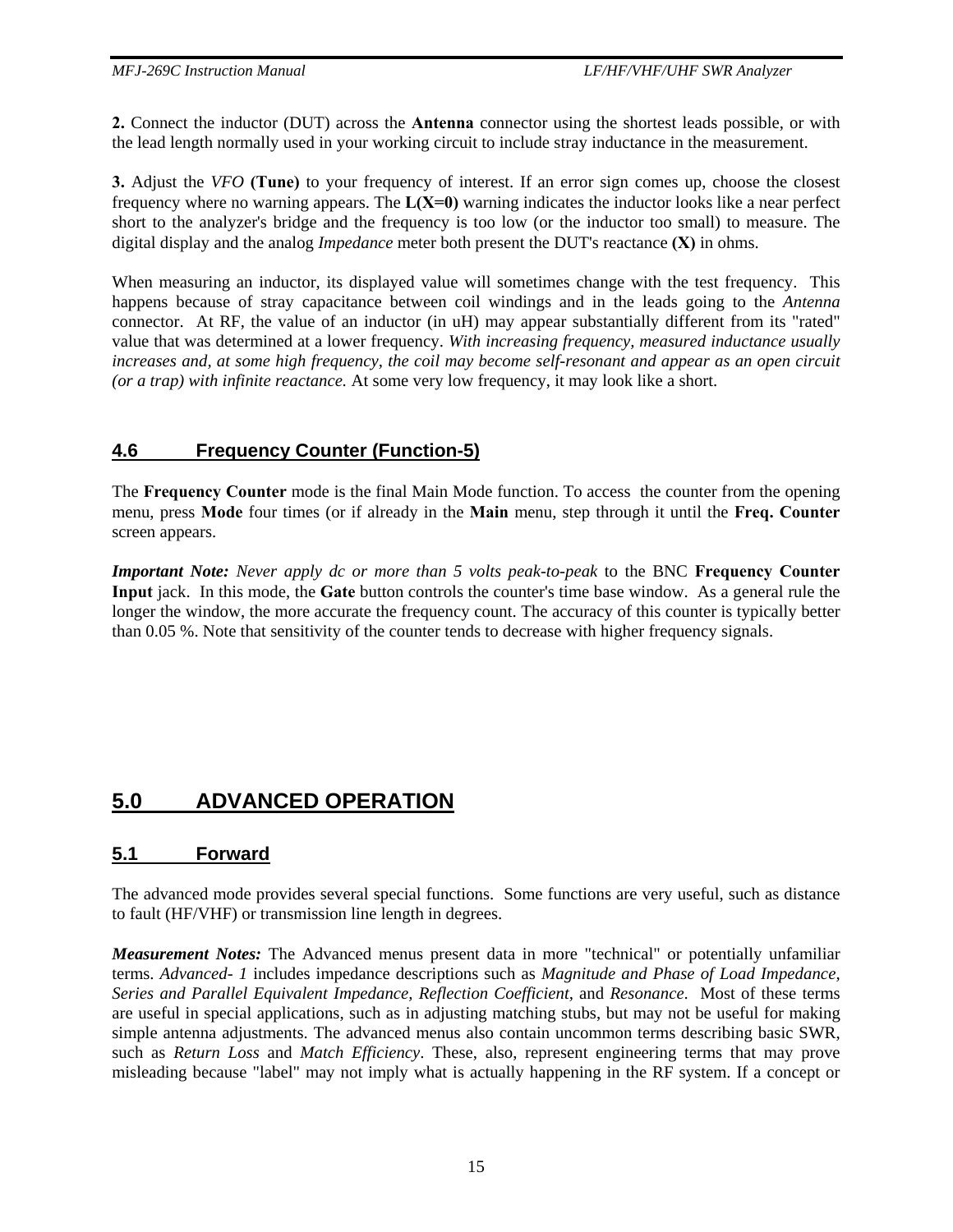term is unfamiliar to you, it's probably wiser to avoid using it to influence your decision-making until you understand its full technical meaning.

*Information Sources:* A basic understanding of transmission line and antenna behavior and terminology is very important in understanding Advanced Mode information provided by the MFJ-269C. Many explanations are available in the ARRL Handbooks, and they probably suffice for most amateur applications. Avoid unedited or self-edited amateur handbooks or articles, or at least confirm their accuracy by checking the information against reliable professional sources. For complex questions or critical information, we recommend using textbooks written, reviewed, and edited by professional engineers.

*Accuracy Notes:* The MFJ-269C contains a 50-ohm bridge, with voltage detectors across each bridge leg. A twelve-bit microcontroller processes these voltages and, by applying the proper formulas, displays useful information. The basic calculations are resistance, reactance, SWR, and complex impedance. In some modes, the system cross checks itself and displays a weighted average of the most accurate measurement methods, or searches for certain impedance conditions. System resolution is limited mostly by diode linearity, calibration stability, and external noise or signals.

While we have attempted to make this unit as accurate as possible, most formulas contain squares and other complex functions. A certain amount of error is unavoidable, especially at high or low impedance values and especially at higher VHF or UHF frequencies.

## **5.2 Accessing Advanced Modes**

The advanced mode is reached by pressing and holding the **Gate** and **Mode** buttons at the same time for several seconds. After a delay of a few seconds, a series of **Advanced** messages numbered **1** through **3** appear. When you see the mode you want, quickly release the buttons. If you hold the buttons long enough, the display will eventually loop back through the MAIN menu and repeat the cycle.

*\*LF/ HF/VHF operation*: The following modes are available from each of these **Advanced** menus:

| Advanced-1      | Magnitude and phase of load impedance     |
|-----------------|-------------------------------------------|
| (Section 5.4.1) | Series and Parallel Equivalent Impedances |
|                 | Return Loss and Reflection coefficient    |
|                 | Resonance                                 |
|                 | Match Efficiency                          |
| Advanced-2      | <b>Velocity Factor setup</b>              |
| (Section 5.5)   | Distance to Fault measurement             |
|                 | Line length in degrees calculation        |
| Advanced-3      | Characteristic Impedance setup            |
| (Section 5.6)   | Normalized SWR impedance (display only)   |
|                 | Coax loss                                 |

*\* UHF operation:* The following modes are available from each of these **Advanced** menus:

| <b>Advanced-1</b> | Return Loss and Reflection coefficient |
|-------------------|----------------------------------------|
| (Section 5.4.2)   | Match Efficiency                       |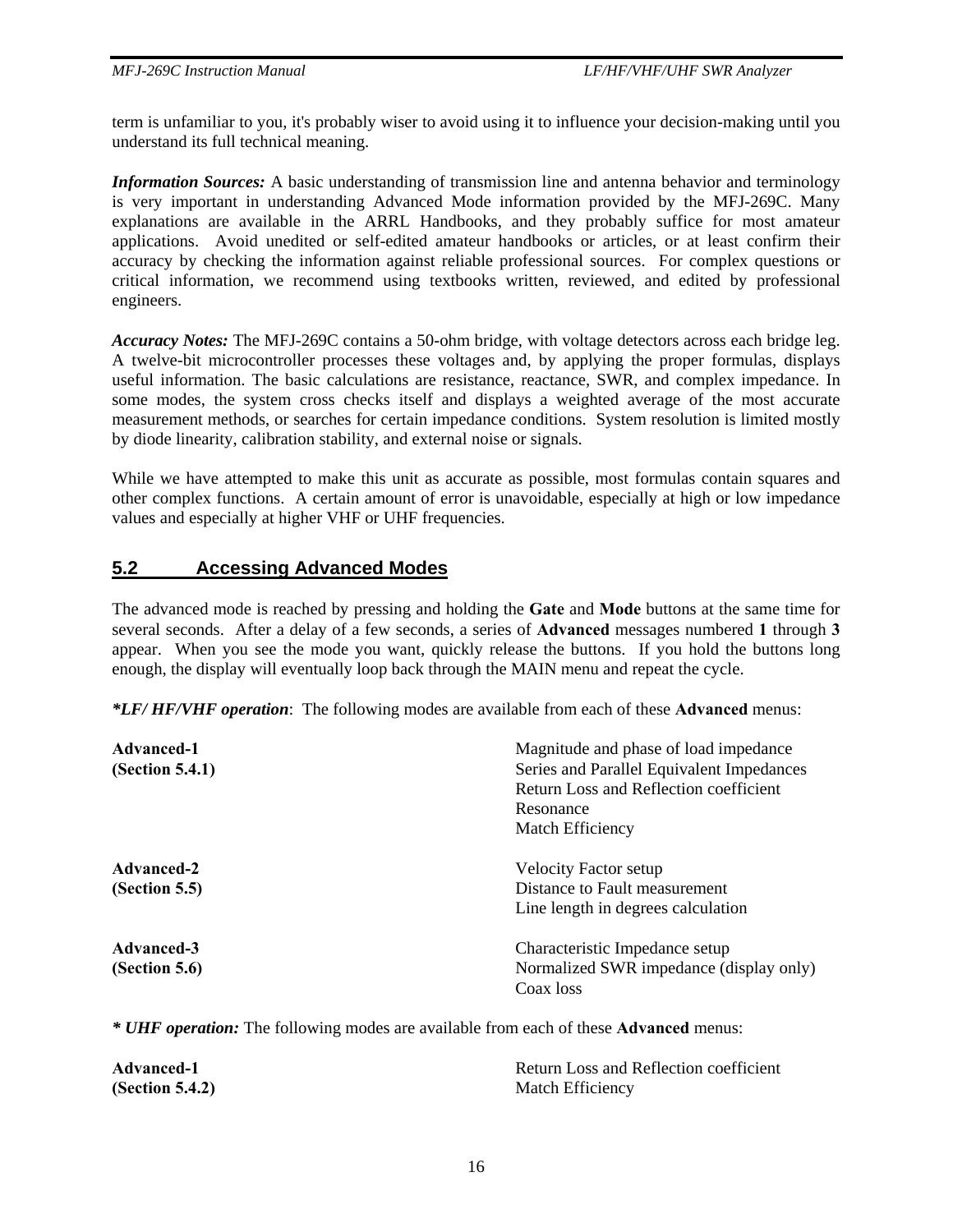**Advanced-2** Velocity Factor setup **(Section 5.5) Line length in degrees calculation** 

## **5.3 General Connections**

The **Antenna** connector (Type "N" female) on the top of the MFJ-269C provides the RF measurement output connection. This port is used to measure SWR or perform other RF impedance measurements, with the exception of the Frequency Counter mode.

The **Antenna** connector supplies about  $+7$  dBm output into 50 ohms ( $\sim$  .5 volts RMS), and appears like a 50 ohm source resistance (open circuit voltage ~1 volt RMS). Harmonics are at least 25 dB down over the operating range of the MFJ-269C. While the VFO is not stabilized, it is useful as a crude signal source.

The **Antenna** connector is not dc isolated from the load, external voltages will couple directly into internal detectors.

#### **WARNING: NEVER APPLY EXTERNAL VOLTAGES OR RF SIGNALS TO THE ANTENNA CONNECTOR. ALSO, PROTECT THIS PORT FROM ESD.**

Use proper RF connections. Keep leads as short as possible when measuring components or non-matched systems. Interconnecting transmission lines or wires can modify readings, including impedance and SWR. Use properly constructed coaxial cables of known quality matched to the analyzer impedance to avoid introducing SWR errors.

## **5.4 Advanced -1 Modes**

## **5.4.1 Advanced 1 (LF/HF/VHF)**

**Advanced-1** Mode measures impedance and SWR functions. To enter **Advanced-1**, press and hold down the **Mode** and **Gate** buttons simultaneously for approximately two seconds.

Advanced 1

There are six display functions available within this mode (see list below):

- $\blacksquare$  Magnitude and phase of load impedance (5.4.1.1)
- Series Equivalent impedance  $(5.4.1.2)$
- Parallel Equivalent impedance  $(5.4.1.3)$
- Return loss and Reflection coefficient  $(5.4.1.4)$
- Resonance  $(5.4.1.5)$
- $\blacksquare$  Match efficiency (5.4.1.6)

To return to the **Main** (or Basic) menu, press and hold the **Mode** and **Gate** buttons to step through the Advanced-2 and Advanced-3 screens.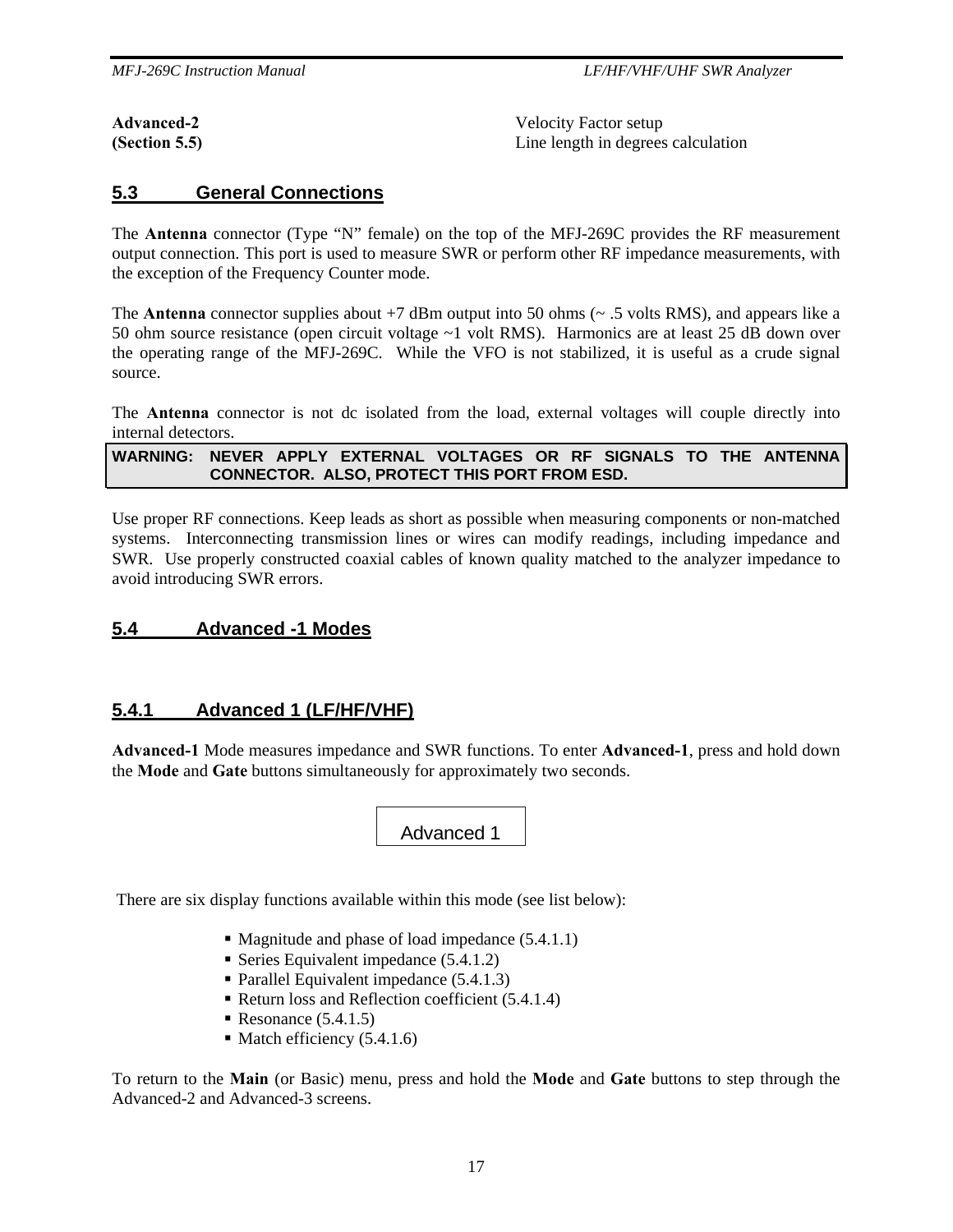## **5.4.1.1 Magnitude and Phase of Load Impedance**

*Magnitude and Phase of Impedance* is the first selection in the **Advanced-1** menu, and it comes up automatically upon entering **Advanced-1** Mode. If already using one of the Advanced-1 functions, you may "step" or "scroll" to the *Magnitude and Phase of Impedance* mode by holding down Mode and Gate switches. The opening display first indicates:

| <b>IMPEDANCE</b>                             |
|----------------------------------------------|
| $^{\shortmid}$ Z=mag. $\theta$ =phase $\mid$ |

and then flashes to:

| 128.814 MHz<br>-3.6               | $4.0456$ MHz $>31$ |
|-----------------------------------|--------------------|
| $ Z=87\Omega \theta = 53^{\circ}$ | 7>1500)            |

In this mode, the LCD displays **Frequency**, *Impedance Magnitude* (**Z)** (in ohms), and *Phase Angle of the Impedance* (θ). The meters indicate 50-ohm normalized **SWR** and the load *Impedance* (**Z**). The maximum impedance limit is set at 1500 ohms. Exceeding this limit results in an impedance display of **(Z>1500)**.

**Note:** Stray connector capacitance will be lower than 1500 ohms at frequencies higher than 30 MHz, and lower as adapters and leads are added to the **Antenna** port. This small stray capacitance will not affect high frequency measurements, and produces only minor errors in measurement of impedances under a few hundred ohms at VHF.

**Phase angle of Impedance** is another way of expressing R and X. Instead of providing R and X as separate numerical quantities, it presents a vector-type description of measured impedance. Impedance (Z) is still described as the length (magnitude) of a line representing the complex impedance (this is the same Z as given in other functions). Besides *Z*, an *angle* between zero and 90 degrees is shown. This angle represents the phase difference between current and voltage at the terminals of the analyzer.

When a reactance is present, voltage and current are no longer in phase (or exactly out-of-phase) and so the phase angle increases from 0 degrees to a maximum angle of 90 degrees. The angle becomes 90 degrees when the load is a pure reactance, and zero degrees when the load is a pure resistance.

This analyzer will determine the angle in degrees, but it will *not* describe the load reactance specifically as either capacitive or inductive. It is a simple matter to determine the direction by adding a small amount of reactance in series with the load and watching the angle change. If the angle decreases, the load reactance is opposite to the sign or type of test reactance. If the angle increases, the load reactance is the same sign as the added reactance.

## **5.4.1.2 Series Equivalent Impedance**

The **Advanced-1** display sub-mode is reached by pressing the **Gate** button once while in the **Magnitude and Phase of Load Impedance** mode. This mode displays the series-equivalent impedance of the load. It is the most common form used to describe antenna system impedance. In this mode, the load impedance is described as a *resistance in series with a reactance*. In order to cancel the reactance without changing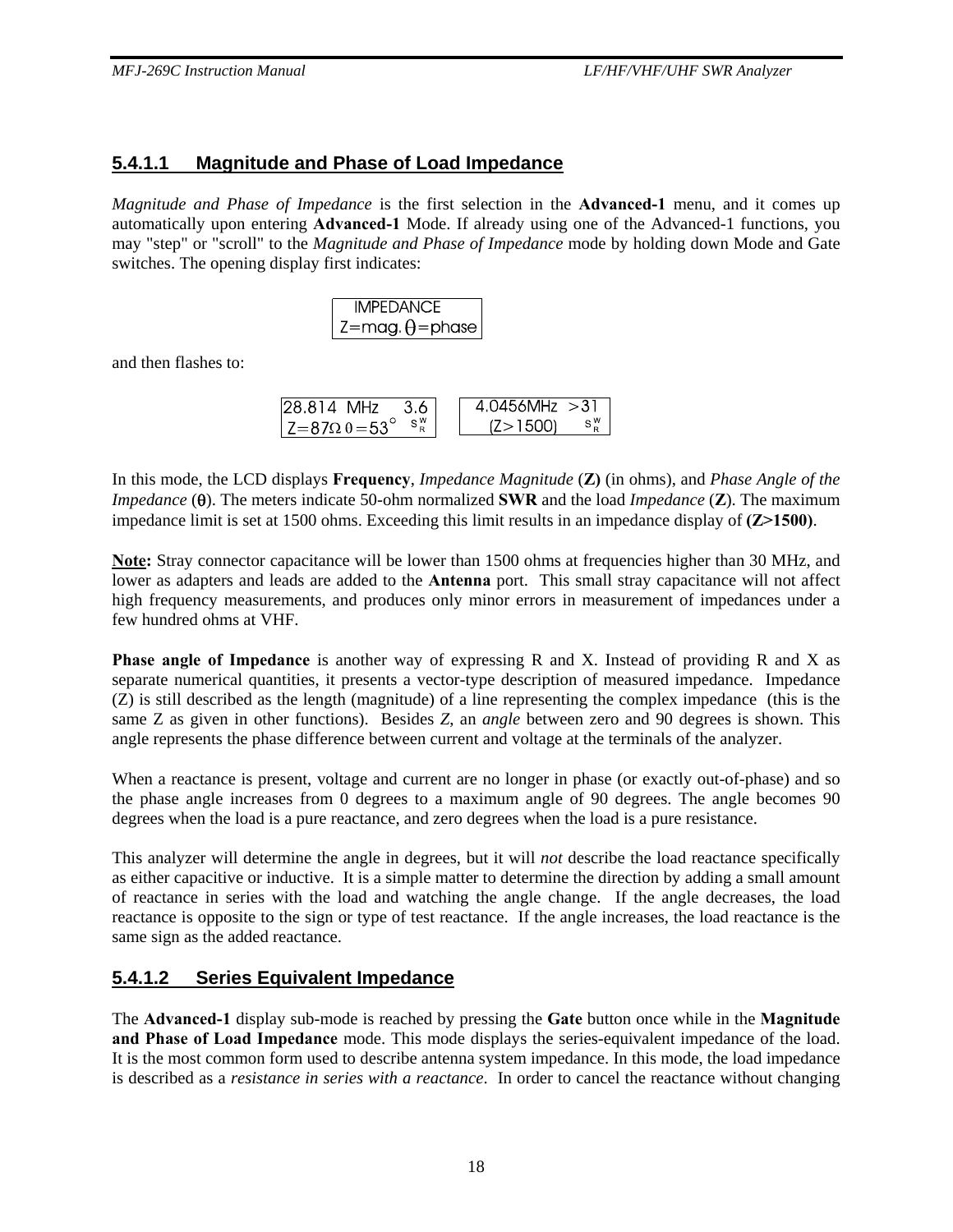the resistance, a reactance of the opposite type and value must be connected in *series* with the load at the point of measurement.

The digital display shows SWR, resistive part of load impedance (**Rs**), and reactive part of load impedance (**Xs**). The **Impedance** meter displays the **Z** in ohms while the **SWR** meter displays 50-ohm referenced SWR.

#### *Series Equivalent Impedance* **display examples:**

| 7.1598 MHz 3.2            | $14.095$ MHz $>31$ |
|---------------------------|--------------------|
| $\sqrt{8} = 50$ Xs = 62 s | ∣ Rs(Z>1500)       |

In the left-hand display (above), resistance would remain at 50 ohms, reactance would go to zero, and SWR would become 1:1 if an opposite-sign reactance of *62 ohms* was connected in *series* with the feedline at the point where the measurement is made. The screen on the right illustrates a reactance value out of measurement range.

**Note:** Every series impedance has a parallel equivalent counterpart. A *Series Impedance* of Rs=50, Xs=62 is equal to the *Parallel Equivalent Impedance* of Rp=126, Xp=102 ohms. You can make the conversion in this mode by pressing the **Gate** button (see section 5.4.1.3 below).

## **5.4.1.3 Parallel Equivalent Impedance**

Pressing the **Gate** button twice from the **Magnitude and Phase of Load Impedance** mode toggles the analyzer into a parallel equivalent impedance sub-mode.

#### **Parallel equivalent display examples:**



In the left hand display, the *Equivalent Parallel Resistance* is Rs=126 ohms. That resistance appears to be in *parallel* with Xs=102 ohms. If we *parallel* connect an opposite-sign reactance of 102 ohms at the measurement point, the *parallel* equivalent reactance is canceled, leaving only the Rs=126-ohm (pure) resistance.

This is a powerful tool used in matching antennas, and the MFJ-269C places it at your fingertips. By checking a load for both **Rp** and **Rs**, you can see if either one is close to the desired resistance. If one resistance value is close to the desired value, adding only one component will match the load by canceling reactance.

## **5.4.1.4 Return Loss and Reflection Coefficient**

To access *Return Loss and Reflection Coefficient*, enter Advanced-1 and press the **Mode** button once. You may also access it from any other mode in Advance-1 by stepping through the menu using the **Mode**  button. The entry screen is shown below: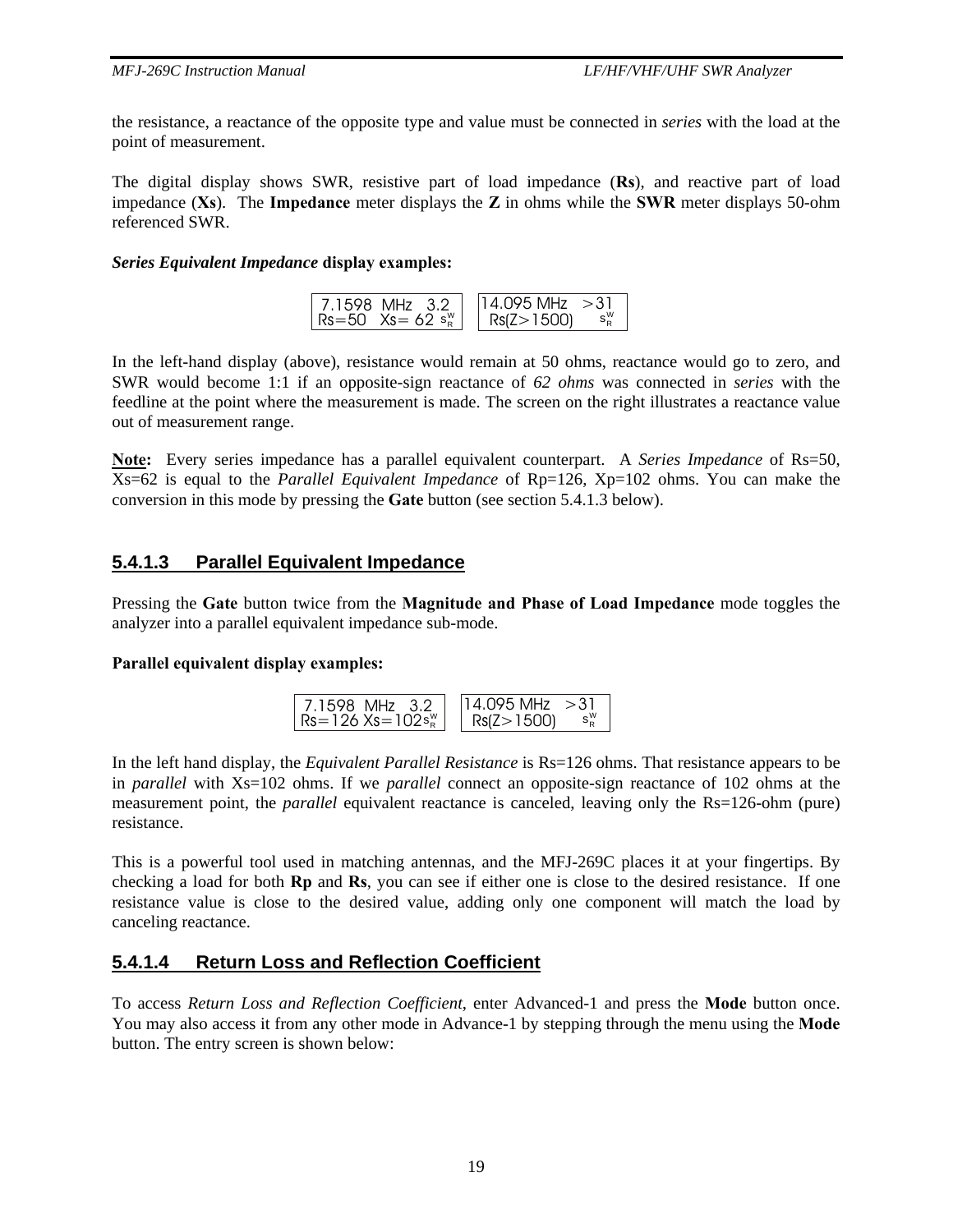| Return Loss &    |
|------------------|
| Reflection Coeff |

The **Return Loss and Reflection Coeff** mode measures and displays *Return Loss* in dB along with the *Voltage Reflection Coefficient*. These measurements are alternative terms that describe SWR. In this mode, the analog meters indicate SWR (normalized to 50 Ohms) and Impedance (Z). To use this mode, connect the DUT to **Antenna** and adjust the VFO for **Frequency**. Sample display screens are shown below:



## **5.4.1.5 Resonance**

To access *Resonance Mode,* enter Advanced-1 and then press **Mode** twice. If already in Advanced-1, scroll to it using the **Mode** switch. The entry screen is shown below:

$$
\begin{array}{c}\n\text{Resonance mode} \\
\text{tune for X=0}\n\end{array}
$$

*Resonance Mode* draws attention to reactance, displaying it on the **Impedance** meter as an analog tuning aid for identifying resonance. In this mode, the MFJ-269C measures and displays **Frequency**, **SWR**, Resistance (**Rs**), and Reactance (**Xs**). When reactance equals *zero* in a system that has selectivity, the *system* is said to be *resonant*.

| 115.814 MHz 2.4    | $1.8950$ MHz $>31$ |
|--------------------|--------------------|
| $R = 63$ [Xs = 51] | $Rs(Z > 1500)$ [X] |

Note: Because of transmission line effects, zero-reactance (or resonance) can occur on frequencies where the antenna is *not* actually resonant. Conversely, an antenna may *appear* to contain reactance even at its true resonant frequency when it is measured through a feedline. A less-than-perfectly matched antenna and feedline, when used with a feedline that is not an exact multiple of 1/4 wavelength (0, 1/4, 1/2, 3/4, etc.), will have reactance added by the feedline. Reactance added by a non-quarter wave multiple mismatched feedline may coincidentally cancel a non-resonant antenna's reactance, making the system resonant.

The SWR of the system, if the feedline is a true 50-ohm feedline (or any impedance feedline that matches the normalized (Zo) impedance setting of the instrument) with minimal loss and free from common mode currents, will not change as the feedline length is changed. This is true even if the resonant frequency or reactance changes.

*Resonance Mode* functions like other SWR and impedance modes, with the exception the **Impedance**  meter measures only reactance. This allows the operator to easily locate frequencies where system reactance crosses zero.

## **5.4.1.6 Match Efficiency**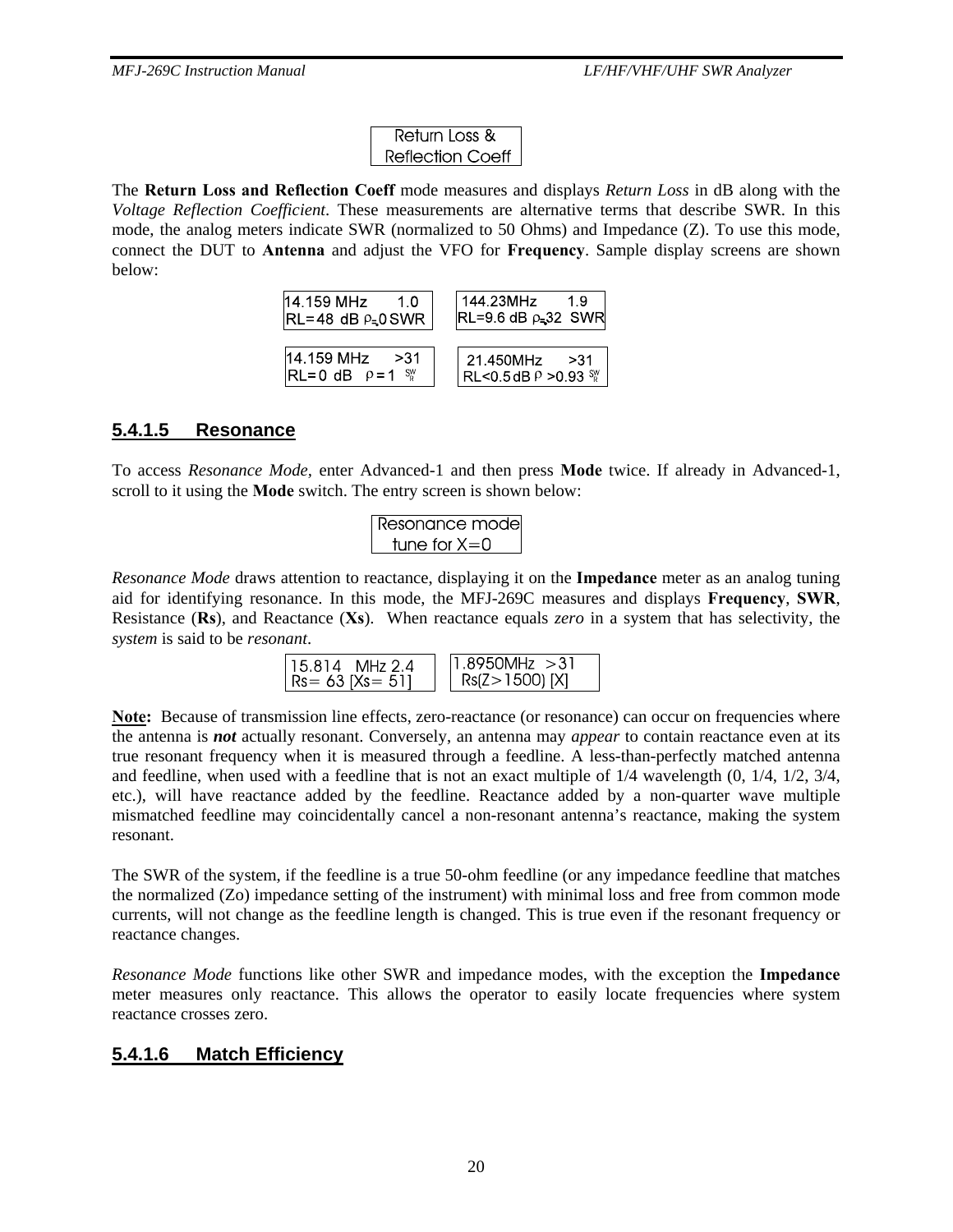**Match Efficiency** is the final measurement mode in Advanced-1. To access it, enter **Advance-1** and press **Mode** three times -- or step to it from any other location in Advanced-1. The entry screen is shown below:



*Match Efficiency* is yet another way of describing SWR. It is similar to *Mismatch Loss*, but the SWR data is expressed as a "percentage of forward power" as compared to "reactive" or "circulating power" within the system.

*Important Note:* The term *Match Efficiency* may mislead those unfamiliar with SWR and energy transfer in a RF system. Power "transmitted" or transferred to a load can be nearly 100% even when a match efficiency calculation or display indicates a system has *nearly zero percent match efficiency*. Conversely, match efficiency can measure nearly 100%, and the actual power at the load might be very low due to system losses.

Match efficiency *only* applies to the *loss in power transfer* from a perfect 50-ohm fixed tuned source to the input of the feedline or system where the measurement is made. It is mostly useful in laboratory situations. It does not describe antenna system or feedline efficiency. Even with nearly zero-percent match efficiency, an antenna system can radiate the applied power with good efficiency. In fact, for any given amount of "match efficiency", your antenna system could be near 100% or near zero percent efficient!

Sample Match Efficiency screens are shown below. Note that the bottom screen displays a condition that is beyond the measurement range of the analyzer.



## **5.4.2 UHF Advanced-1**

To access the Advanced-1 UHF menus, first set up the MFJ-269C for UHF operation:

- **1.** Rotate **Frequency** to **155-230 / UHF**.
- **2.** Press in the **UHF** band switch located above the LCD display.
- **3.** Rotate **Tune** until the screen displays a valid operating frequency and SWR data.

To enter **UHF Advanced-1**, press and hold **Gate** and **Mode** simultaneously for several seconds. As in LF/HF/VHF operation, you may return to the **Main** (basic) mode by continuing to hold both **Gate** and **Main** buttons -- or by tapping through the Advanced menu sequence (doing so cycles the analyzer through all available menus).

## **5.4.2.1 Return Loss and Reflection Coefficient (UHF)**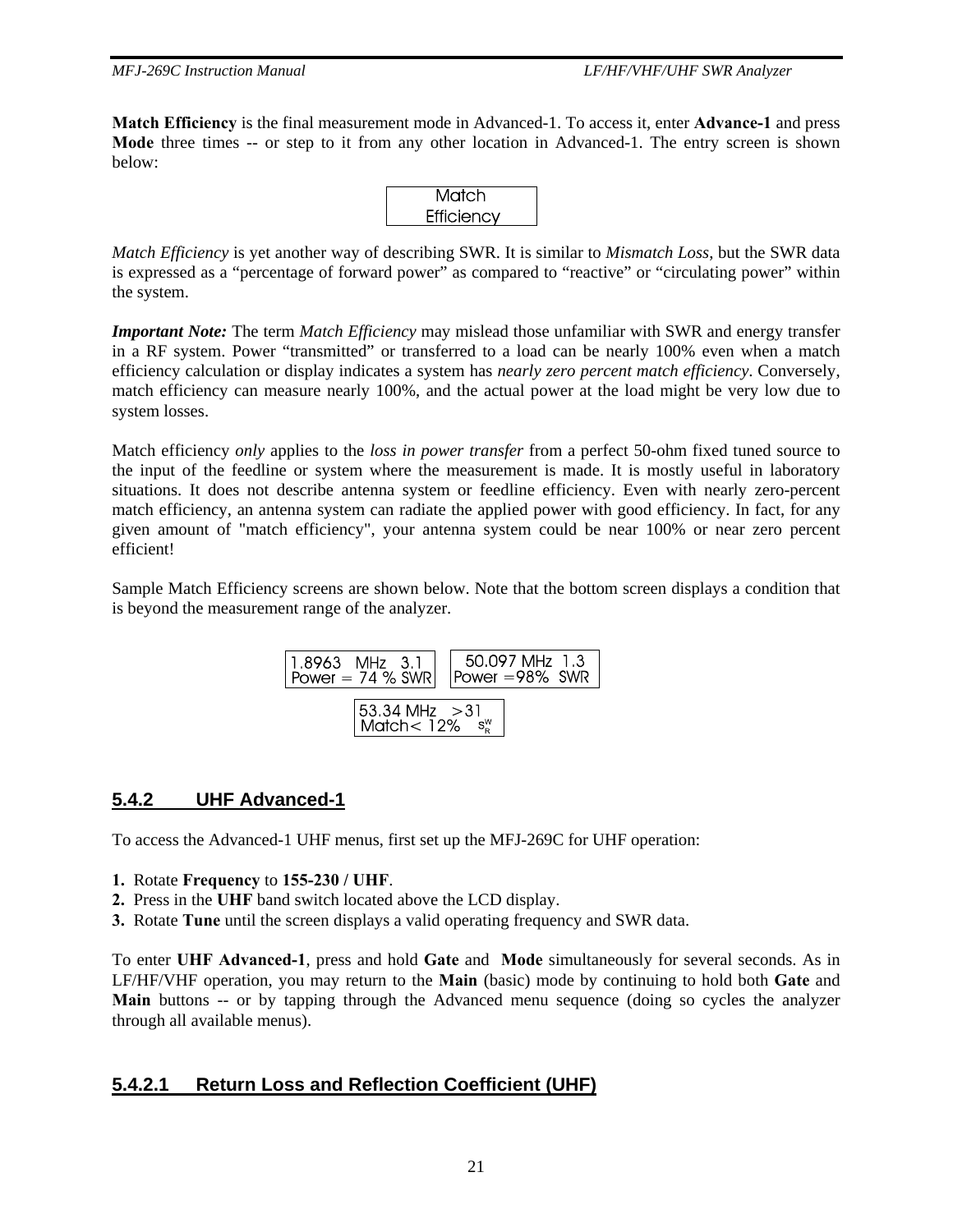**Return Loss and Reflection Coefficient** is the first measurement mode in the **Advanced-1 UHF** menu. To access this menu, press and hold **Gate** and **Mode** simultaneously until **Advanced-1** appears (same as LF/HF/VHF entry). The display will briefly indicate:

| Return Loss &    |
|------------------|
| Reflection Coeff |

After a few seconds, the opening display changes to the data screen (samples below). Note that SWR greater than 5:1 falls beyond the measurement range of the MFJ-269C in UHF mode.

| 437.12 MHz                                                 | 1462.09MHz                                                   |
|------------------------------------------------------------|--------------------------------------------------------------|
| 11                                                         | -2.8                                                         |
| $ RL = 23 dB \rho = 06 S_R^W$                              | $ RL=6.6$ dB $\rho=46$ s <sup>W</sup>                        |
| 420.86 MHz<br>> 5<br>$ RL=0$ dB $\rho=1$<br>S <sup>W</sup> | 449.78 MHz<br>>5<br>$ RL < 3.5$ dB $P > 0.66$ $\frac{8W}{R}$ |

The **Return Loss and Reflection Coeff** mode measures and displays *Return Loss* in dB and *Voltage Reflection Coefficient* on the LCD. These terms are another way of describing SWR. The SWR meter indicates SWR normalized to 50-Ohms, and the impedance meter is disabled. To use this mode, connect the DUT to the **Antenna** connector, adjust **Frequency** as needed, and read the results on the screen and **SWR** analog meter display.

## **5.4.2.2 Match Efficiency (UHF)**

**Match Efficiency** is the second and final measurement available in the **Advanced-1 UHF** menu. To access it, first enter the Advanced-1 menu, then press and release **Mode** one time. You can also reach it by stepping through the other **Advanced-1** modes until the screen displays **Match Efficiency**.



Match efficiency, yet another way of describing SWR, is similar to mismatch loss, but the data is expressed as a *Percentage of Forward Power* vs. *Reactive* or *Circulating Power* in the system.

*Important Note: Match efficiency* may mislead those unfamiliar with SWR and energy transfer in a RF system. See note under 5.4.1.6 for an expanded explanation.

Sample screens:

$$
\begin{array}{|c|c|c|c|c|}\n\hline\n420.16 & MHz & 4.7 & 441.82 MHz & 1.9\nMatch = 58 % sR^{\circ} & Match = 90\% & sR^{\circ}\n\hline\n\end{array}
$$
\n
$$
\begin{array}{|c|c|c|c|c|}\n\hline\n435.64 MHz & > 5\n\end{array}
$$

| Match $< 55\%$  s<sup>w</sup> |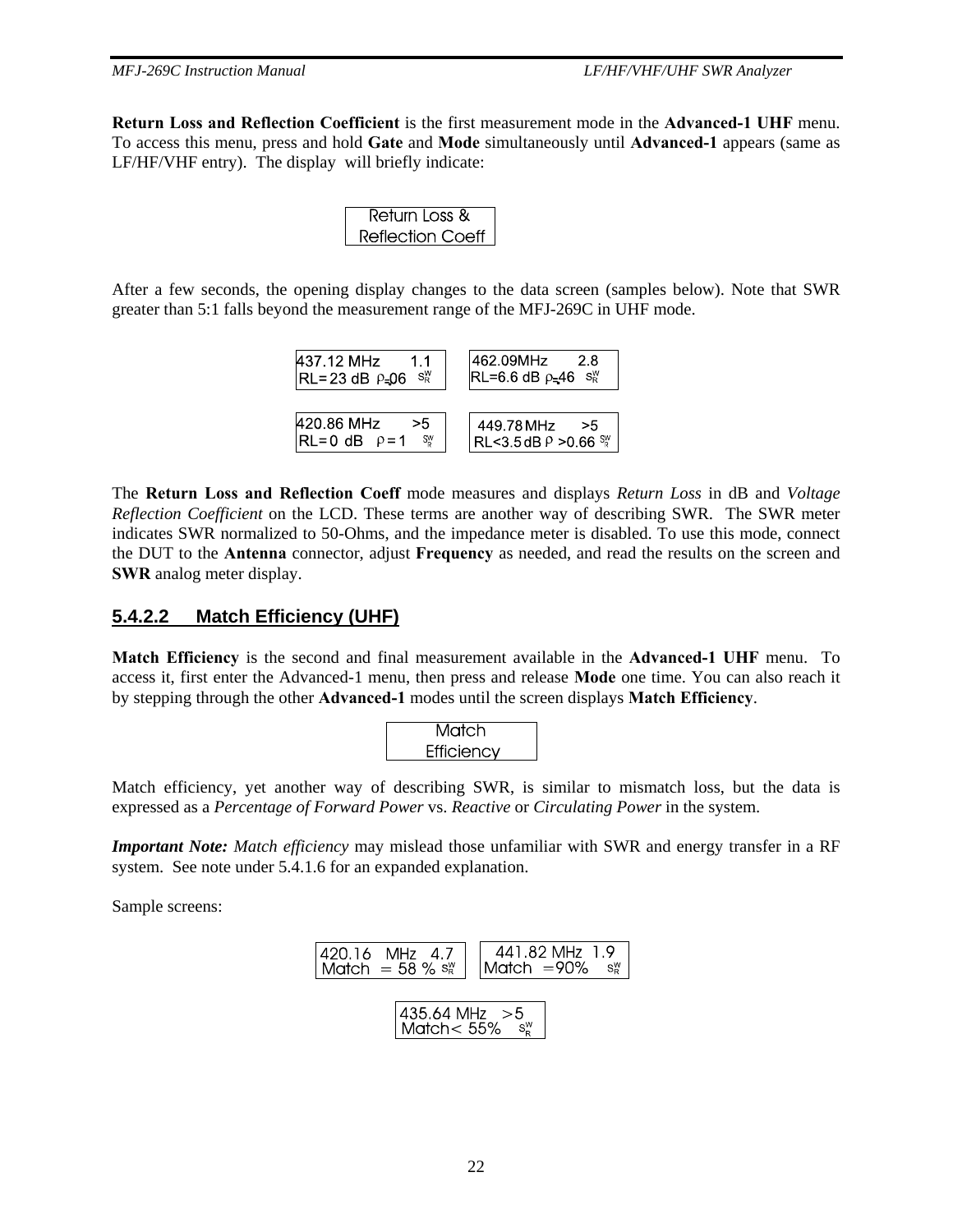#### **5.5 Advanced- 2 Modes**

This mode measures physical or electrical *Distance To A Fault* (such as a short, open, or large impedance bump in a line). It also measures *Electrical Length* in degrees and calculates *Wavelength* in feet or meters. To access **Advanced-2**, hold the **Mode** and **Gate** buttons until it appears on the display. You can also reach it by stepping through the **Advanced** modes (hold **Mode** and **Gate** simultaneously until **Advanced-2** appears on the screen:

Advanced 2

The opening measurement function in **Advanced-2** is:

| <b>VELOCITY FACTOR?</b> |  |
|-------------------------|--|
| $VF = 0.66$             |  |

This prompt asks the operator to enter the *factory-specified velocity factor* for a cable being tested (DUT). To increase velocity factor above the default of 0.66, press **Gate.** To decrease it, press **Mode**. When the *Vf* value is correct, *press both buttons simultaneously* to lock the value in. The **Vf** entry is necessary for determining the *Physical Length* of a line in feet. To obtain *Electrical Length* in feet, set *Vf* for unity (1.00).

**Note:** Incorrect *Vf* settings do not cause errors in electrical measurements such as *Length in Degrees,* but do cause errors in physical length calculations such as *Dist. to Fault* displayed in feet. Note that "distance" calculations aren't available at UHF frequencies because the internal capacitance of the diodes and lead lengths through the connector and connections create errors in other measurements. Only SWR and SWR related functions are displayed for the UHF band.

#### **5.5.1 Distance to Fault (DTF) (for HF/VHF only)**

With *Vf* entered in the previous function, the next function in the display menu is:

| Distance to<br>fault in feet |
|------------------------------|
|------------------------------|

*Distance to Fault in Feet* measures any line type (or impedance), including the length of a Beverage or other antenna (any terminations must be removed). Section 5.5.1.4 outlines the measurement procedures, or "how" to measure something. Sections 5.5.1.1 through 5.5.1.3 describe a few practical things that can be measured.

#### **5.5.1.1 DTF Balanced Lines**

Line placement is critical when measuring balanced line and the MFJ-269C *must run on internal batteries* to maintain isolation. Also, you must keep the case a few feet away from other conductors and earth. No wires (other than the balanced line) can be attached. Use the **Antenna** connector's shield for one lead and the center pin for the other. Two wire balanced lines *must* be suspended in a reasonably straight line and held at least a few feet away from other objects using good insulators. Avoid laying the line against anything -- including non-conductors -- for any distance, and keep it several conductor spacings away from other conductive surfaces (even poor conductors like earth or concrete).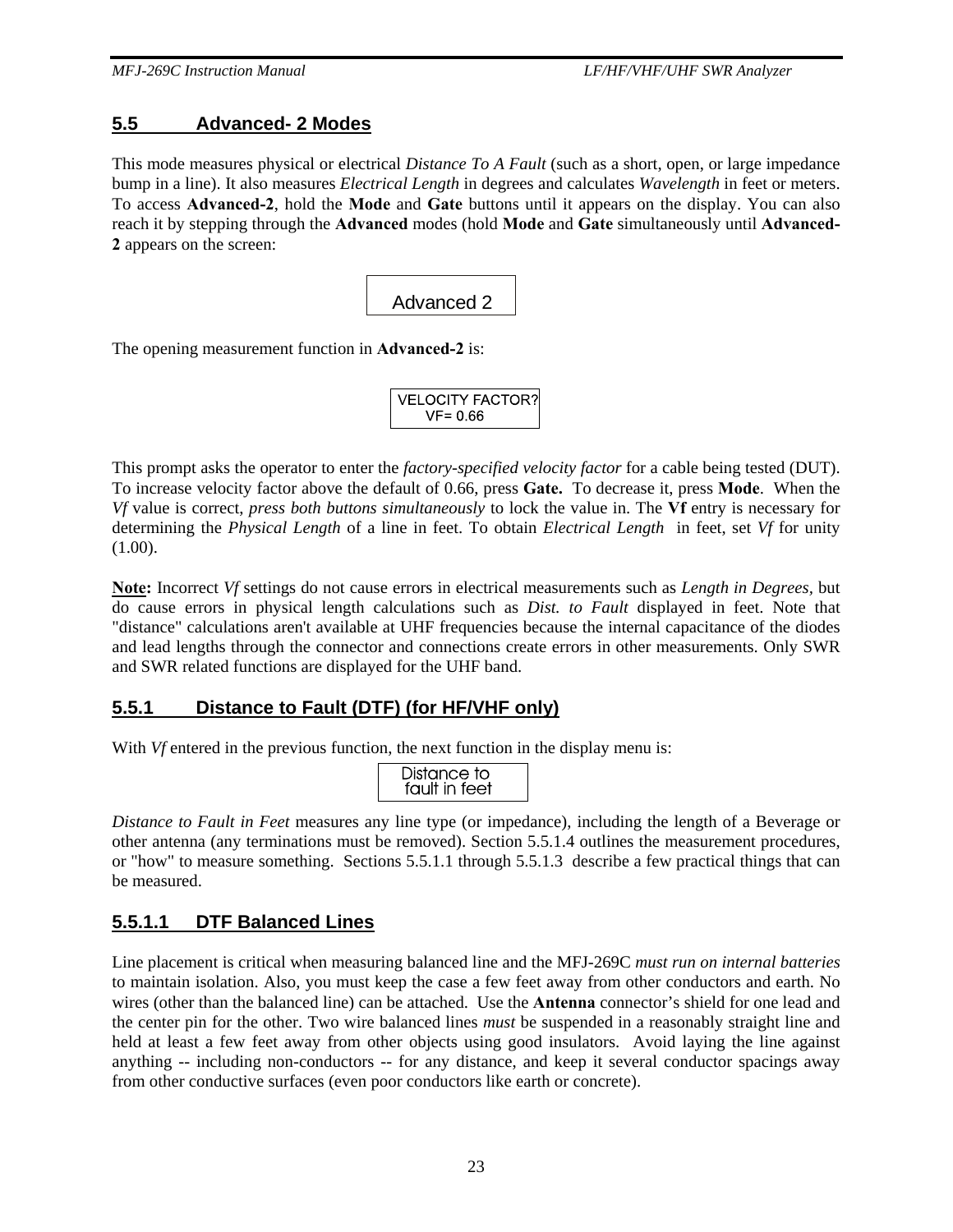## **5.5.1.2 DTF Coaxial lines**

Coaxial line placement is not critical -- you may lay in a pile or coil it on the floor. Use internal batteries or external power to run the analyzer, and place it on any convenient surface (conductive or not). Connect coaxial lines normally, with the shield grounded to the outside of the connector.

## **5.5.1.3 DTF Antenna Length**

To measure the electrical length of wire antennas (longwires, dipoles, Beverages), connect through a good broadband matching transformer -- or by connecting directly to the analyzer's **Antenna** port.

To ensure accuracy, avoid using any appreciable lengths of feedline (more than 1/32 wl) between the analyzer and the antenna. While measurements can be made with a transmission line connected between the antenna and analyzer, false zero reactance crossings will be introduced from line mismatch. Watching the SWR meter will help you weed-out false reactance nulls when measuring antennas through a transmission line.

To determine antenna length, treat the antenna like a transmission line, following the procedure for measuring *Distance To Fault*. For a dipole, your result will be the electrical length of one leg. For a longwire or Beverage, it will be electrical length for the entire antenna.

## **5.5.1.4 DTF Measurement Procedures**

**Distance to Fault** is the first measurement mode in **Advanced-2**. To enter the mode, press and hold the **Mode** and **Gate** buttons until **Advanced-2** appears on the screen. From other Modes, step through the menu holding the **Mode** and **Gate** button.

The first menu that appears is:

| <b>VELOCITY FACTOR?</b> |  |
|-------------------------|--|
| $VF = 0.66$             |  |

The **Gate** button increases Vf, **Mode** decreases it.

**1.** Set the **Vf** to the factory specified velocity factor of the transmission line. This data is required to for *Physical Length* calculations that will be displayed later. For *Electrical Length in Feet*, set Vf to unity (1.00).

**Note:** An Incorrect **Vf** setting will not cause an errors in electrical measurements such as *Length in Degree.* However it *will* cause an error in physical length calculations, such as **Dist. to Fault** .

**2.** After setting the **Vf**, press **Gate** and **Mode** simultaneously to lock-in the value. The display indicates:

| Distance to   |  |
|---------------|--|
| fault in feet |  |

and after a few seconds changes to (sample screen):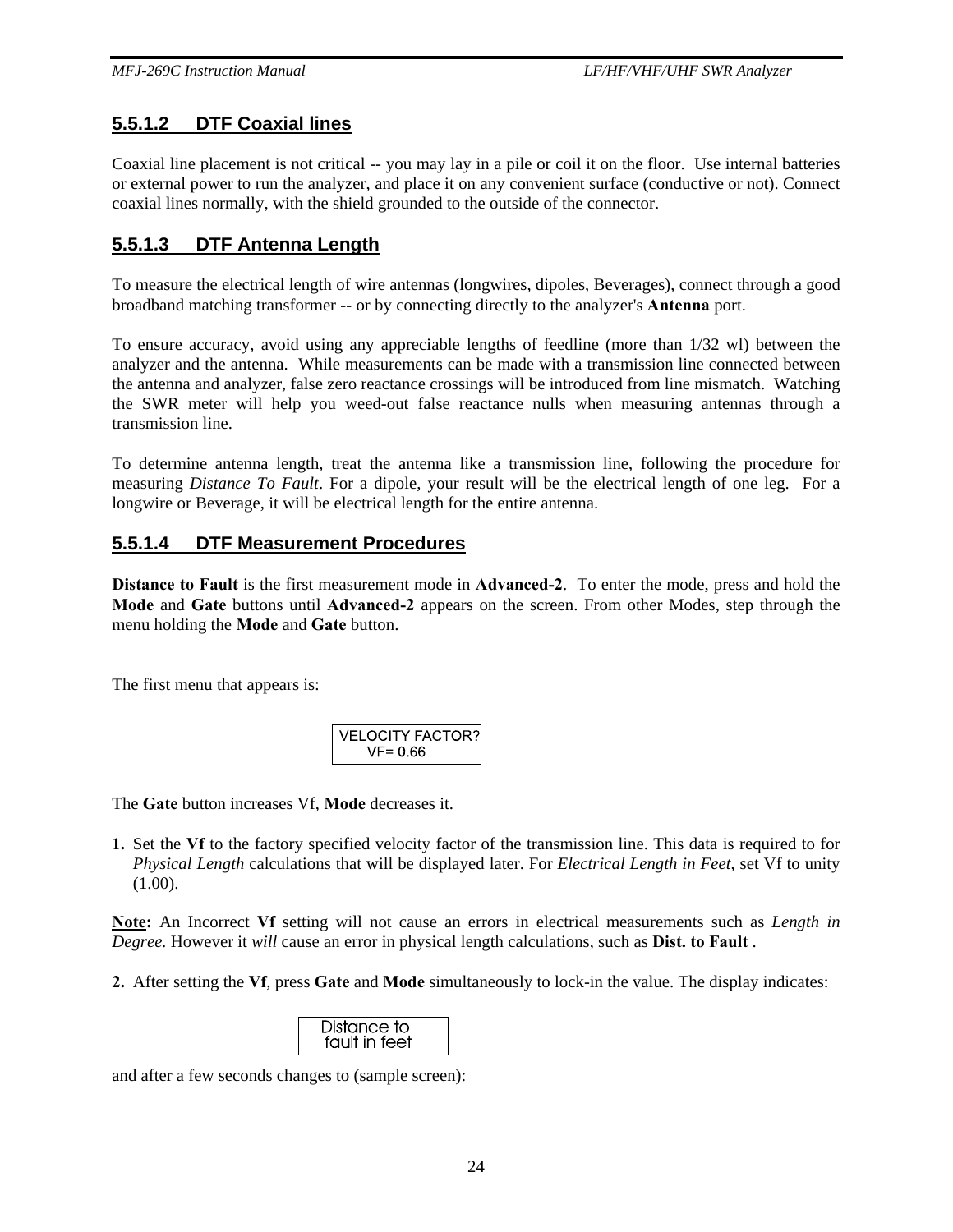| $15.814$ MHz 1st |  |  |
|------------------|--|--|
| $DIF$ $Xs = 51$  |  |  |

Note that **1st** is flashing on and off. This display is prompting you to use **Tune** to *find the frequency where the Impedance Meter shows the lowest reading for Xs* (as close to Xs=0 as possible). When you find that frequency, press and hold **Gate** until the flashing **1st** on the display stops flashing. Then release **Gate** quickly.

|                     | 21.324 MHz 1st |  |
|---------------------|----------------|--|
| $DIF$ $Xs = \Omega$ |                |  |

The display now indicates the first frequency data point and the blinking **1st** will change to a blinking **2nd**:

|                | 21.324 MHz 2nd |  |
|----------------|----------------|--|
| $DIF$ $Xs = 0$ |                |  |
|                |                |  |

**3.** Now, switch the **Frequency** selector to the *next lower band* and look again for the closest value to **Xs**=0. Slowly adjust **Tune** higher or lower in frequency until the **Impedance Meter** indicates the *next* low **Impedance Meter** reading and reactance **Xs=** 0 (or as low as possible).

| 68.511 MHz |          | 2nd |
|------------|----------|-----|
| DTE.       | $Xs = 1$ |     |

**4.** Press the **"GATE"** button again to lock in the second frequency, and the display will change to indicate distance in feet:

|        | Dist. to fault |  |
|--------|----------------|--|
| 6.6 ft |                |  |

The **Dist. to Fault** reading is the *Physical Distance in Feet* to a transmission line fault or mis-termination. To obtain the true physical distance, the analyzer multiplies *Electrical Distance* by the feedline *Vf* entered in step 1. This reading will only be as accurate as the velocity factor you entered. To find the *Electrical Length in Feet*, you must program the velocity factor as **Vf=1.00** in step 1.

**5.** After determining the **DTF**, press **Mode** to view the *Distance to Fault in feet* plus the *Electrical Length in Degrees* at the current frequency setting.

$$
68.511 \text{ Mhz} L = 6.6 \text{ ft} = 251^{\circ}
$$

As you **Tune** the analyzer frequency, the electrical length of the line will be re-calculated. Note that *Electrical Length* repeats at 360 degrees and returns to zero. As a result, it isn't possible to obtain a reading greater than 359 degrees. This feature is intended to help you trim long lines to desired multiples of 1/4 or 1/2 wavelength.

**6.** Pressing **Mode** once more prompts the analyzer to calculate the physical length for *one wavelength of line*  $(1\lambda)$  using the entered Vf at the frequency shown on the display (remember, this is the length using the Vf set in step 1). If you select a Vp of .5, the result will be the physical length of a half wavelength in free space.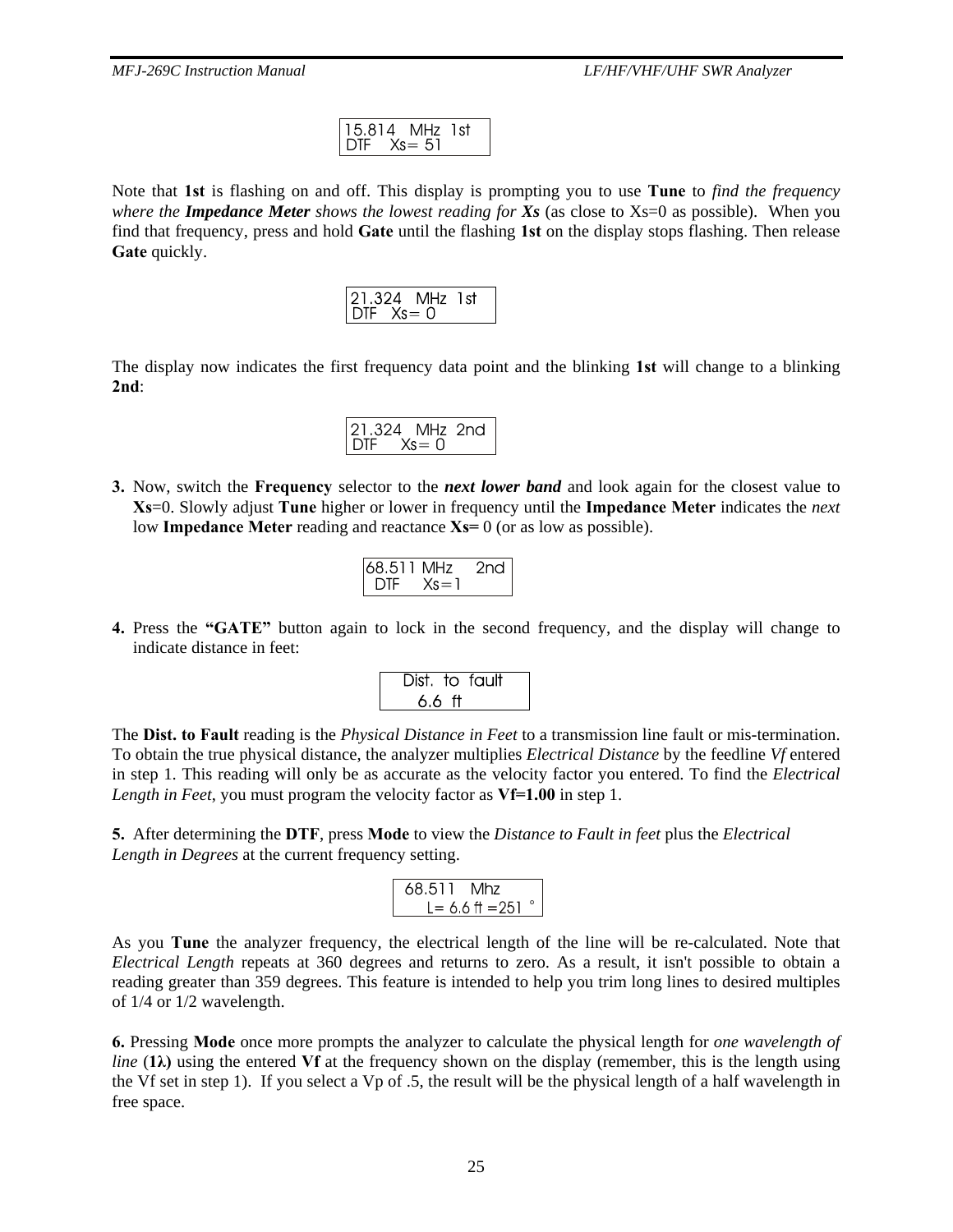$146.51$  MHz<br> $I = 360^\circ = 4.0$  ft

To confirm reliability, make two or more groups of measurements on different starting frequencies at least one octave apart. If measured distances agree, the distances measured are confirmed.

If a different wavelength is required, see section 5.5.3.2.

As with other modes, pressing the **Mode** button steps back to the beginning.

## **5.5.2 Calculator Functions (direct access)**

The MFJ-269C performs calculator functions. These functions may also be accessed from the *Distance to Fault* modes. Calculator functions:

**1.** Calculate length in feet of a transmission line or conductor for the number of electrical degrees (up to 359 degrees) of a transmission line or conductor for the velocity factor and length entered and the frequency selected (see section **5.5.2.1**).

**2.** Calculate electrical degrees (up to 359 degrees, at which point it repeats again at zero) for the velocity factor entered, the electrical length programmed, and the frequency selected (see section **5.5.2.2**).

#### **5.5.2.1 Line Length in Degrees**

This mode tells you length of a line in electrical degrees when you know (a.) the physical length and (b.) the velocity factor. You can also measure the electrical length directly using the Distance to Fault mode (sec 5.5). This mode is useful for calculating the *Length in Degrees* for matching sections and phasing lines.

If you enter this mode after using *Distance to Fault* (sec 5.5), the *Vf* and *Length* will be programmed automatically using your *Distance to Fault* data. The physical or electrical length of the line may also be programmed in manually. If a length is not programmed in, a default length of 100 feet will be selected automatically.

When changing UHF frequency with a 100 foot line, the display rotates through 360 degrees rapidly. This demonstrates how highly-frequency sensitive a long (in terms of wavelengths) transmission line is. With lines that are very long (in wavelengths), cutting the line to an exact electrical degree is almost impossible. This is true over extremely narrow frequency ranges.

**1.** Simultaneously press and hold **Gate** and **Mode** until **Advanced-2** appears. The display shows the default Vf (0.66):

| <b>VELOCITY FACTOR?</b> |
|-------------------------|
| $VF = 0.66$             |

**2.** Set **Vf** for the desired value (press **Gate** to increase and **Mode** to decrease). To lock you value, press and hold **Gate** and **Mode** until **Distance to Fault** appears.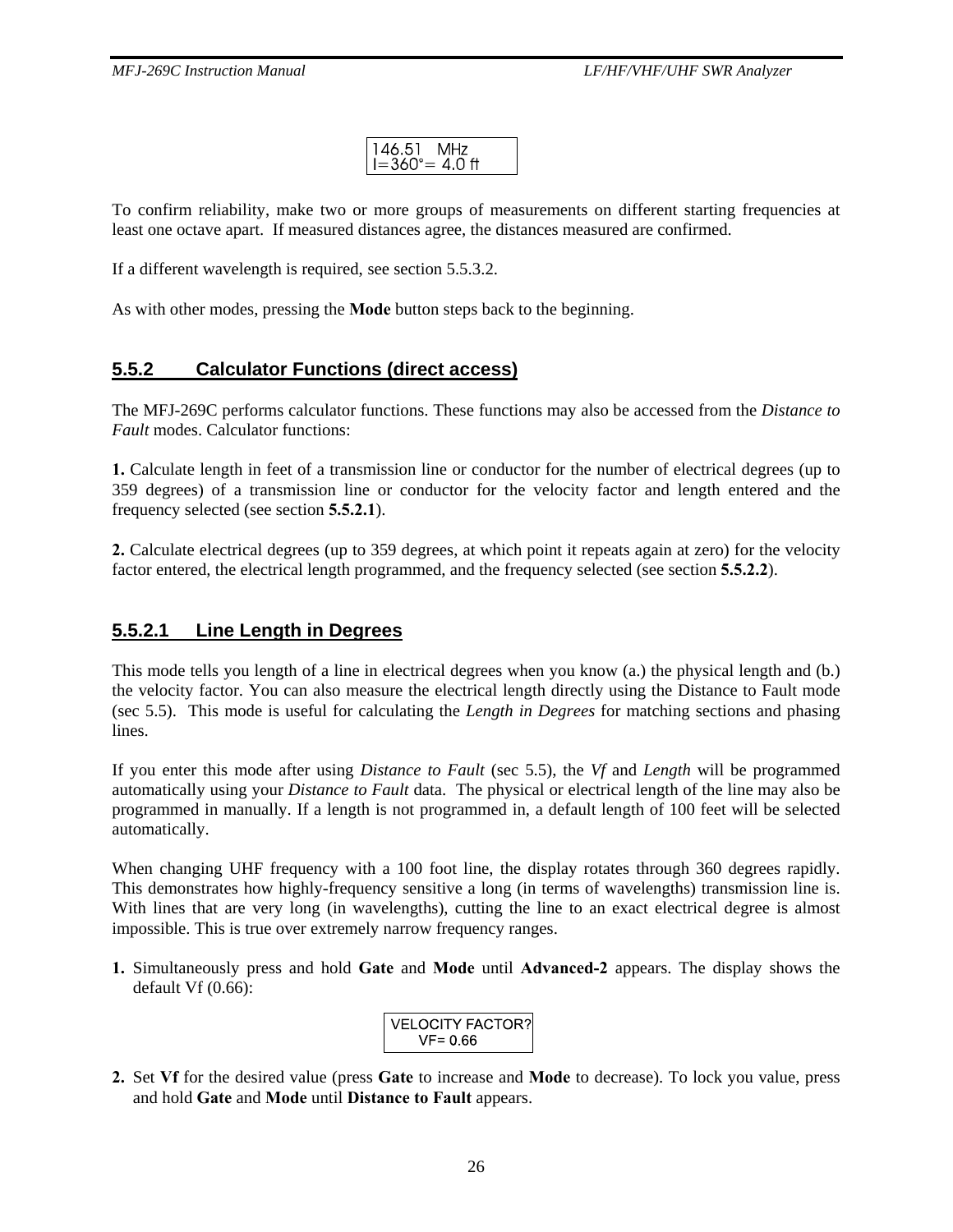VELOCITY FACTOR?  $VF = 0.70$ 

**Note:** If you know the true electrical length in feet, set **Vf** to VF=1.0 and enter the *Electrical Length* in feet.

**3.** Press **Mode,** and a display showing *Length in Feet* and *Length in Degrees* will appear.

| 4.315 MHz       |  |
|-----------------|--|
| $i = 100.0$ ff= |  |

**4.** The display now shows the *Electrical Degrees* for the entered line length (default is 100 feet) at the *Vf* you entered in step 1. By adjusting the **Frequency** and **Tune** controls, the analyzer will recalculate the results for any frequency you wish (see sample screens below):

| 14.315 MHz | $I = 177.2$ ft = 326° |
|------------|-----------------------|
| 437.52 MHz | $I = 177.2$ ft = 153° |

**5.** Pressing **Mode** again takes the display to section 5.5.3.2. Pressing **Gate** takes the display to a *Line Length* adjustment function.

| Line length?   |  |
|----------------|--|
| $I = 100.0$ ff |  |
|                |  |

**6.** To *increase* line length, press the **Gate**. To *decrease* line length, press **Mode**. When the desired length appears, simultaneously press and hold **Gate** and **Mode** to lock it in. The display will now change to:

| Line length? |  |
|--------------|--|
| $= 67.2.$ ft |  |

**7.** Pressing **Mode** switches the display to *Length in Feet* for the degrees programmed in at the selected *Vf*.

## **5.5.3.2 Line Length in Feet**

This mode displays the length in feet required to obtain a certain number of electrical degrees for the velocity factor (**Vf**) and **Frequency** selected. It is useful for determining the *Physical Length* required for matching sections, phasing lines, or antennas if the velocity of propagation, electrical length required, and frequency are known.

This mode is useful for calculating the required length in feet of matching sections and phasing lines if you know the required variables, velocity factor and electrical degrees. The analyzer can also directly measure and display length using the distance to fault mode (see section 5.5.1 for HF/VHF).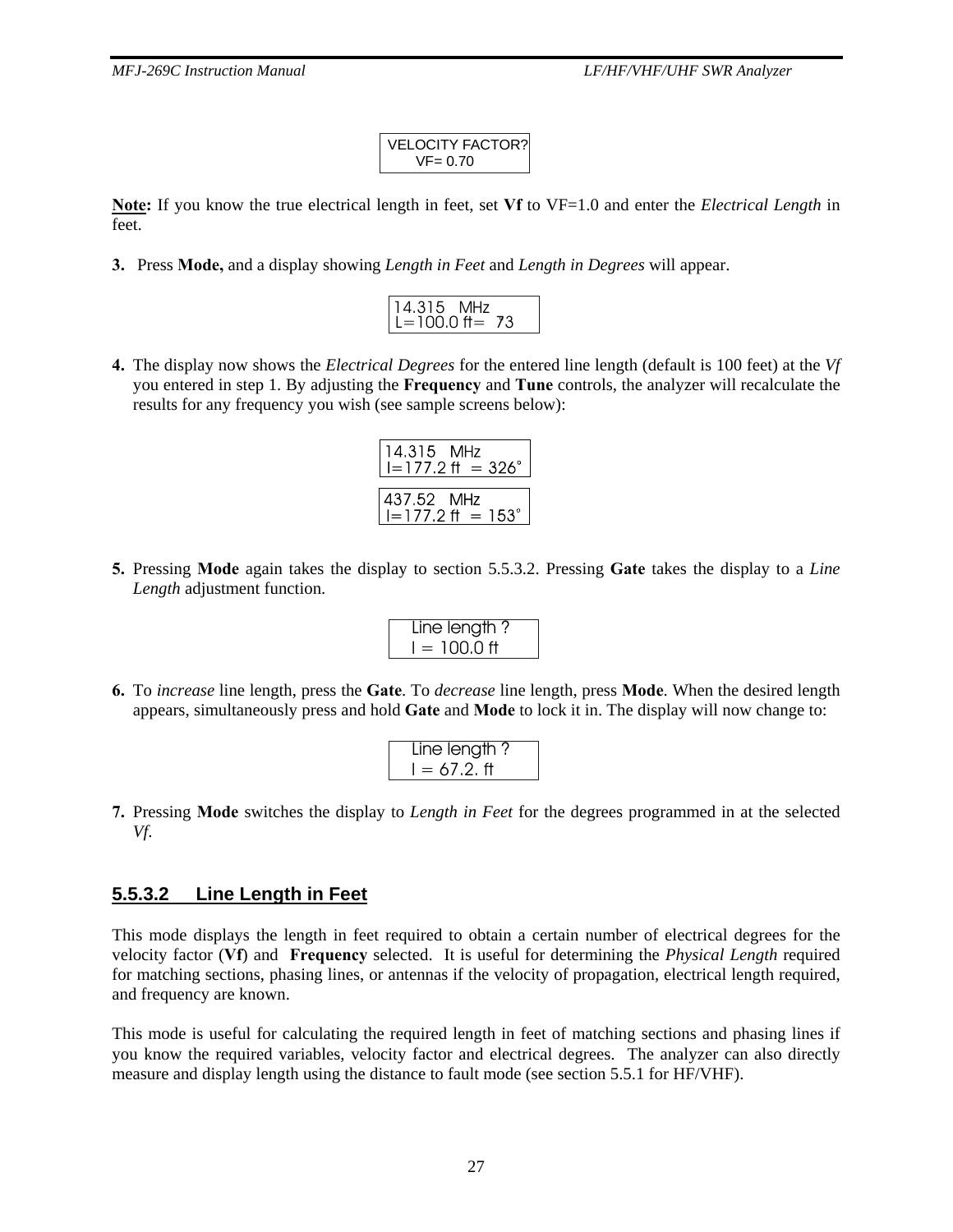If this mode is entered after using distance to fault (see section 5.5.1), VF and length will be programmed automatically using distance to fault data. The physical or electrical length of the line can also be programmed manually. If a length is not programmed, a default length of 360 degrees is selected automatically.

**1.** Simultaneously press and hold **Gate** and **Mode** buttons until **Advanced-2** appears. The display will show the default **Vf** (0.66):

| <b>VELOCITY FACTOR?</b> |
|-------------------------|
| $VF = 0.66$             |

**2.** Set **Vf** to the desired value (**Gate** to increases, **Mode** to decrease). Then, simultaneously press and hold **Gate** and **Mode** to lock it in. The *Distance to Fault* screen will appear.

| Distance to<br>fault in feet |  |
|------------------------------|--|
|                              |  |
|                              |  |

**Note:** If you know the true electrical length in degrees, set velocity factor to VF=1.0 and enter the electrical length in degrees as indicated in step 5.

**3.** Press and release the **Mode** button. The display will flash *Line Length in Degrees*.

| Line length       |  |
|-------------------|--|
| <b>In degrĕes</b> |  |

After a moment, the display changes to (sample screen):

$$
14.315 \text{ MHz} I = 100 \text{ ft} = 73^{\circ}
$$

**4.** Press **Mode** again. The *Line Length in Feet* screen appears:

| Line length |  |
|-------------|--|
| in feet     |  |
|             |  |

**5.** It then quickly changes to the data screen showing *Line Length* for the electrical degrees entered (default is 360 degrees) for the velocity factor entered in step 1. Adjust **Frequency**, and the analyzer will recalculate the correct length for any frequency desired (sample screen):

$$
146.51 \text{ MHz} I = 360^{\circ} = 4.0 \text{ ft}
$$

**6.** Pressing **Mode** shifts the display back to the *Velocity Factor* adjustment screen in step 2. Pressing **Gate** takes the display to a *Line Length* adjustment function that allows you to change the length in degrees.

$$
\begin{array}{|c|c|}\n\hline\n\text{Line length ?} \\
I = 360^{\circ}\n\end{array}
$$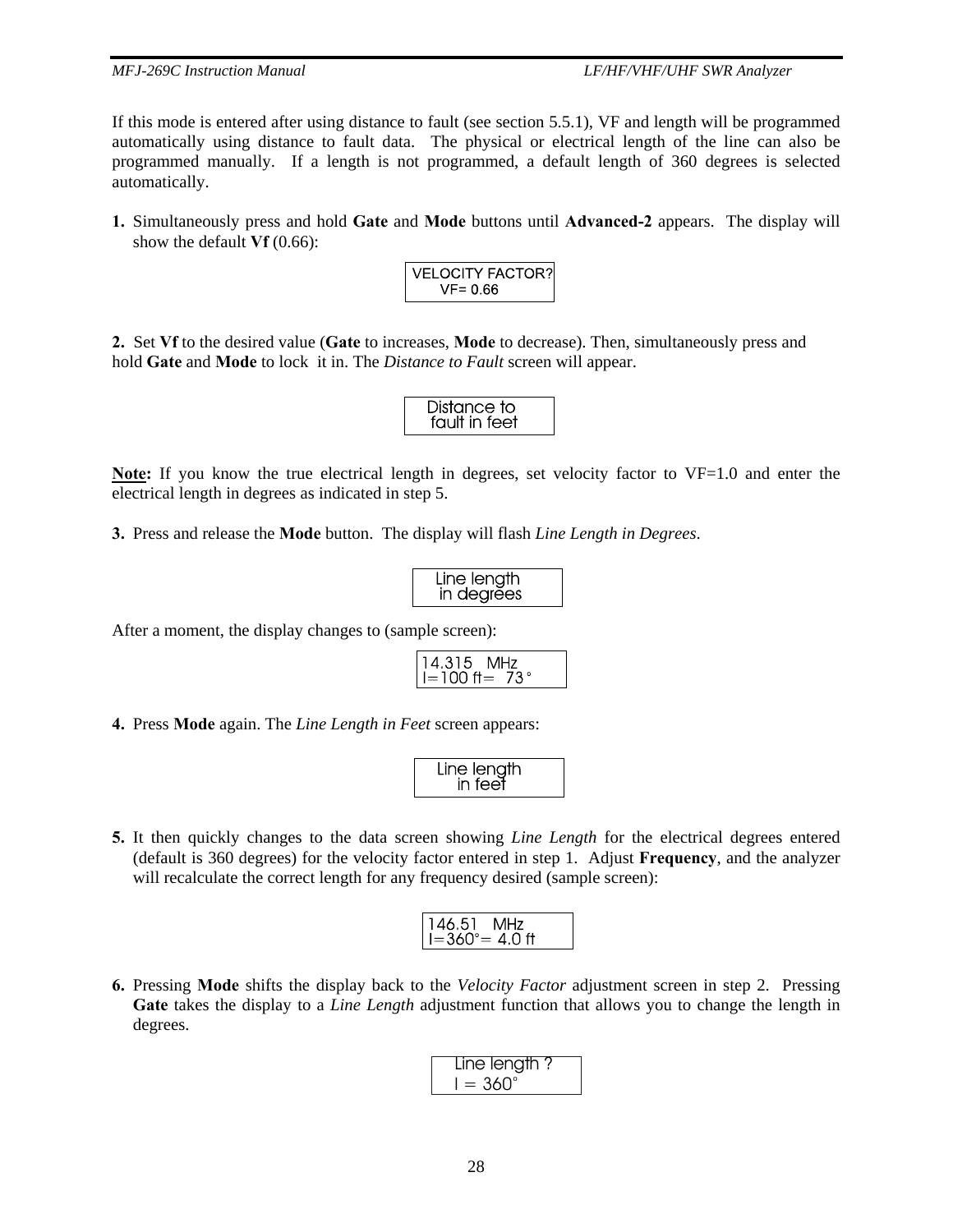**7.** To increase line length in degrees, press **Gate**. To decrease it, press **Mode**. When the desired length appears, simultaneously press and hold **Gate** and **Mode** to lock it in. The display will now change to:

| Line length ? |  |
|---------------|--|
|               |  |

Pressing **Mode** shifts the display to the *Velocity Factor* adjustment in step 2.

#### **5.6 Advanced 3 (LF/HF/VHF only)**

To access this mode, press and hold **Mode** and **Gate** until **Advanced-3** appears on the display. Advanced-3 is used for setting the SWR reference impedance to values other than 50 ohms, and to measure line loss and SWR in systems other than 50 ohms.

Advanced 3

**Note:** The analog **SWR Meter** does not change reference impedance in this mode. It continues to display the 50-ohm normalized value. Only the display SWR changes.

#### **5.6.1 Z Characteristic**

After entering **Advanced-3**, the display changes to a default setting of **Zo= 75**. It also prompts the operator to enter a different value (**Z Characteristic?**).

Z Characteristic?  

$$
Z_0 = 75
$$

- **1. Zo** may be re-set using **Gate** to *increase* or **Mode** to *decrease* the normalized impedance value.
- **2.** After selecting a new **Zo**, press both **Mode** and **Gate** simultaneously to lock it in The display will show (sample screen):

Z Characteristic?  

$$
Z_0 = 35
$$

**3.** The small flashing **SWR** symbol on the lower left means the on-screen reading is referenced to a new **Zo** (see screen below). The meter, however, continues to indicate SWR normalized to 50-ohms.

| $ 21, 273 \text{ MHz}$ 9.1 $ 21, 273 \text{ MHz}$ 9.1<br>$ $ Rs= 16 Xs= 72 s <sup>w</sup>   Rs= 16 Xs= 72 |  |
|-----------------------------------------------------------------------------------------------------------|--|
|-----------------------------------------------------------------------------------------------------------|--|

**4.** Pressing **Gate** (by itself) changes the function back to the Zo setup mode. Pressing the **Mode** by itself changes the measurement mode to **Coax Loss** (see 5.6.2 below):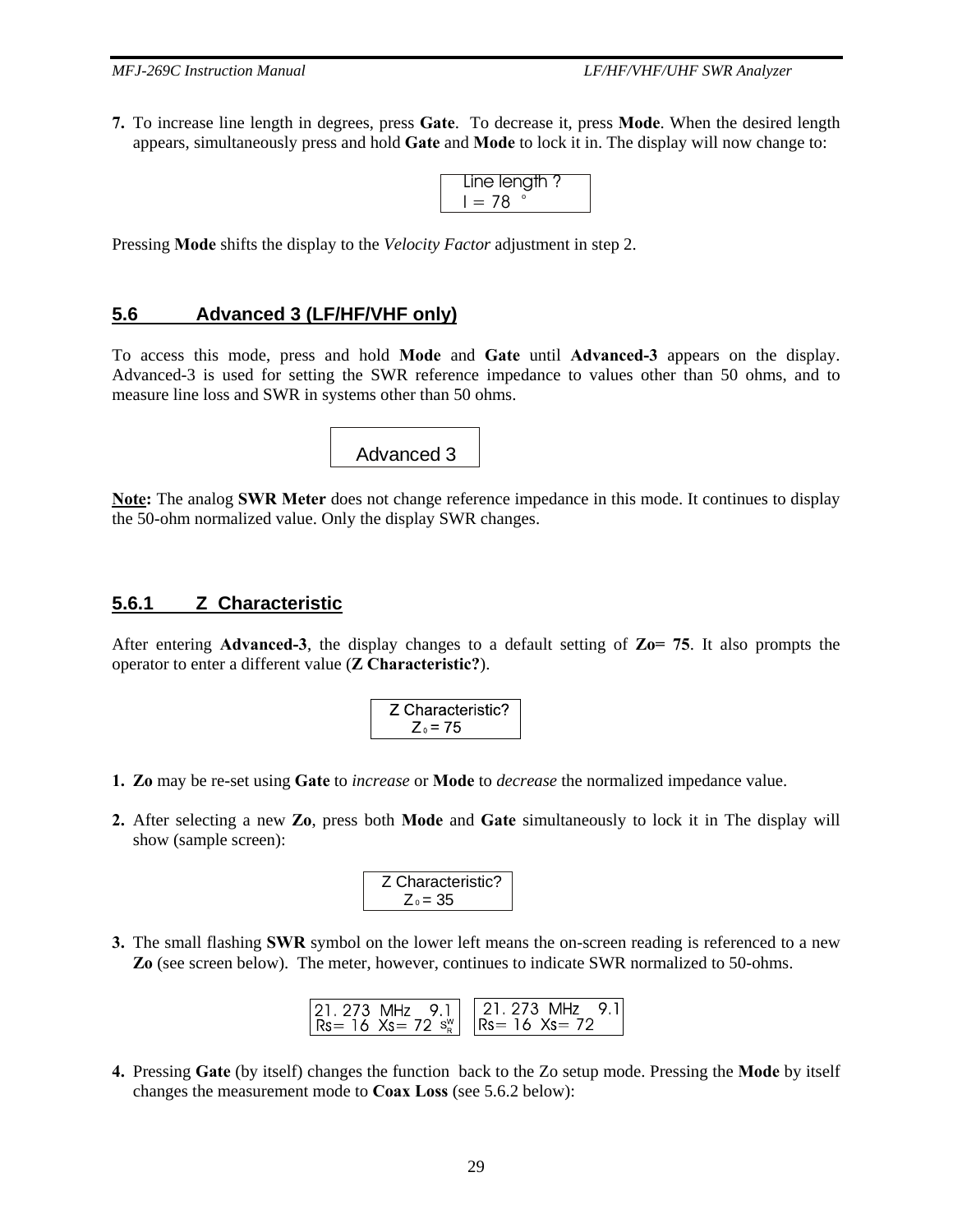## **5.6.2 Coax Loss**

*Please re-read and apply the method presented in section 4.2.2 Coax Loss, before using this advanced function. It explains the loss measurement in detail.* 

Access this mode via the **Z Characteristic** screen (5.6.1) by pressing **Mode**. In this mode, **Zo** flashes in the upper right and **Coax Loss** appears on the display.

| 50.832 MHz       |        |
|------------------|--------|
| Coax Loss<br>$=$ | 18 dBl |

Coax Loss is measured for the feedline **Zo** selected in 5.6.1. *It is important that the line is not terminated with a short or a resistive (dissipative) load when making this measurement.*

To use this mode, sweep the desired measurement frequency range. Watch the loss reading carefully, and tune for *minimum loss*. The minimum loss reading near the desired frequency range is the correct loss reading.

To return to **Z Characteristic**, press **Mode**. Pressing **Gate** returns the analyzer to the **Zo** setup menu.

Press and hold both **Gate** and **Mode** for an extended period to cycle the analyzer back to the **Main** or to another **Advanced** mode.

# **6.0 ADJUSTING SIMPLE ANTENNAS**

Most antennas are adjusted by varying element length -- and most homemade antennas are simple verticals or dipoles that are easily adjusted.

#### **6.1 Dipoles**

Since a dipole is a balanced antenna, it is a good idea (and good engineering practice) to put a balun at the feedpoint. The balun can be as simple as several turns of coax several inches in diameter, or a complicated affair with many windings on a ferromagnetic core.

The height of the dipole, as well as it's surroundings, influence the feedpoint impedance and feedline SWR. Typical heights result in SWR readings below 1.5 to 1 in most installations using 50-ohm coaxial cable.

In general, the only adjustment available is the length. If the antenna is too long it will resonate low in frequency, and if it is too short it will resonate high.

Remember feedline length, when the antenna is not exactly the same impedance as the feedline, modifies the *impedance* along the feedpoint. **SWR** will remain constant (except for a small reduction in SWR as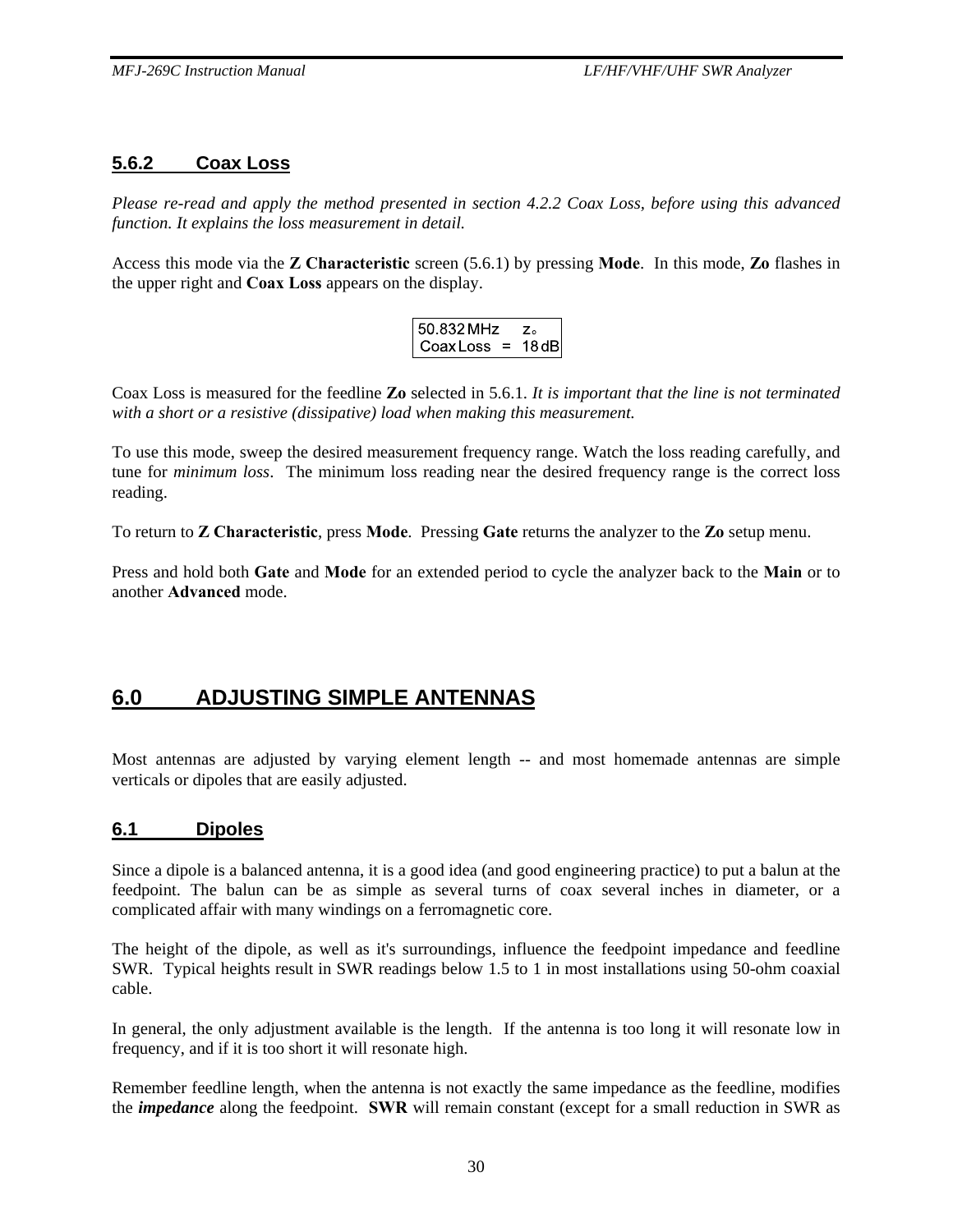the feedline is made longer) if the feedline is a good quality 50 ohm cable. If feedline length changes SWR at any one fixed frequency, the feedline either has common-mode currents that are detuning the antenna or the feedline is not a true 50-ohm cable. Common-mode currents occur when a balun hasn't been installed to "choke" or block them off, or when the feedline parallels the radiator and couples to it.

**Note:** Advanced-3 allows you to change the SWR Zo reference. If Zo=75 ohms is selected and SWR is measured along a 75-ohm cable, the SWR referenced to 75 ohms (as shown on the display) will remain nearly constant regardless of line length. However, SWR referenced to 50 ohms (as shown on the meter) will vary wildly. The 75-ohm Zo SWR on the display *is the true SWR on the 75 ohm cable*, and the SWR shown on the meter is the SWR when a 50 ohm system is connected to the 75 ohm cable.

## **6.2 Verticals**

Verticals are usually unbalanced antennas. Many antenna manufacturers incorrectly downplay the need for a good radial system with a grounded vertical. Given a good ground system, the SWR of a directly fed quarter-wave vertical can be nearly 2:1. SWR often *improves* if the ground system is poor, but performance suffers. Low SWR on a directly fed Marconi might be a sign of inefficiency!

Verticals are tuned the same way as dipoles, lengthening moves the frequency lower and shortening moves the frequency higher.

## **6.3 Tuning a simple antenna**

Select any mode that indicates SWR, then use the following steps to tune a basic coax-fed antenna:

- **1.** Momentarily short the center conductor and shield to discharge static, then connect to the MFJ-269C.
- **2.** Adjust the MFJ-269C VFO to the desired frequency.
- **3.** Read SWR, and tune the analyzer for *minimum* SWR (Confirm cable Zo matches Analyzer Zo).
- **4.** Divide the *measured* minimum SWR frequency by the *desired* operating frequency.
- **5.** Multiply the present antenna length times the result from Step-4. This will approximate the antenna length you actually need.

**Note:** This method works on a full-size vertical or dipole antennas with uniform element diameter. It won't work for antennas that employ loading coils, traps, stubs, resistors, capacitors or capacitance hats. Those antennas should be tuned using the MFJ-269C in conjunction with the manufacturer's setup instructions.

# **7.0 TESTING AND TUNING STUBS AND TRANSMISSION LINES**

## **7.1 Testing Stubs**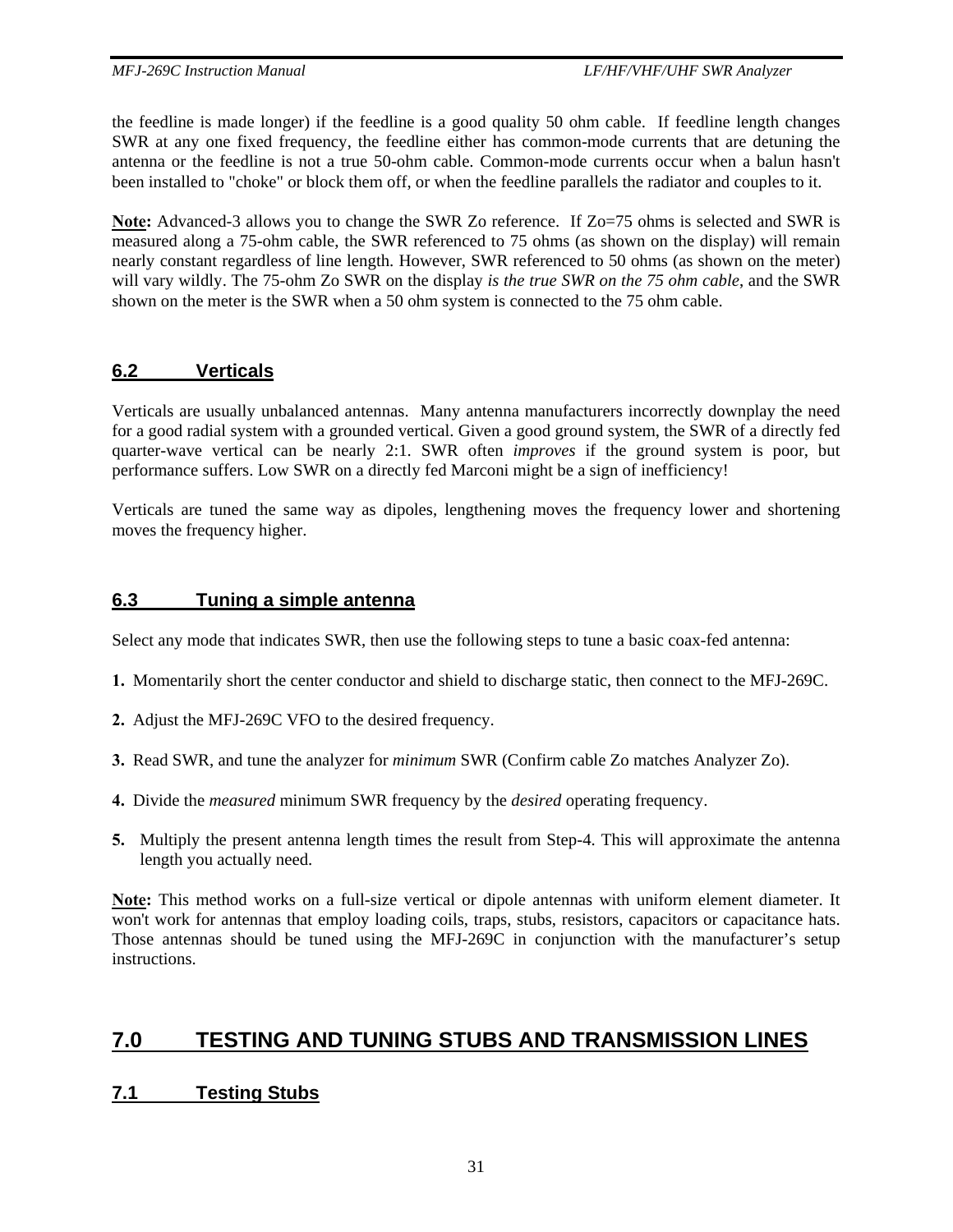To measure the resonant frequency of any *Impedance Stub* or *Transmission Line*, select the first (or opening) measurement mode in the **Main** menu (or use the protocol outlined in **5.5 Advanced- 2)**.

Connect the stub under test to the **Antenna** port of the MFJ-269C.

**Note:** The line must be *open circuited* at the far end *for odd multiples* of 1/4 wave stubs (i.e. 1/4, 3/4, 1- 1/4, etc.). It must be *short circuited for all half-wave stub multiples* (like 1/2, 1, 1-1/2, etc.).

If a balanced line is used, operate the MFJ-269C from internal batteries and keep its case isolated by a few feet from other conductors or earth. Do not attach any wires (other than the feedline). Use the **Antenna** connector shield for one lead and the center pin for the other. Two wire balanced lines *must* be suspended in a straight line a few feet away from other metallic objects or ground.

If coax is used, the cable may be piled or coiled on the floor and external power can be used with the analyzer (isolation is not necessary). Coaxial lines connect normally, with the shield grounded.

When tuning critical stubs, *gradually* trim the stub to frequency -- and adjust the feedline or stub using the following method:

- **1.** Determine the operating frequency and calculate the theoretical length for the feedline or stub.
- **2.** Cut the stub or feedline 20% longer than the calculated length.
- **3a.** Quarter-Wave: Measure frequency of the *lowest resistance and reactance*, or *the lowest impedance for odd quarter wave stubs*. To fine tune, look only at the **X=** display and adjust frequency for **X=0**, (or as close to  $X=0$  as you can). That frequency should be about 20% below the desired operating frequency if everything worked as planned during the length calculation.
- **3b.** Half-Wave: Measure the frequency of highest **Zo** where the analyzer overflows and Z>1500 appears.
- **4.** Divide the measured frequency by the desired frequency.
- **5.** Multiply the result by the length of the feedline or stub to find the required length.
- **6.** Cut the stub to the length calculated in step 5, and confirm lowest **X** is on he desired frequency.

The Distance to Fault mode can also be used. It will directly display the line length in degrees at any frequency you choose. See section **5.5 Advanced 2**.

#### **7.2 Velocity Factor of Transmission Lines**

The MFJ-269C accurately determines velocity factor of any transmission line. Select the **Distance to Fault** mode in **Advanced-2** (see section 5.5).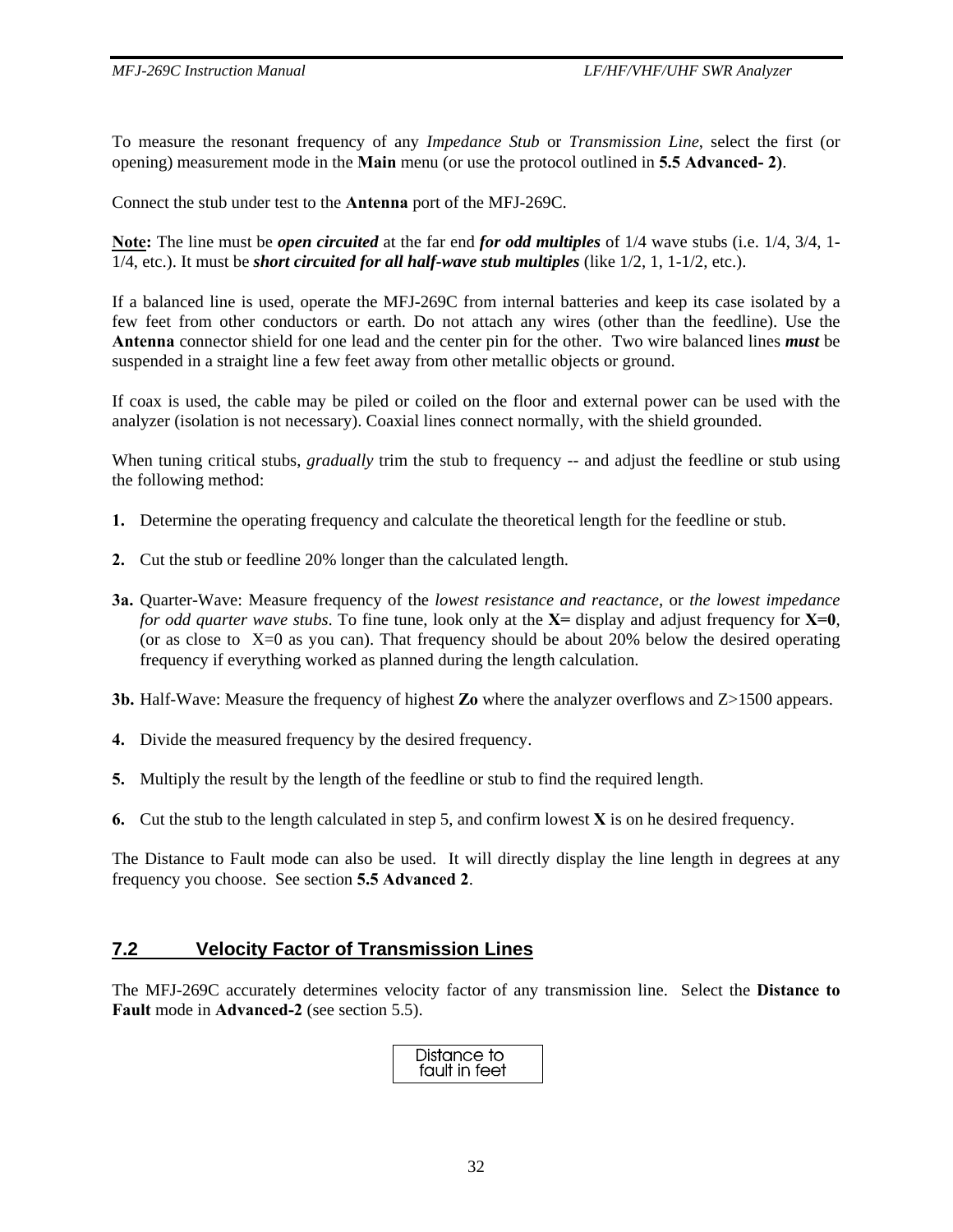If balanced line is used, operate the MFJ-269C *only* from internal batteries and keep it a few feet away from other conductors or earth. Do not attach any wires (other than the stub) to the unit. Use the **Antenna**  port shield for one lead and the center pin for the other. Two-wire balanced lines *must* be suspended in a straight line a few feet away from metallic objects and ground.

Coaxial lines can lay on the floor and external power used (isolation net required). Coax is connect normally, with the shield grounded.

The *Distance to Fault* mode measures the *Electrical Length* of a transmission line when a *Vf* of 1 is entered. To obtain *Vf* factor for an unknown cable, you must know both the *Electrical* and *Physical* length of the line. If the *Length in Feet* displayed (with a Vf entry of 1.0) is 75 feet, and the transmission line actually measures 49.5 feet long, the velocity factor will be 49.5 divided by 75, for a result of 0.66 *Vf*.

**Note:** The far end of the line may be either *open* or *shorted*, but the line can not be terminated in any impedance *other than an open or short*.

To confirm reliability, make two or more groups of measurements on different starting frequencies at least one octave apart. If measured distances agree, they are almost certainly very reliable.

Use the following method:

- **1.** Using procedures in 5.5 *Advanced-2*, measure distance to fault with *Vf* set at 1.00.
- **2.** Measure the *Physical Length* of the line in feet.
- **3.** Divide the measured *Physical Length* by the display reading.

**Example:** 27 feet (actual physical length) divided by 33.7 feet (measured electrical length) equals .80. The velocity factor is .80 or 80%.

**4.** If the analyzer is now set to **Vf= .80** and the line measured, the result should be the correct physical length.

#### **7.3 Impedance of Transmission Lines or Beverage antennas**

The impedance of transmission lines between a few ohms and 1500 ohms can be directly measured with the MFJ-269C. Lines of higher impedance can be measured if a broadband transformer or resistance is used to extend the MFJ-269C's range. Select any measurement mode that indicates resistance (R=) and reactance  $(X=)$ .

If a balanced line is used, operate the MFJ-269C *only* from internal batteries and keep it a few feet away from other conductors or earth. Do not attach any wires (other than the feedline) to the unit. Use the **Antenna** connector's shield for one lead and the center pin for the other. Two-wire balanced lines *must* be suspended in a fairly straight line a few feet away from metallic objects or ground.

Setup for coaxial line need not be isolated, and Beverage antennas may be directly connected to the MFJ-269C.

*Using fixed resistances:*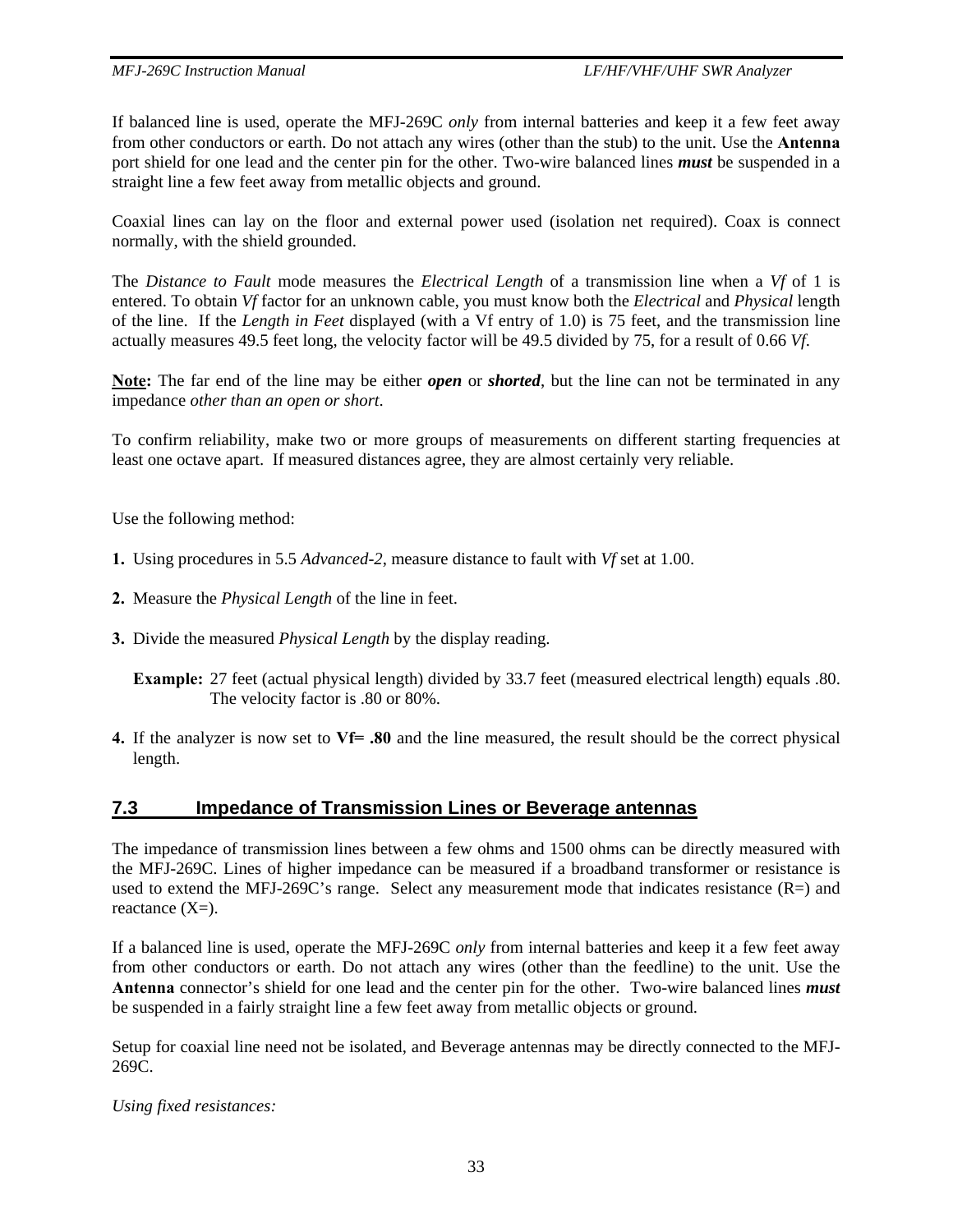- **1.** Terminate the line or antenna in a non-inductive resistance somewhere around the expected value.
- **2.** Connect the transmission line or antenna directly to the MFJ-269C **Antenna** connector. Adjust the frequency (near the expected operating frequency) until the lowest resistance and lowest reactance is measured.
- **3.** Record the impedance value.
- **4.** Adjust the frequency until the highest resistance and *lowest* reactance is measured.
- **5.** Multiply the highest resistance by the lowest resistance, and find the square root of the result.

**Example:** The highest resistance is 600 ohms, the lowest is 400 ohms. 400 x 600 = 240,000. The square root of 240,000 is 490. The impedance is 490 ohms.

*Using a potentiometer or resistor decade box:* 

- **1.** Connect the MFJ-269C to one end of the system (in this case you can use a broadband matching transformer).
- **2.** Adjust the frequency and note *only* the SWR change.
- **3.** Adjust the termination resistance until the SWR remains as constant as possible with very large frequency changes around the operating frequency range.
- **4.** The resistance of the termination resistor is the surge impedance of the system.

The electrical length of the Beverage can be determined by using procedures outlined in Advanced 2.

#### **7.4 Adjusting Tuners**

The MFJ-269C can be used to adjust tuners. Connect the MFJ-269C **Antenna** port connector to the tuner's 50-ohm input. Connect (or select) the desired antenna to the tuner output. This connection may be made with a manual RF switch to facilitate rapid changeover, provided that switch has better than 50-dB port isolation.

#### WARNING**: ALWAYS CONNECT THE COMMON (ROTARY CONTACT) OF THE SWITCH TO THE TUNER. THE SWITCH MUST CONNECT EITHER THE MFJ-269C OR THE STATION EQUIPMENT TO THE TUNER.** *TRANSMITTING EQUIPMENT MUST NEVER BE CONNECTED TO THE MFJ-269C.*

- **1.** Connect the MFJ-269C to the tuner input.
- **2.** Turn on the MFJ-269C and adjust it to the desired frequency.
- **3.** Adjust the tuner until the SWR becomes unity (1:1).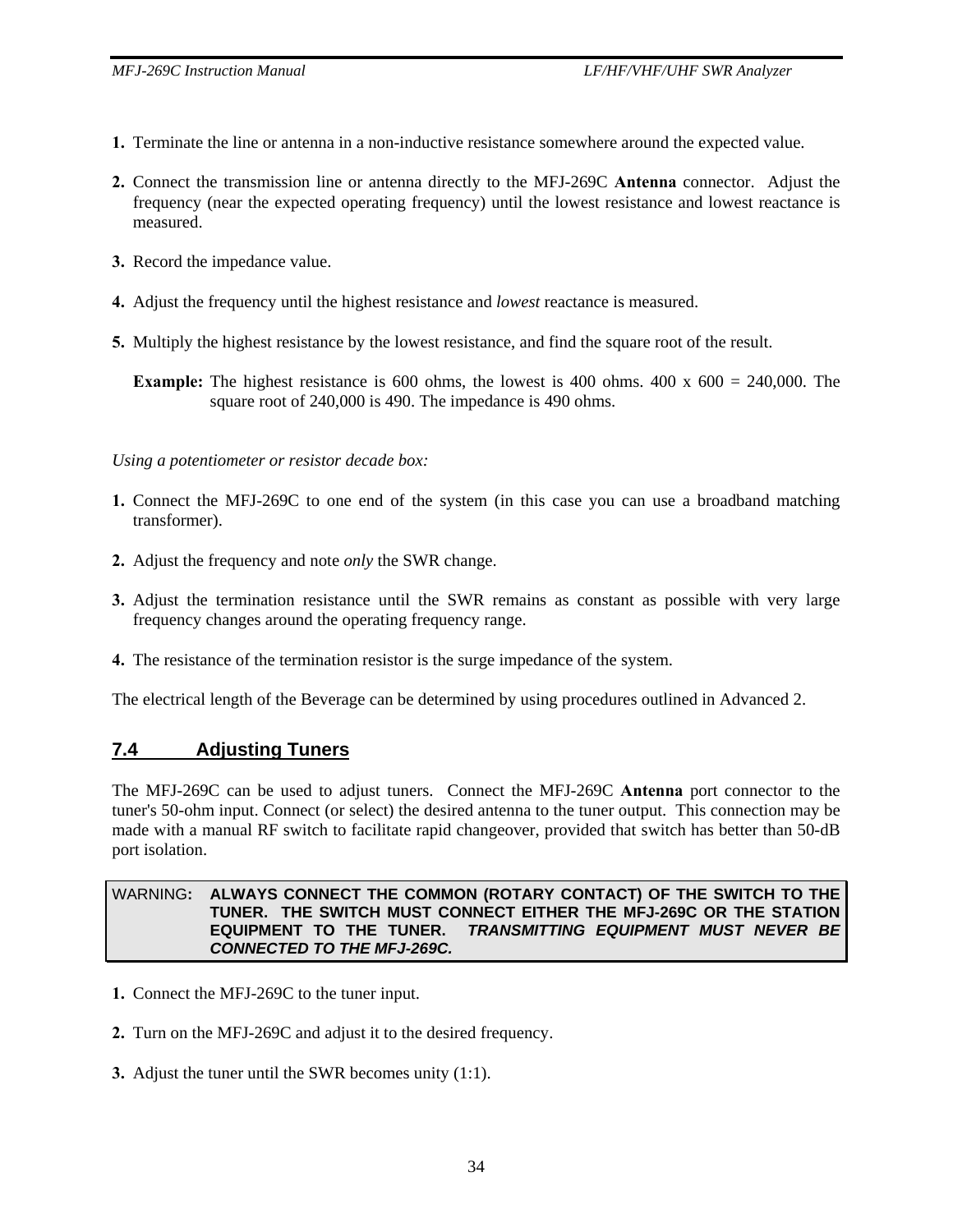**4.** Turn off the MFJ-269C and re-connect the transmitter.

## **7.5 Adjusting Amplifier Matching Networks**

The MFJ-269C can be used to test and adjust RF amplifiers or other matching networks without applying operating voltages. The tubes and other components should be left in position and connected so that stray capacitance is unchanged.

*To measure input circuits*, a non-inductive resistor equaling the approximate driving impedance of each individual tube is installed between the cathode of each tube and chassis.

*To measure tank circuits*, a resistor equaling the calculated tube operating impedance is connected from the anode to the chassis with short leads.

The antenna relay (if internal) can be engaged with a small power supply. The amplifier's external RF input and output connectors are now connected to the amplifier's RF matching networks.

The appropriate network can now be adjusted. When the analyzer shows 50 ohms and a 1:1 SWR at the operating frequency with the proper amounts of capacitance to set the system Q, the networks are working.

#### **CAUTION***:* **The driving impedance of most amplifiers changes as the drive level is varied. Do not attempt to adjust the input network with the tube in an operating condition with the low level of RF from the MFJ-269C.**

## **7.6 Testing RF Transformers**

RF transformers designed to operate with 10-1000 ohm termination on one of the windings can be tested with the MFJ-269C.

The 10 to 1000 ohm winding is connected through very short (less than one electrical degree long) leads to the **Antenna** connector on the MFJ-269C. The other winding(s) of the transformer is terminated with a low inductance resistor equal to the desired load impedance. The MFJ-269C may then be swept through the desired transformer frequency range. The impedance and bandwidth of the RF transformer can be measured.

Transformer efficiency can be measured by comparing the source voltage from the MFJ-269C to the load voltage, and using standard power level conversions. A second method is to NOT terminate the transformer and measure the winding at it's design operating impedance in **Advanced-2** *Coax Loss* mode. Set the analyzer at the winding operating **Zo** value. Approximate loss can be measured using the same method as measuring a transmission line.

## **7.7 Testing Baluns**

Baluns can be tested by connecting the 50-ohm unbalanced side to the MFJ-269C **Antenna** connector. The balun must be terminated with two equal value load resistors in series and the resistor combination must have total resistance equal to balun load impedance. For example, a pair of 100 ohm carbon resistors are required to properly test the 200 ohm secondary of a 4:1 balun (50 ohm input).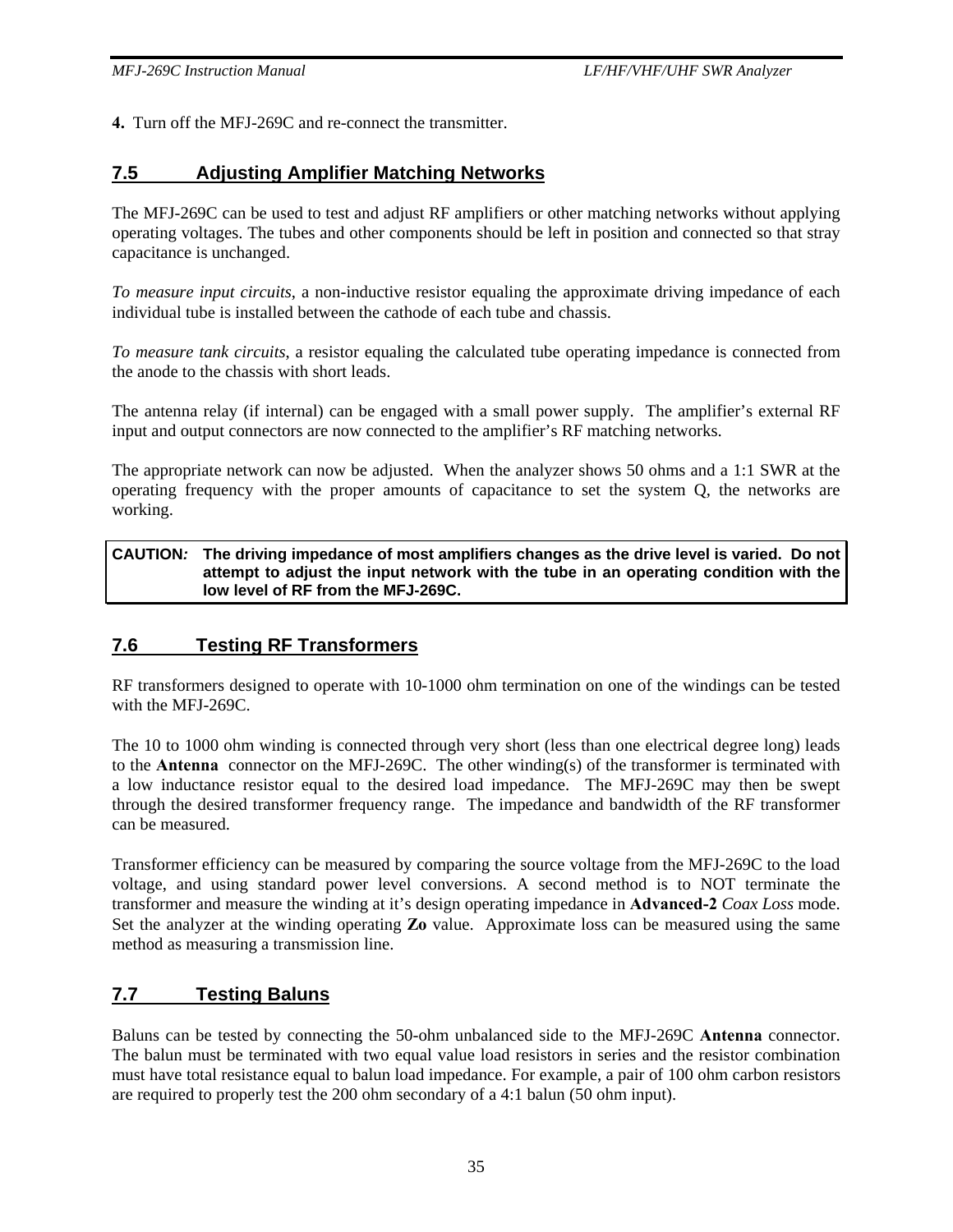Measure SWR while moving a jumper wire from point "A" through point "C".



A properly designed **current balun** is the type most effective for maintaining current balance. It has the highest power capability and lowest loss for given materials. It should show a low SWR over the entire operating range of the balun with the clip lead in *any* of the three positions.

A well designed **voltage balun** should show a low SWR over the entire operating range when the clip lead is in position "B". That SWR should not change when the clip lead is removed. It will show a very poor SWR when the clip lead is in position "A" and "C". SWR should be about the same in either position "A" or "C". If the balun does not follow these rules, the balun has poor balance and is of questionable benefit.

A 4:1 voltage balun should also be tested by disconnecting the outer connections of the two resistors and connecting each resistor in parallel. If the voltage balun is operating properly the SWR will be very low with the resistors connected from either output terminal to ground.

## **7.8 Testing RF Chokes**

Large RF chokes usually have frequencies where the distributed capacitance and inductance form a low impedance "series-resonance". This series resonance occurs because the choke acts like a series of backto-back L networks. This causes three problems:

- **1.** Impedance from end to end in the choke becomes very low.
- **2.** The voltage at the center of the resonant point becomes very high, often causing severe arcing.
- **3.** The current in the winding becomes very high, often resulting in severe heating.

Troublesome series-resonance can be detected by installing the choke in the operating location, and connecting *only* the MFJ-269C from end-to-end of the choke through a short 50 ohm jumper cable. By slowly sweeping the operating frequency range of choke, dips in impedance identify low impedance series-resonant frequencies.

By moving a small insulated screwdriver's blade close to and along the choke, you will find a point where the series-resonant impedance suddenly changes. This is the area that has the highest voltage and also the area where adding or subtracting a tiny amount of capacitance has the largest effect. By removing turns to reduce capacitance or adding a small capacitive stub at this point, resonance can be shifted out of the desired frequency range.

A small change in stray capacitance has a much larger effect than a small change in turns, because the ratio of L to C is so high. It is often possible to move the series-resonance a large amount without greatly affecting the overall inductance.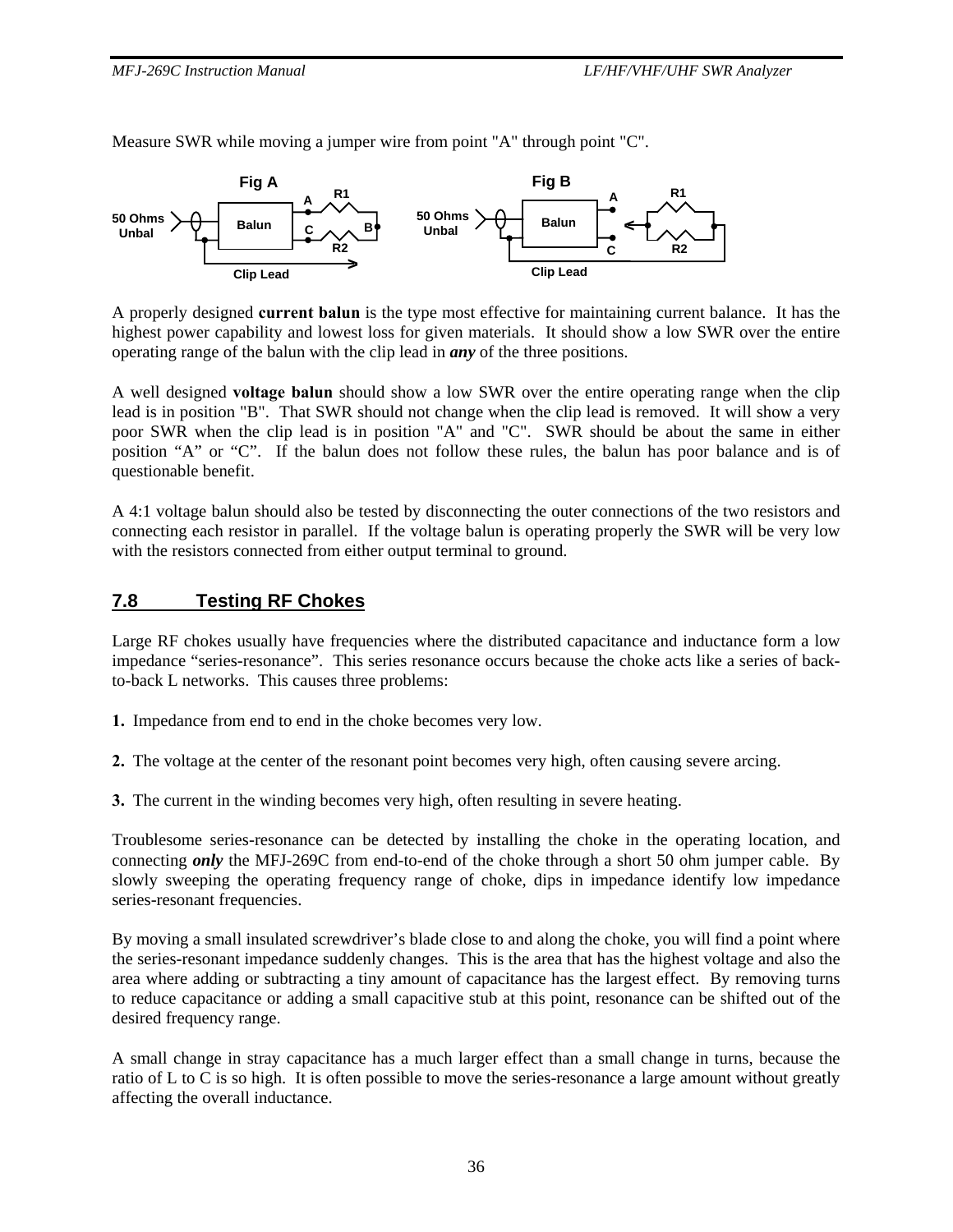# **8.0 TECHNICAL ASSISTANCE**

If you have any problem with this unit first check the appropriate section of this manual. If the manual does not reference your problem or your problem is not solved by reading the manual, you may call *MFJ Technical Service* at **662-323-0549** or the *MFJ Factory* at **662-323-5869**. You will be best helped if you have your unit, manual and all information on your station handy so you can answer any questions the technicians may ask.

You can also send questions by mail to MFJ Enterprises, Inc., 300 Industrial Park Road, Starkville, MS 39759; by FAX to 662-323-6551; or by e-mail to techinfo@mfjenterprises.com. Send a complete description of your problem, an explanation of exactly how you are using your unit, and a complete description of your station.

# **FULL 12-MONTH WARRANTY**

MFJ Enterprises, Inc. warrants to the original owner of this product, if manufactured by MFJ Enterprises, Inc. and purchased from an authorized dealer or directly from MFJ Enterprises, Inc. to be free from defects in material and workmanship for a period of 12 months from date of purchase provided the following terms of this warranty are satisfied.

**1.** The purchaser must retain the dated proof-of-purchase (bill of sale, canceled check, credit card or money order receipt, etc.) describing the product to establish the validity of the warranty claim and submit the original or machine reproduction of such proof of purchase to MFJ Enterprises, Inc. at the time of warranty service. MFJ Enterprises, Inc. shall have the discretion to deny warranty without dated proof-of-purchase. Any evidence of alteration, erasure, of forgery shall be cause to void any and all warranty terms immediately.

**2.** MFJ Enterprises, Inc. agrees to repair or replace at MFJ's option without charge to the original owner any defective product provided the product is returned postage prepaid to MFJ Enterprises, Inc. with a personal check, cashiers check, or money order for **\$12.00** covering postage and handling.

**3.** MFJ Enterprises, Inc. will supply replacement parts free of charge for any MFJ product under warranty upon request. A dated proof of purchase and a **\$8.00** personal check, cashiers check, or money order must be provided to cover postage and handling.

**4.** This warranty is **NOT** void for owners who attempt to repair defective units. Technical consultation is available by calling (662) 323-5869.

**5.** This warranty does not apply to kits sold by or manufactured by MFJ Enterprises, Inc.

**6.** Wired and tested PC board products are covered by this warranty provided **only the wired and tested PC board product is returned.** Wired and tested PC boards installed in the owner's cabinet or connected to switches, jacks, or cables, etc. sent to MFJ Enterprises, Inc. will be returned at the owner's expense un-repaired.

**7.** Under no circumstances is MFJ Enterprises, Inc. liable for consequential damages to person or property by the use of any MFJ products.